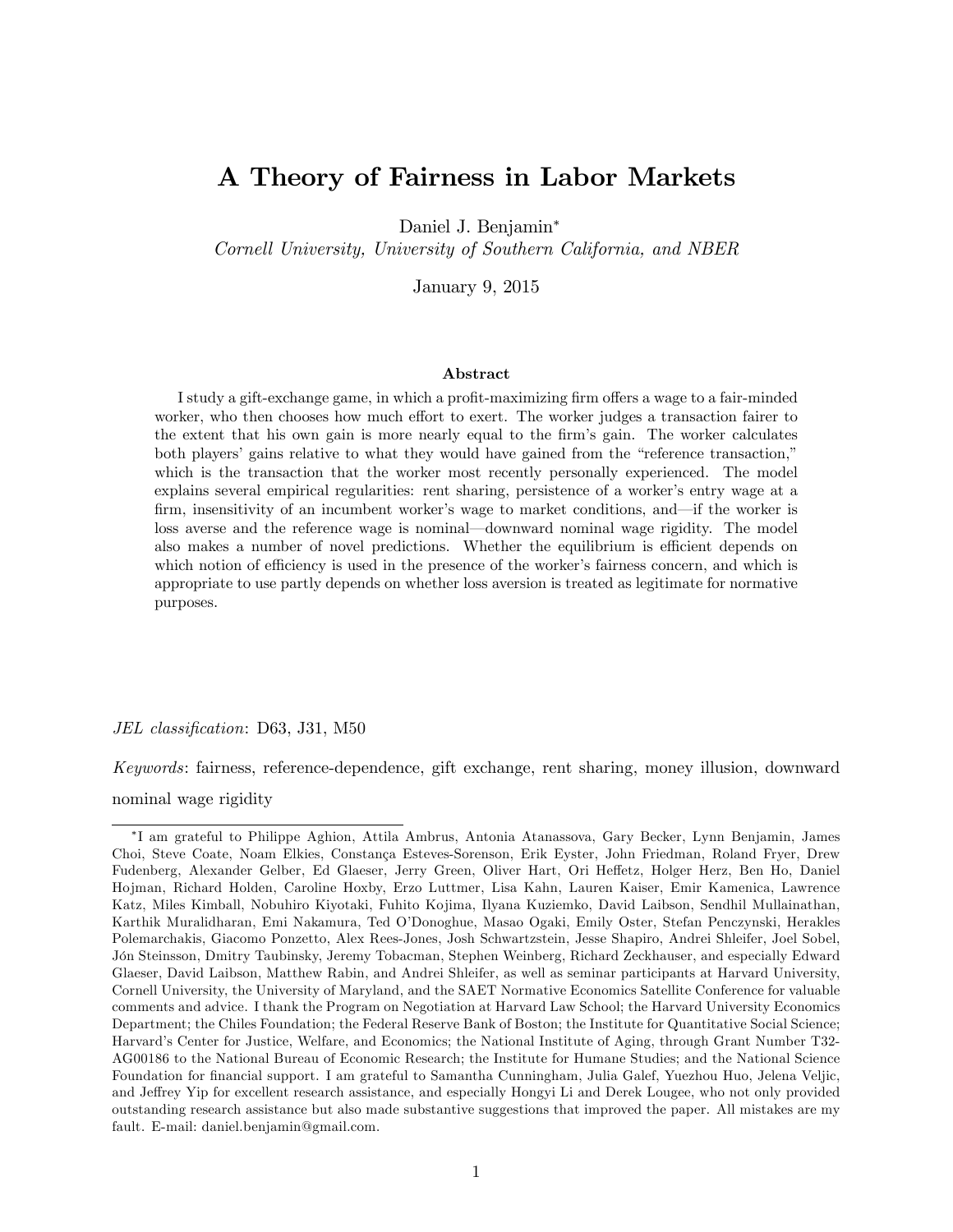## 1 Introduction

There is much evidence that workers' concern for "fair" transactions influences their labor market behavior. For example, Kahneman, Knetsch, and Thaler (1986) suggest that fairness explains rent sharing and "internal labor markets," the facts that workers' wages are relatively more sensitive to a firm's profits and relatively less sensitive to current labor market conditions than neoclassical theory might suggest. Bewley (1999) concludes that workers' feelings about fairness could explain why firms typically lay off workers rather than reduce wages: still-employed workers would consider wage cuts unfair and become less productive. Fehr, Goette, and Zehnder (2009) review these and other empirical Öndings and make the case that fairness concerns play an important role in labor markets.

This paper makes three contributions. First, building on existing models of fairness concerns (Fehr and Schmidt 1999, Charness and Rabin 2002), I develop a model of a worker's concern for fairness when interacting with a firm. A crucial element of the model is that the worker judges fairness by contrasting the current transaction with a "reference transaction," which is determined by the worker's recent personal experience. Second, I apply the model in a simple gift-exchange game and show that it can explain several labor market regularities: rent sharing, persistence of a worker's entry wage at a firm, insensitivity of an incumbent worker's wage to market conditions, and—with the additional assumptions that the worker is loss averse and evaluates losses with respect to his nominal wage—downward nominal wage rigidity. While many of these phenomena have explanations based on repetition or reputation, the model predicts they would continue to be observed in settings where repetition and reputation forces are weak. The model also makes some novel predictions, such as that effort will be upward rigid. Third, I analyze the efficiency of the equilibrium under alternative assumptions about whether fairness concerns and loss aversion are part of the worker's "true" preferences that are relevant for normative analysis.

Section 2 introduces the game that I study throughout the paper. The firm, which aims to maximize profit, offers a wage to each worker. Each worker then chooses how much effort to exert. To focus on the implications of the workers' fairness preferences, I assume that contracting is infeasible and the exchange is one-shot. Thus, if a worker were purely self-regarding, then the worker would exert minimal effort regardless of the wage, so in equilibrium the firm would not hire the worker.

Section 2 also develops the model of fairness concerns. It is an extension of commonly used specifications of preferences used to explain behavior in laboratory experiments (Fehr and Schmidt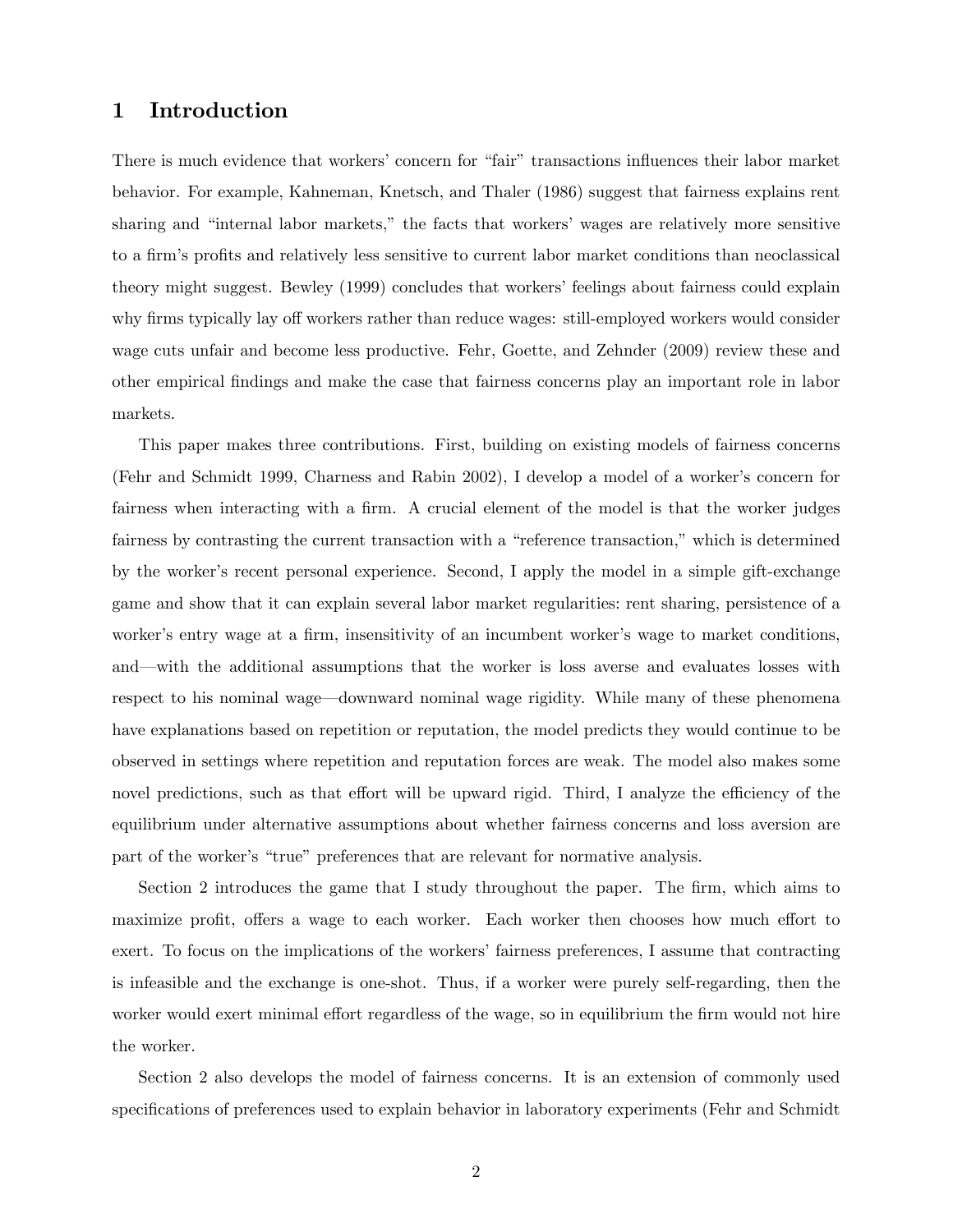1999, Charness and Rabin 2002). To allow the model to be applied to the transaction between a worker and a firm, I generalize the specification of preferences in two ways. First, I assume that the worker judges the fairness of a transaction not only with regard to the monetary transfer (i.e., the wage) but also with regard to the amount of effort exerted by the worker. That is, the worker judges the fairness of the transaction by comparing the gain in profit to the firm with the overall gain to the worker net of effort costs. Second, the actual transaction is contrasted with the reference transaction, a benchmark terms of exchange against which the worker views alternative transactions. The worker calculates his own and the firm's "surplus payoff" as the deviation of the player's actual payoff from the payoff he or she would have earned from the reference transaction. If the firm's surplus payoff and the worker's surplus payoff are equal, then the transaction is considered maximally fair. In contrast, the transaction is judged particularly unfair if one party's surplus payoff is much larger than the other's. The model captures the essential features of Kahneman, Knetsch, and Thaler's (1986) "dual entitlement theory." Consistent with some of Kahneman, Knetsch, and Thaler's (1986) survey data and with the experimental evidence in Herz and Taubinsky (2013), I assume that the worker's reference transaction (the wage and effort combination that determines the reference payoff) is determined by what the worker himself has recently personally experienced.

In Section 3, I study the equilibrium of this game, assuming that the worker has a strong concern for fairness. Because the worker is motivated by fairness, he chooses effort to equate the two players' surplus payoffs. Consequently, the worker is willing to exert more effort in response to a higher wage: a higher wage increases the worker's surplus payoff and reduces profit, so equating the surplus payoffs requires the worker to increase effort. In equilibrium, the firm offers the wage that induces the worker to exert the efficient level of effort. The reason is that, since the worker's effort choice will ensure that the players' surplus payoffs are equal, the firm maximizes its own surplus payoff by maximizing the sum of the surpluses.

The main empirical implication of the model in Section 3 is rent sharing: firms that are more profitable for a given level of the worker's effort—due to a higher output price or greater productivity—offer higher wages. In equilibrium a more profitable firm will offer a higher wage in order to induce the now-higher efficient level of effort. This implication is consistent with much evidence that more profitable firms pay higher wages to apparently identical workers (e.g., Abowd, Kramarz, and Margolis 1999) and more profitable industries pay higher wages to all occupations (e.g., Dickens and Katz 1987).

In Section 4, I examine a two-period, repeated version of the game in order to investigate the dynamic implications of the worker's fairness concerns. In this analysis, a key role is played by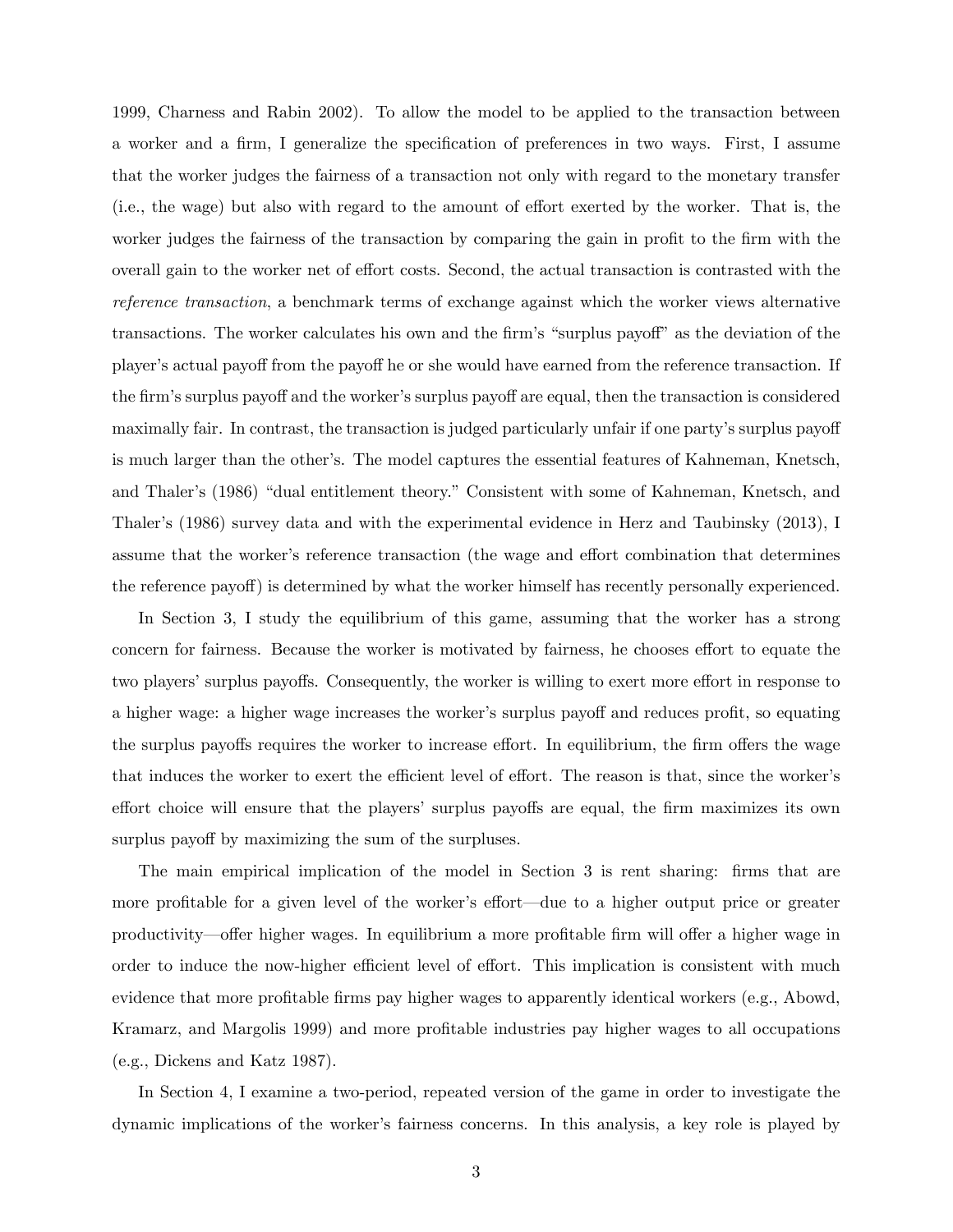the assumption that the transaction that takes place in period 1 becomes the worker's reference transaction for period 2.

Two main implications come out of the two-period model. First, workers who are paid more in period 1 (because they entered period 1 with a more favorable reference transaction) also end up getting paid more in period 2. That is because the higher pay in period 1 means that they enter period 2 with a more favorable reference transaction. Since the worker's effort choice equates the players' surpluses (relative to the reference transaction), the firm needs to offer a higher wage in order to induce the efficient level of effort. It is indeed an important empirical regularity that cohorts of workers who experience high entry wages continue to earn relatively high wages throughout their tenure at the Örm (e.g., Baker, Gibbs, and Holmstrom 1994, Kahn 2010).

Second, the wage of the worker who remains employed by the firm in period 2 is insensitive to small variations in the worker's outside-option payoff. That is because the wage is entirely pinned down by the worker's reference transaction and the efficient level of effort. Both of these are independent of the worker's contemporaneous outside-option payoff. The empirical observation that incumbent workers' wages are determined in an "internal labor market" (internal to the firm) and largely shielded by fluctuations in external labor market conditions has been an important theme in the personnel economics literature (Doeringer and Piore 1971, Baker, Gibbs, and Holmstrom 1994, Seltzer and Merrett 2000).

Sections 5 and 6 extend the model to discuss downward nominal wage rigidity (DNWR), the fact that firms often avoid nominal wage cuts—choosing to freeze wages instead—but do not avoid nominal wage increases (e.g., Dickens et al 2007). Section 5 extends the model by assuming that the worker's fairness concerns exhibit "loss aversion": the worker judges a transaction as especially unfair if, relative to the reference transaction, the worker receives a lower wage or exerts higher effort. Given this assumption, the worker's effort is more responsive to wage cuts than wage increases. As a result, when faced with a range of shocks to its output price, the firm optimally freezes the wage rather than cutting it. Sections 6 adds the additional assumption that the monetary amounts in the worker's reference transaction are nominal quantities, rather than real quantities. Besides providing a formal model of DNWR, the analysis makes a variety of novel predictions regarding how wage and effort respond to shocks to the firm's output price and how these effects vary depending on whether the economic environment is characterized by generally increasing, decreasing, or stable prices.

Section 7 addresses the efficiency of the equilibrium transaction. There are several possible generalizations of Pareto efficiency that can be applied, depending on whether efficiency is judged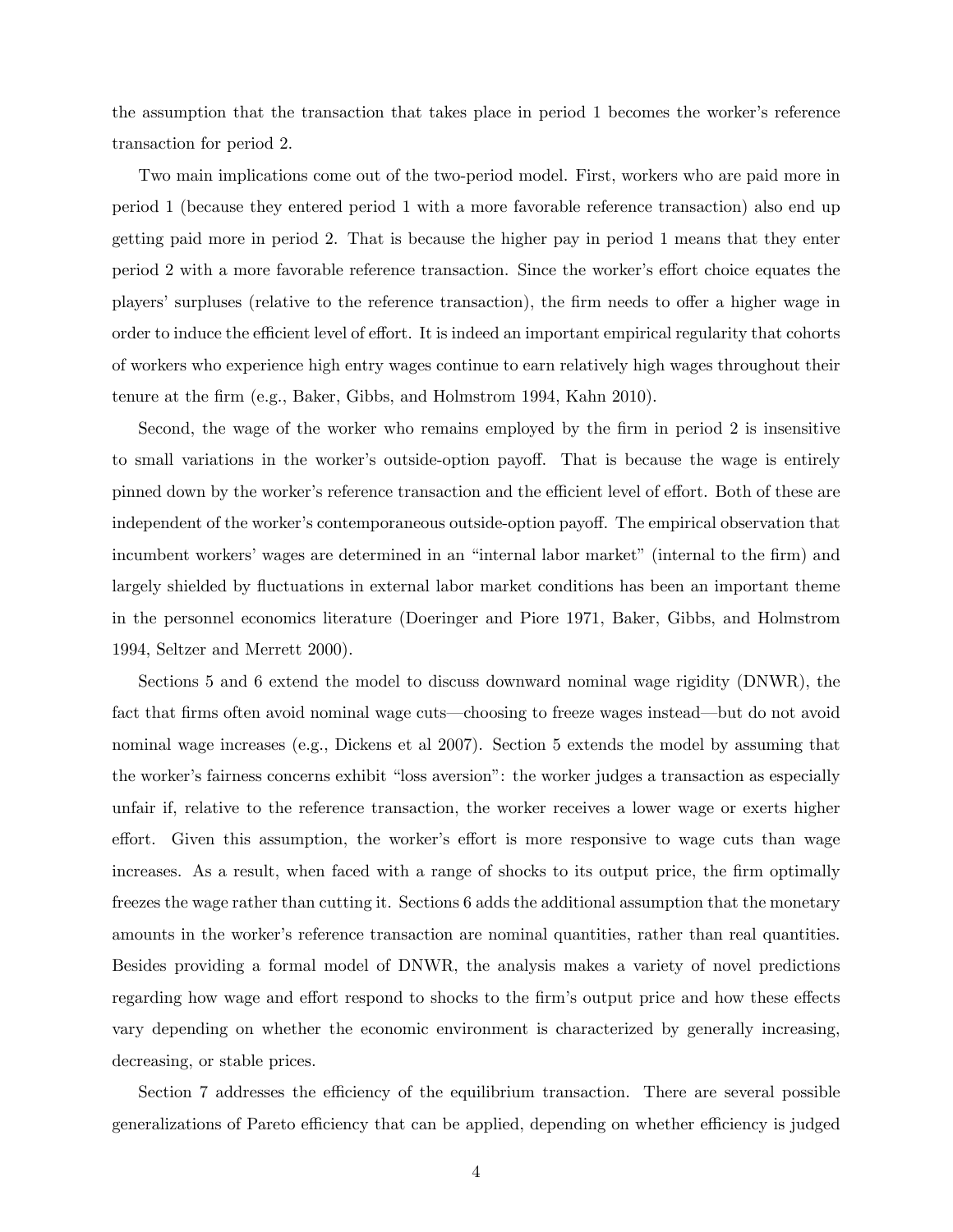in terms of the purely self-regarding component of the worker's payoff or in terms of the utility function that represents the worker's behavior, which includes fair-mindedness and possibly also loss aversion. Which notion is normatively appropriate depends on what the worker's "true" preferences are, by which I mean what the worker would choose with accurate beliefs and after deliberation. If the worker is fair-minded but not loss averse, then it does not matter which efficiency criterion is used because the equilibrium transaction is efficient according to both notions. However, if the worker is both fair-minded and loss averse, then the equilibrium may not be efficient in terms of utility and generally is not efficient in terms of the purely self-regarding component of preferences.

Section 8 mentions other contexts outside the labor market for which the fairness model developed in this paper may yield useful insights. The focus of the section, however, is on directions in which the model might be extended to be more realistic. Two directions merit discussion here (rather than in Section 8) because there has already been much closely related work in the behavioral economics literature.

One direction is to explore alternatives to my assumption that the worker's reference transaction is wholly determined by the worker's recent personal experience. This assumption plays a key role in enabling the model to capture empirical regularities regarding wage changes. However, there are also other plausible reference transactions that may matter in some settings. As in other contexts of reference-dependent preferences, the reference point is likely to be at least partly ináuenced by expectations (Köszegi and Rabin 2006); see Esteves-Sorenson, Macera, and Broce (2014) and Eliaz and Spiegler (2014) for models of fairness with an expectation-based reference point. Moreover, in labor market contexts, much work has emphasized workers judging fairness by comparing their own wage and effort with that of other workers. Akerlof and Yellen (1990) argue that such social comparisons may explain jealousy between workers, wage compression within Örms, wage secrecy norms, and the negative correlation between occupational skill and unemployment. While the most direct tests from laboratory experiments find little evidence that workers' behavior is sensitive to how much other workers are paid (Maximiano, Sloof, and Sonnemans 2007, Charness and Kuhn 2007), field evidence indicates that such social comparisons influence job satisfaction and may affect turnover (Card, Mas, Moretti, and Saez 2012). Finally, if firms have some ability to shape their workers' reference transactions, then they would have an incentive to do so.

The second direction is to incorporate important aspects of fairness preferences that are omitted from the model, such as reciprocity (e.g., Rabin 1993) or social-image or self-image concerns (e.g., Andreoni and Bernheim 2009).

The most closely related paper is Benjamin (2014), a companion paper that studies the same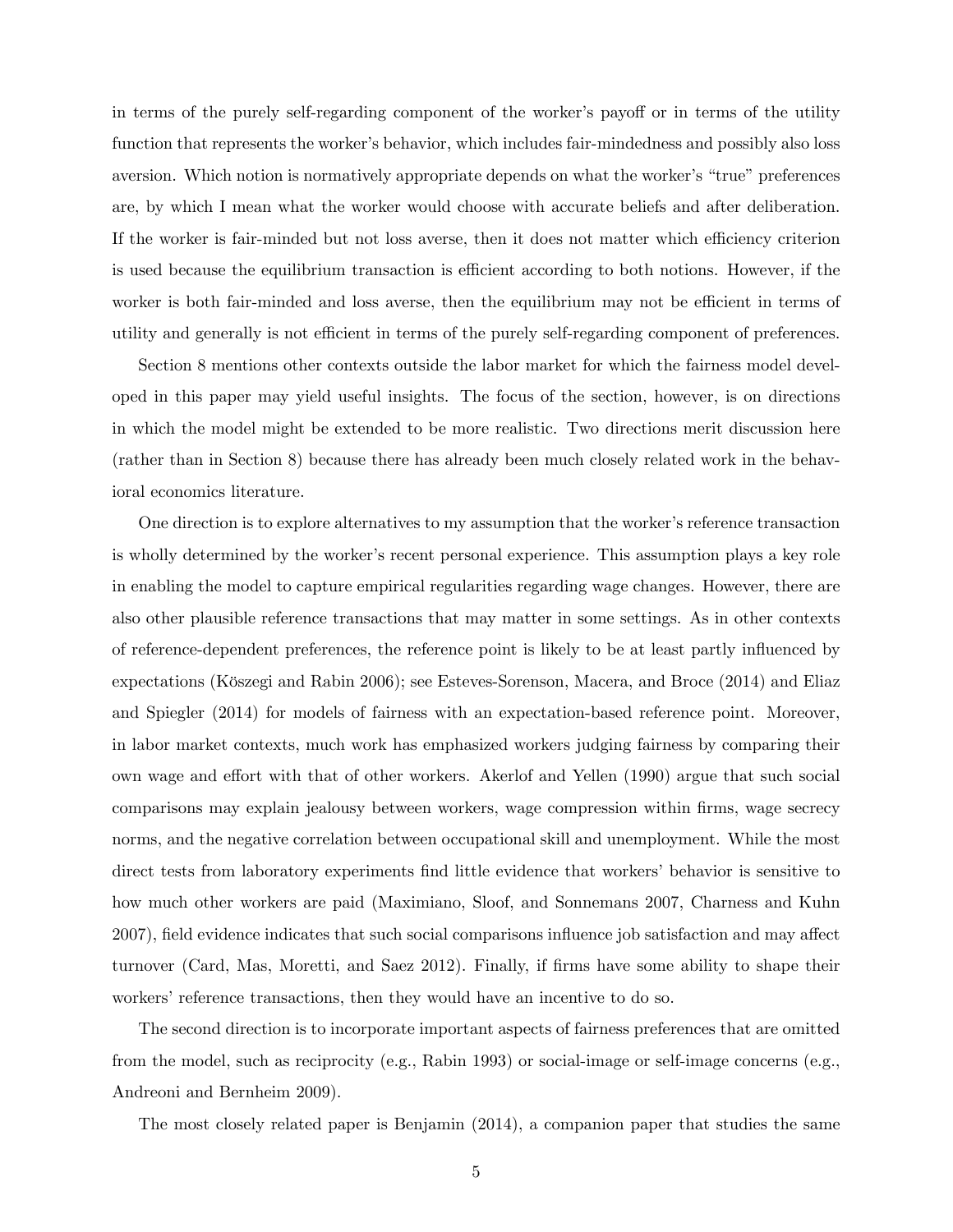basic setup with a more general class of preferences. The present paper focuses on drawing out implications of workers' fairness concerns for empirical labor market regularities. To that end, here I formally incorporate the reference transaction into the model, which is important for studying the implications of fairness concerns in a two-period model, and I incorporate loss aversion, which is important for studying wage rigidity. Benjamin (2014) and the present paper jointly supplant my earlier working paper, Benjamin (2005). Fehr, Goette, and Zehnder (2009) provide an overview of how workers' fairness concerns relate to empirical evidence from labor markets and provide intuition very much in line with the formal model I develop here. Eliaz and Spiegler (2014) develop a formal model that addresses some of the same empirical evidence. Their approach is complementary with the present paper's since they embed the firm-worker relationship into a matching model of labor market equilibrium but model the worker's fairness concerns in a more reduced-form way.

## 2 Model Setup

#### 2.1 The gift-exchange game

To focus on the basic workings of the model, I begin by analyzing a single-period game. There is a firm and a large number  $N$  of identical workers. The firm simultaneously chooses each worker i's salary,  $w_i \in \mathbb{R}$ , which I refer to as the "wage." (In principle, the firm could make the wage contingent on other variables, but as I explain at the beginning of Section 3 below, the firm will not be able to do better than an uncontingent wage.) Then each worker simultaneously chooses his level of effort,  $e_i \in \mathbb{R}$ . I assume that effort is observable but not verifiable.

Before the game begins, the firm could choose not to hire a given worker, or the worker could choose not to work. In that case, the firm gets zero effort from that worker and pays zero wage to him, and the worker earns outside-option utility zero. As a tie-breaker, I assume that the firm and worker choose employment if indifferent with the outside option.

For simplicity, I assume that the firm's production function is linear in effort, and effort is the only input. Thus, the firm's **total profit** is  $\Pi \equiv p \sum_{i=1}^{N} e_i - \sum_{i=1}^{N} w_i$ . I refer to the exogenous parameter  $p$  as the price of the firm's output, but it can also represent the productivity of the firm or workers. The firm's total profit is verifiable, but since no individual worker's effort is verifiable, the firm's **profit from worker**  $i, \pi_i(w_i, e_i; p) = pe_i - w_i$ , is not verifiable.

Each worker *i*'s **material payoff** is  $u_i(w_i, e_i) = w_i - c(e_i)$ , where  $c(e_i)$  is the worker's cost-ofeffort function satisfying  $c(0) = 0, c' > 0, c'' > 0, c'(0) < 1$ , and  $\lim_{e_i \to \infty} c'(e_i) = \infty$ . Note that since the material payoff function is quasi-linear in the wage, the cost of effort and the material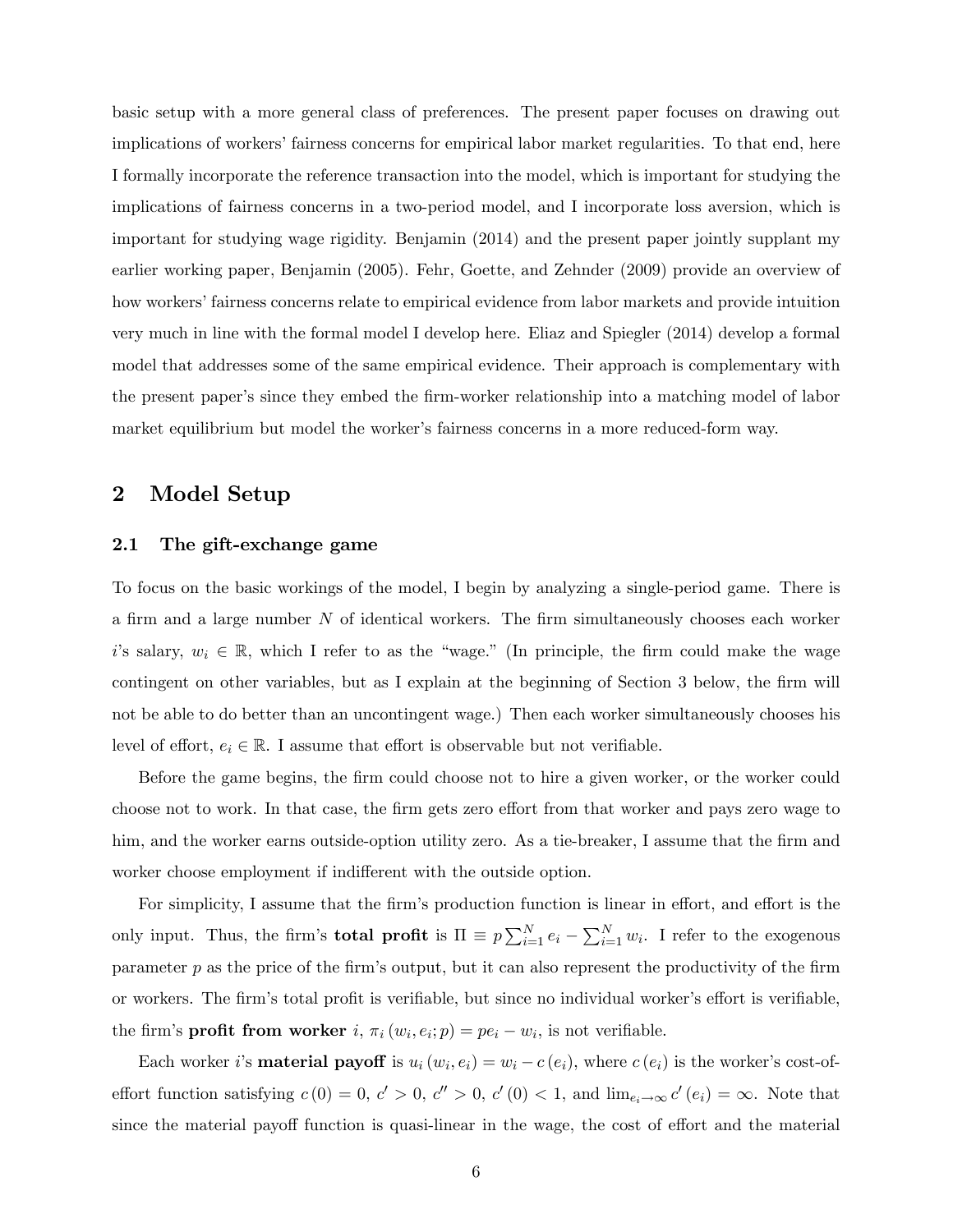payoff are denominated in monetary units.

The firm's objective is to maximize profit. In contrast, a worker's material payoff represents the purely self-regarding component of his outcome from the transaction but not necessarily the utility function that his behavior maximizes. A worker's utility when employed, denoted  $U_i^E$ , may depend on both his material payoff  $u_i$  and the firm's profit from interacting with him  $\pi_i$ ; the worker's utility function is discussed below.

Everything is common knowledge.<sup>1</sup> The equilibrium concept is subgame-perfect Nash equilibrium.

Since workers are identical and their bilateral interactions with the firm are independent, the equilibrium for each bilateral interaction will be identical. Therefore hereafter, I refer to  $\pi_i$  as simply "profit," and I drop the  $i$  subscripts from all variables to reduce notational clutter. I call the outcome of the game,  $(w, e)$ , a **transaction**.

The **efficient level of effort**, denoted  $e_{\text{eff}}(p)$ , is defined by  $p = c'(e_{\text{eff}})$ . In Section 7, I discuss efficiency in greater detail; here I merely remark that  $e_{\text{eff}}(p)$  is the effort that maximizes the "material gains from trade" from the transaction, defined as the sum of the firm's profit  $\pi(w, e; p)$ and the worker's material payoff  $u(w, e)$ . Since the wage is merely a transfer between the firm and the worker, the material gains from trade does not depend on it. I denote the material gains from trade at the efficient effort  $e_{\text{eff}}(p)$  by  $M(p) \equiv \pi(w, e_{\text{eff}}(p); p) + u(w, e_{\text{eff}}(p)) = pe_{\text{eff}}(p) - c(e_{\text{eff}}(p)).$ In the analysis below, I assume that  $p > 1$  so that both  $e_{\text{eff}}(p)$  and  $M(p)$  are positive.

#### 2.2 The reference transaction and concern for fairness

Several models of fairness concerns have been proposed—such as those by Fehr and Schmidt (1999) and Charness and Rabin  $(2002)$ —to describe how people trade off their own material payoff against others' material payoffs. However, these models cannot be used naïvely as the specification for the worker's utility because they are tailored to behavior in laboratory settings. In particular, the models specify utility over the domain of the experimental participants' monetary gains or losses from the experiment. To apply these models to study a labor market interaction, two generalizations are needed.

First, in order to capture the players' overall gains or losses from the labor market transaction,

<sup>&</sup>lt;sup>1</sup>If the firm were uncertain about whether the worker has fairness concerns or is purely self-regarding, then the equilibrium wage would be lower. Intuitively, by offering a lower wage, the firm can get some of the benefit if the worker turns out to be fair-minded while insuring against losing too much if the worker turns out to be purely self-regarding. Since the wage would be lower, the equilibrium effort exerted by a fair-minded worker would not be efficient (as in Fehr and Schmidt's (1999) analysis of the gift-exchange game). The normative conclusions in Section 7 would have to be modified, but the comparative statics in Sections 3-6 would have the same signs.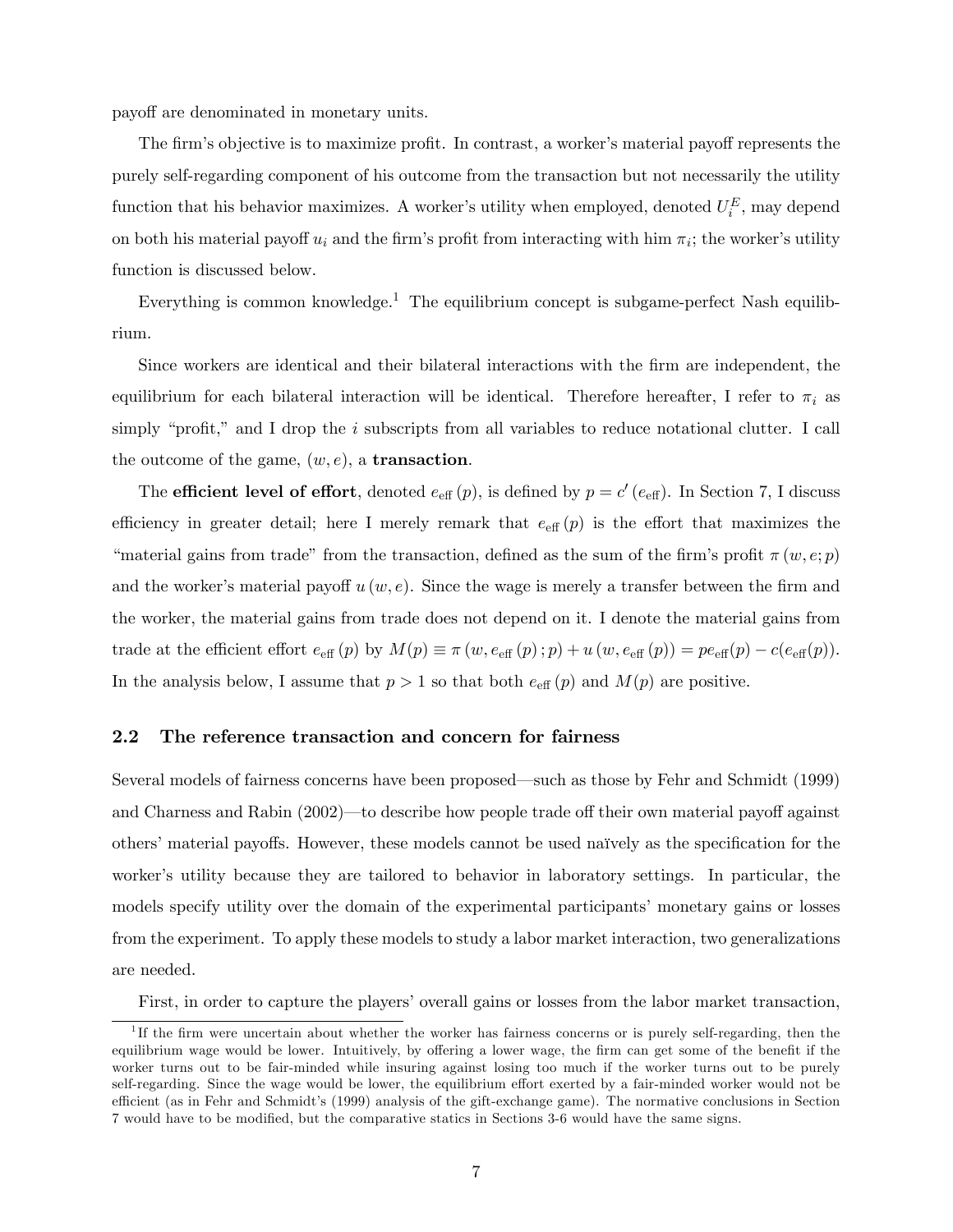the utility function must take into account not only money but also effort. Therefore, in the formulation that follows, the worker's utility will depend on the firm's profit (from interacting with that worker) and the worker's material payoff, which are functions of both monetary payment and effort. This formulation specializes to the existing models in a laboratory environment, in which effort  $e$  is a number chosen by an experimental participant (instead of being real effort) and the payoffs  $\pi$  and  $u$  are monetary amounts paid to the participants.

Second, the utility function must take into account that fairness is judged relative to a "reference" transaction." This phenomenon is clearly illustrated in Kahneman, Knetsch, and Thaler's (1986) evidence. Their data indicate that survey respondents consider transactions that adhere to recently experienced terms of exchange to be fair, even though the transactions do not equalize the agentsí gains. For example, they Önd that people consider it unfair for a landlord to raise rents on existing tenants, yet fair to charge a new tenant a higher price when the old tenant leaves. Most relevantly to the current setting, when the market wage falls, respondents consider it unfair for a firm to reduce a current worker's wage to the going wage but fair to hire a new worker at that rate. Based on evidence from these and other scenarios, Kahneman, Knetsch, and Thaler proposed that an individual perceives a transaction as unfair if it deviates from the "reference transaction," which they describe as recent past experience, aspirations, or the going market terms of employment. The laboratory-based models can be viewed as a special case in which the reference transaction is that all participants in the experiment have zero earnings.

I formalize the **reference transaction**,  $(w_0, e_0; p_0)$ , as a particular transaction (wage and effort) occurring at a particular value of the output price. I refer to the payoff a player would get from the reference transaction as the player's **reference payoff**: the firm's reference profit is  $\pi_0 \equiv \pi(w_0, e_0; p_0)$ , and the worker's reference material payoff is  $u_0 \equiv u(w_0, e_0)$ .

The perceived fairness of a transaction depends on how players' payoffs, relative to their reference payoffs, compare to each other. To capture this idea, I define the firm's surplus from transaction  $(w, e)$  occurring at price p as  $\tilde{\pi}(w, e; p) \equiv \pi(w, e; p) - \pi_0$  and the **worker's surplus** as  $\tilde{u}(w, e) \equiv u(w, e) - u_0$ . (For the functions  $\tilde{\pi}$  and  $\tilde{u}$  and some others below, I suppress dependence on the reference transaction for notational compactness.) The fairness function  $f(\tilde{u}, \tilde{\pi})$  describes the worker's judgment about the fairness of his own transaction with the firm and is discussed further below.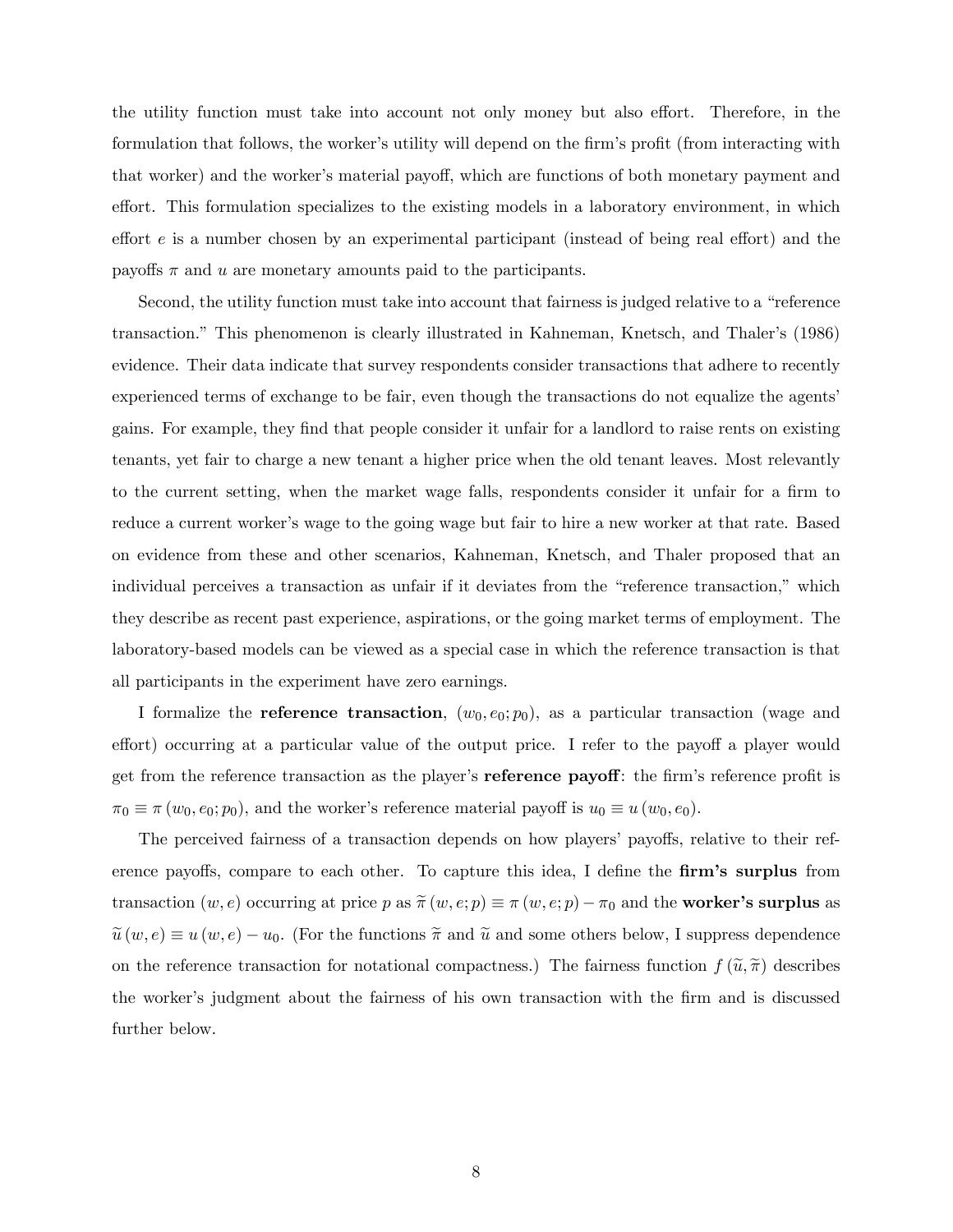The worker's utility function is

$$
U = \begin{cases} U^{E} \equiv \sigma u + (1 - \sigma)f(\tilde{u}, \tilde{\pi}) & \text{if the worker is employed} \\ 0 & \text{if the worker is not employed} \end{cases}
$$
 (1)

The worker's utility when employed is the weighted sum of a self-interested component and a fairness component, where  $0 < \sigma < 1$  is a preference parameter describing how much the worker cares about himself relative to fairness. The classical model of pure self-interest is the case  $\sigma = 1$ .

### 2.3 The fairness function

I assume that the fairness function is piecewise linear:

$$
f(\tilde{u}, \tilde{\pi}) = \begin{cases} \rho_A \tilde{u} + (1 - \rho_A) \tilde{\pi} & \text{if } \tilde{u} > \tilde{\pi} \\ \rho_D \tilde{u} + (1 - \rho_D) \tilde{\pi} & \text{if } \tilde{u} \leq \tilde{\pi} \end{cases},
$$
\n(2)

where  $1 > \rho_A \geq 0$  is the relative weight on the worker's surplus in the case of **advantageous unfairness**, which is when the worker's surplus exceeds the firm's, and  $\rho_D > \rho_A$  is the relative weight on the worker's surplus in the case of **disadvantageous unfairness**, when the firm's surplus exceeds the worker's.<sup>2</sup>

Given fairness function (2), the worker's utility when employed can be re-parameterized and written as:

$$
U^{E} = \begin{cases} \mu_{A}\tilde{u} + (1 - \mu_{A})\tilde{\pi} + \sigma u_{0} & \text{if } \tilde{u} > \tilde{\pi} \\ \mu_{D}\tilde{u} + (1 - \mu_{D})\tilde{\pi} + \sigma u_{0} & \text{if } \tilde{u} \leq \tilde{\pi} \end{cases},
$$
\n(3)

where  $\mu_A \equiv \sigma + \rho_A(1 - \sigma)$  and  $\mu_D \equiv \sigma + \rho_D(1 - \sigma) > \mu_A$  are composite parameters describing the overall weight on the worker's surplus. The utility function  $(3)$  generalizes common specifications in the literature. When the surpluses are incremental monetary payoffs from an experiment (in which case  $u_0 = \pi_0 = 0$ , parameter values satisfying  $\mu_D > 1 > \mu_A > 0$  corresponds to Fehr and Schmidt's (1999) inequity-aversion model, while Charness and Rabin (2002) argue that  $1 > \mu_D > \mu_A > 0$ .

## 3 The Single-Period Game

In this section, I analyze the model laid out in the previous section. First note that the setup of the game rules out motivating the worker with a contract. Because effort is unverifiable, the firm

<sup>&</sup>lt;sup>2</sup>The linearity of the two parts of the function is a simplifying assumption. However, the assumptions that the fairness function is kinked and that the kinks occur at equal surpluses are substantive. The utility function  $U^E$ resulting from this fairness function are an example of "fairness-kinked preferences," discussed in greater generality in Benjamin (2014).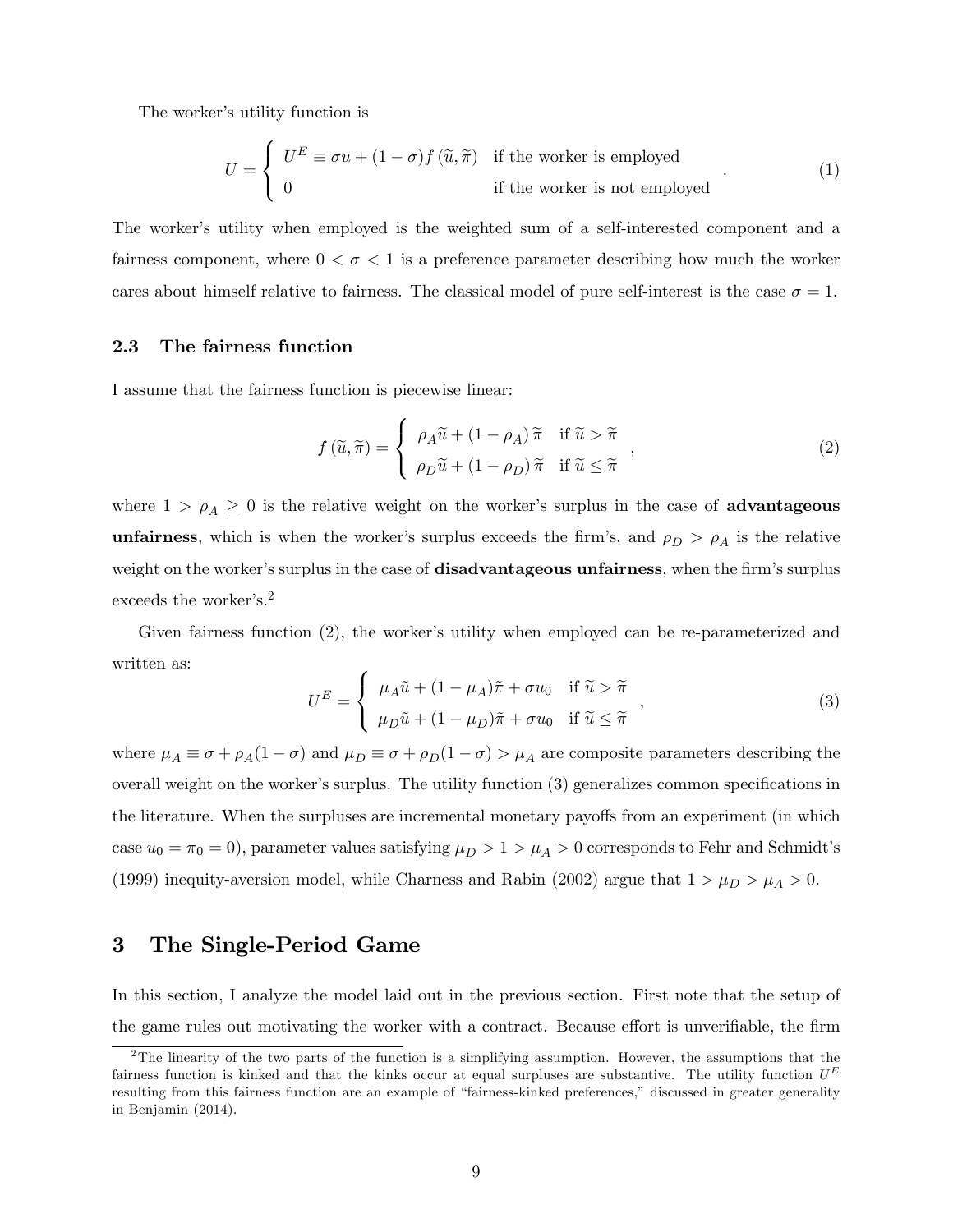cannot make the wage contingent on effort. Since total profit  $\Pi$  is verifiable, the firm could make each worker's wage an increasing function of  $\Pi$ . But as is well known in such settings (Prendergast 1999, pp. 41-42), as long as the number of workers employed by the firm is large, the incentive effects would be negligible. For example, if the firm set each worker's wage equal to  $\frac{\Pi}{N}$ , then the worker's gain from increasing profit by \$1 would be only  $\frac{1}{N}$ . Also note that because the worker's cost-of-effort function is convex, it is strictly better for the firm to pay a certain wage than a wage that is contingent on a random variable. Thus, without loss of generality, we can consider the firm's strategy to be the choice of an uncontingent wage level.

If the worker were purely self-interested, then the players would not transact. To discuss this case, suppose that  $w_i$  and  $e_i$  are bounded below by finite values  $\underline{w} < 0$  and  $\underline{e} < 0$ , respectively. Regardless of the wage, the worker would choose the lowest possible effort  $\frac{e}{c}$  because doing so maximizes his material payoff. Knowing this, the firm would offer the lowest possible wage  $\underline{w}$ . Thus, at least one of the players would prefer his outside option. In contrast, as is well known, if the worker has fairness concerns, then it may be possible to realize gains from trade (e.g., Fehr and Schmidt 1999).

#### 3.1 The worker's effort choice

The reason trade can occur is that the worker's fairness concerns make his effort choice an increasing function of the wage, as long as the worker's fairness concerns are strong enough. The following assumption provides sufficient conditions on the parameter values:

#### **Assumption A.** (i)  $\mu_D \ge 1$ , and (ii)  $\mu_A \le \frac{1}{2}$  $\frac{1}{2}$ .

In words, A(i) states that when the transaction is advantageously unfair, the worker puts negative weight on the firm's payoff and positive weight on his own. As noted above, such "behindness" aversion" is one of the assumptions underlying Fehr and Schmidt's (1999) inequity-aversion model. There is debate over whether behindness aversion is a reasonable assumption, and most evidence from dictator-game experiments is inconsistent with it (for discussion, see Benjamin's (2014) footnote 6 and accompanying text). A(ii) states that the worker puts greater weight on the firm's payoff than on his own when the transaction is advantageously unfair. The estimates from Fehr and Schmidt (1999) and Charness and Rabin (2002) are both consistent with a sizeable minority of experimental participants having  $\mu_A \leq \frac{1}{2}$  $\frac{1}{2}$ . The role of each part of Assumption A and the scope for relaxing each part are discussed below after Lemma 1 and Proposition 1.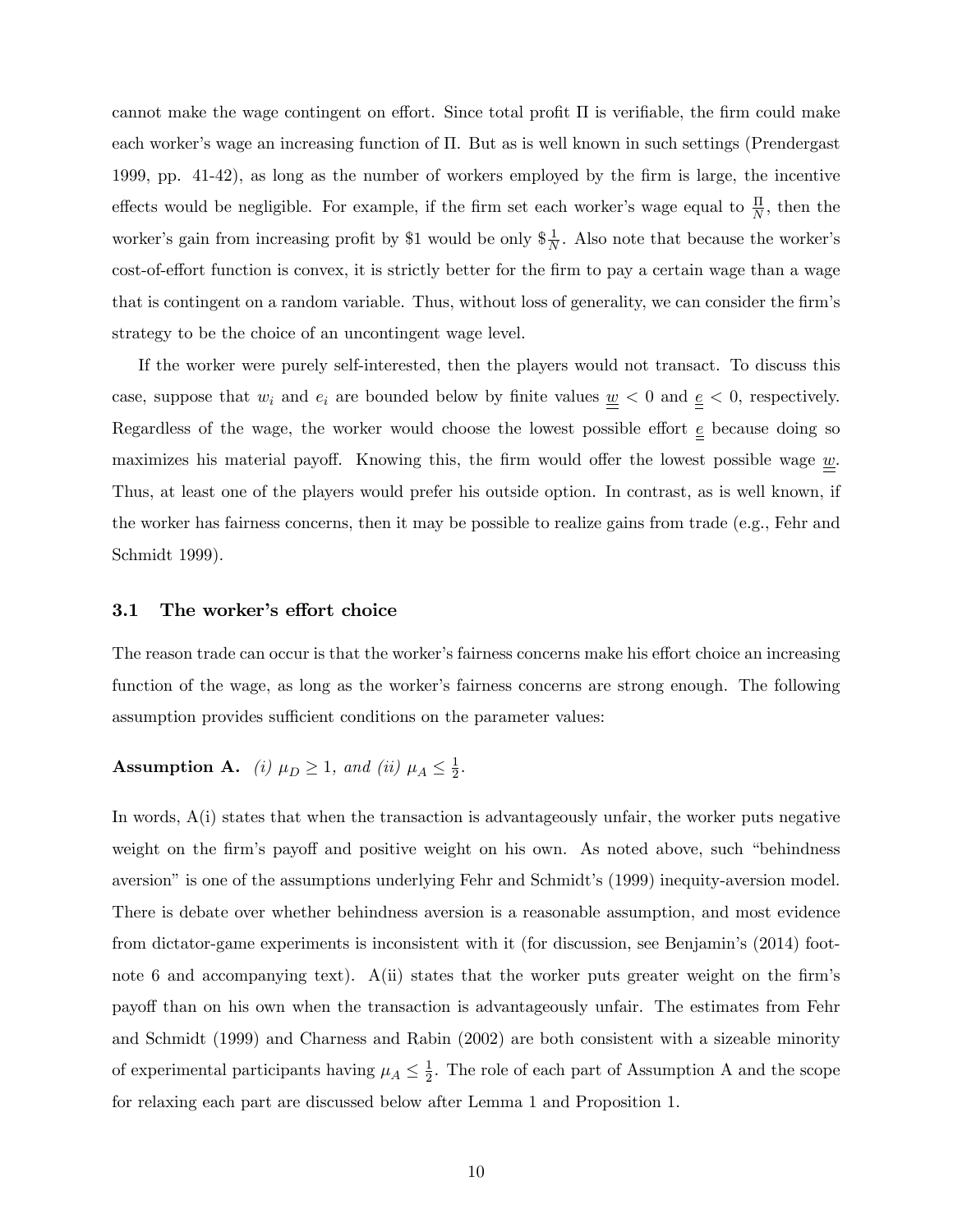Let the worker's utility-maximizing effort when employed be denoted  $e(w, p)$ . Let  $\tilde{e}(w, p)$ , defined by  $\tilde{\pi}(w, \tilde{e}; p) = \tilde{u}(w, \tilde{e})$ , denote the level of effort that equates the players' surpluses.

**Lemma 1.** Under Assumption A, for any  $p > 1$ , there exists  $\overline{w}(p)$  such that:

- 1. If  $w \leq \overline{w}(p)$ , then  $e(w, p) \equiv \tilde{e}(w, p)$ . Moreover,  $\tilde{e}(w, p)$  is increasing in w and decreasing in p.
- 2. If  $w > \overline{w}(p)$ , then  $e(w, p) \in [e_{\text{eff}}(p), \tilde{e}(w, p))$ , and  $e(w, p)$  is constant in w and increasing in p.

All proofs are relegated to the appendix.

Part 1 of Lemma 1 states that as long as the wage is below some threshold  $\overline{w}$ , the worker chooses effort so as to equate the players' surpluses from the transaction. To understand why, note that whenever  $e < e_{\text{eff}}$ , a marginal increase in effort increases the firm's profit more than it reduces the worker's material payoff. Due to Assumption A(ii) ( $\mu_A \leq \frac{1}{2}$  $(\frac{1}{2})$ , the worker when getting the majority of the surplus puts at least as much weight on the firm as himself. Due to Assumption  $A(i)$  ( $\mu_D \geq 1$ ), the worker when earning less than half the surplus puts non-positive weight on the firm. Consequently, for any wage at which the worker ends up exerting less than the efficient level of effort, the worker would increase his effort exactly up to (and not beyond) the level that equates the surpluses.

Part 2 of the lemma states that there is a maximum level of effort that the worker is willing to exert, and this maximum level of effort is above the efficient level. At wages higher than the threshold  $\overline{w}$ , the worker's effort (equal to the maximum) would be lower than the equal-surplus level. However, Part 2 of the lemma will not be relevant for the equilibrium (discussed below) because the firm will never want to offer a wage higher than necessary for inducing the efficient level of effort.

If Assumption A(ii) were violated, then the threshold  $\overline{w}$  would be low enough that the maximum level of effort that the worker is willing to exert would be below the efficient level. If Assumption  $A(i)$  were violated, then there would also be a *minimum* level of effort that the worker is willing to exert, and at wages below some threshold, the worker's effort (equal to the minimum) would be higher than the equal-surplus level. We discuss these assumptions further below in the context of the equilibrium.

Part 1 of Lemma 1 (the relevant part for the equilibrium) also states that effort is increasing in the wage, holding price constant. That is because a higher wage transfers surplus from the firm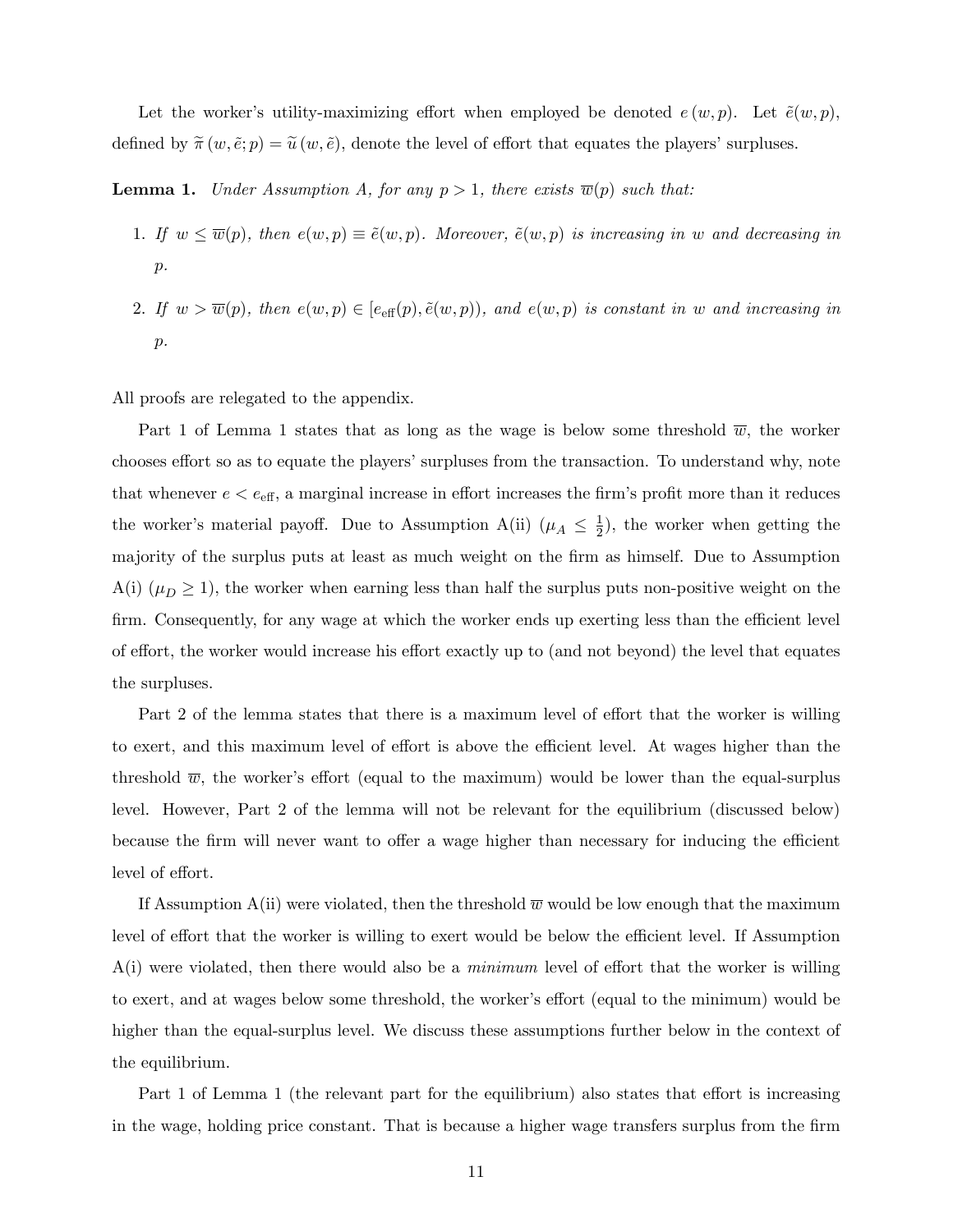to the worker, so equating the surpluses requires higher effort. There is evidence from police (Mas 2006) and airline pilots (Lee and Rupp 2007) that plausibly exogenous changes in the wage cause corresponding changes in performance. In laboratory labor markets with one-shot, anonymous interactions, experimental economists have consistently found that higher wage offers induce greater effort (e.g., Fehr, Kirchsteiger, and Riedl 1993, Fehr, Kirchsteiger, and Riedl 1998, Fehr and Falk 1999). There is an increasing number of experiments that study the effect of wage increases when subjects have been hired into a realistic job setting (for an early study along these lines, see Pritchard, Dunnette, and Jorgenson 1972). One study finds that effort increases when the wage increases (Cohn, Fehr, and Goette 2014), while several others find no effect (Hennig-Schmidt, Rockenbach, and Sadrieh 2010, Kube, Maréchal, and Puppe 2013, Esteves-Sorenson and Macera 2013). Gneezy and List (2006) find a positive effect that fades over the course of a few hours.

The final statement in Part 1 of Lemma 1 is that effort is decreasing in the price, holding the wage constant. That is because, all else equal, an increase in price increases the firm's surplus, so equating the surpluses requires decreasing effort. I am not aware of evidence regarding this prediction.

#### 3.2 The equilibrium

Given the worker's effort function, the firm's choice of wage pins down the equilibrium transaction. The following assumption provides sufficient conditions on the reference payoffs  $u_0$  and  $\pi_0$  for the worker to be employed in equilibrium:

**Assumption B.** (i)  $0 \le u_0, \pi_0 \le M(p)$ , and (ii)  $(1 - 2\sigma) u_0 + \pi_0 \le M(p)$ .

 $B(i)$  requires that neither player's reference payoff is too low or too high, and  $B(ii)$  requires that their weighted sum is not too high. Note that if the worker puts more weight on his material payoff than on fairness ( $\sigma \geq \frac{1}{2}$ )  $\frac{1}{2}$ , then B(ii) is redundant with B(i). I return to Assumption B and discuss it in more detail below.

Proposition 1 states that at the equilibrium transaction, the surpluses are equal and effort is efficient.

**Proposition 1.** Under Assumptions A and B, for any  $p > 1$ , there is a unique equilibrium in which the firm hires the worker, and the equilibrium transaction  $(w^*, e^*)$  satisfies  $\pi(w^*, e^*; p) - \pi_0 =$  $u(w^*, e^*) - u_0$  and  $e^* = e_{\text{eff}}(p)$ .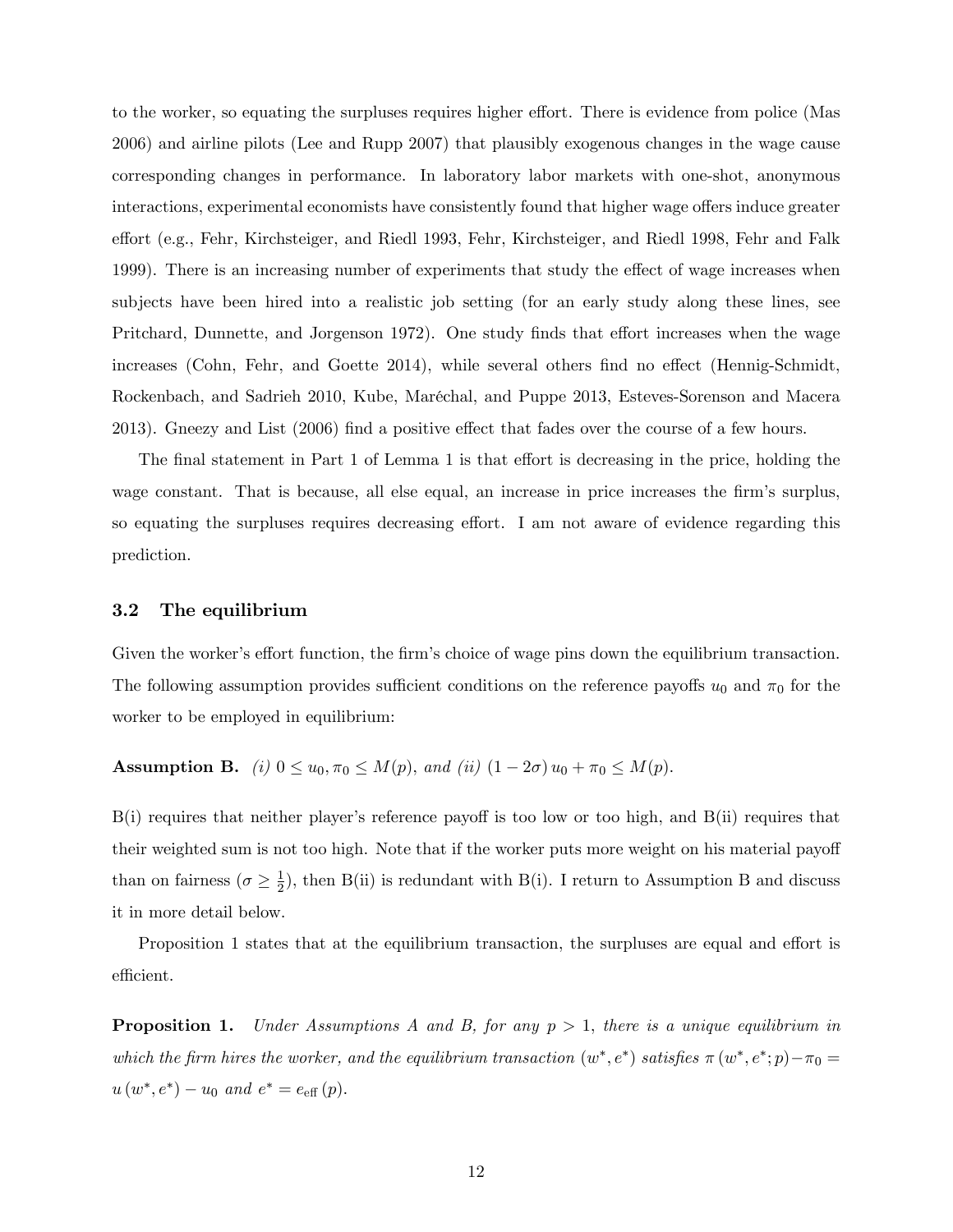Benjamin's (2014) Proposition 2 is a closely related result (slightly less general in assuming  $\pi_0 =$  $u_0 = 0$  but slightly more general in allowing some values of  $\mu_D$  less than 1). The logic of the equilibrium is straightforward. Lemma 1 showed that, faced with a given wage below the threshold  $\overline{w}$ , the worker chooses effort so as to equate the players' surpluses. Knowing this, the firm maximizes profit by offering the wage level that induces the worker to choose the efficient level of effort. Lemma 1 implies that the required wage for efficient effort is in fact below  $\overline{w}$ .

The role of Assumption B is to ensure that both the worker and the firm prefer the equilibrium to their outside options. For example, if the worker cares at least as much about himself as about fairness ( $\sigma \geq \frac{1}{2}$  $\frac{1}{2}$ , then even if  $u_0 = M$  and  $\pi_0 = M$ —so that the worker will judge any transaction as unfair to at least one of the players—both players will still choose to transact at a wage that gives all the gains to trade to the worker: the firm earns zero profit, and  $U^E \geq 0$  because the worker's gain in material payoff outweighs the disutility from unfairness. If the worker cares mostly about fairness ( $\sigma < \frac{1}{2}$ ), Assumption B imposes an additional restriction on the reference payoffs because the scope for unfairness to be offset by a gain in the worker's material payoff is more limited. For example, in the extreme case in which the worker cares exclusively about fairness  $(\sigma = 0)$ , Assumption B imposes the additional restriction that  $u_0 + \pi_0 \leq M$ ; if this restriction is violated, then any transaction will be unfair to at least one of the players, and thus the worker will prefer his outside option.

The result that the worker's fairness concerns enable fully efficient exchange is perhaps surprising. In a more general model, Benjamin's (2014) Theorems 2 and 4 provide necessary and sufficient conditions, respectively, for this to occur. In the present context, Assumption A(ii)  $(\mu_A \leq \frac{1}{2})$  $(\frac{1}{2})$  plays a key role in enabling the equilibrium to be efficient. As noted after Lemma 1, if Assumption  $A(ii)$ were violated, then there would be a maximum level of effort that the worker were willing to exert that would be lower than the efficient level. However, as long as  $\mu_A$  were not too much smaller than  $\frac{1}{2}$ , the equilibrium for this set of parameter values would—aside from not being efficient nonetheless be qualitatively similar to the equilibrium in Proposition 1: for wages below the lowest level  $\overline{w}$  that induces maximal effort, the worker would exert effort that ensures equal surpluses, and the firm would therefore maximize profit by offering wage  $\overline{w}$ . The comparative statics at this inefficient equilibrium would be the same as those described below in Proposition 2 and later throughout the paper. In contrast, if  $\mu_A$  were too small, then the worker would be almost wholly self-interested, and the equilibrium outcome would be no trade.

Assumption A(i) ( $\mu_D \geq 1$ ) could be relaxed somewhat without affecting the equilibrium. As noted after Lemma 1, if  $\mu_D < 1$ , the worker would be willing to exert effort higher than the equal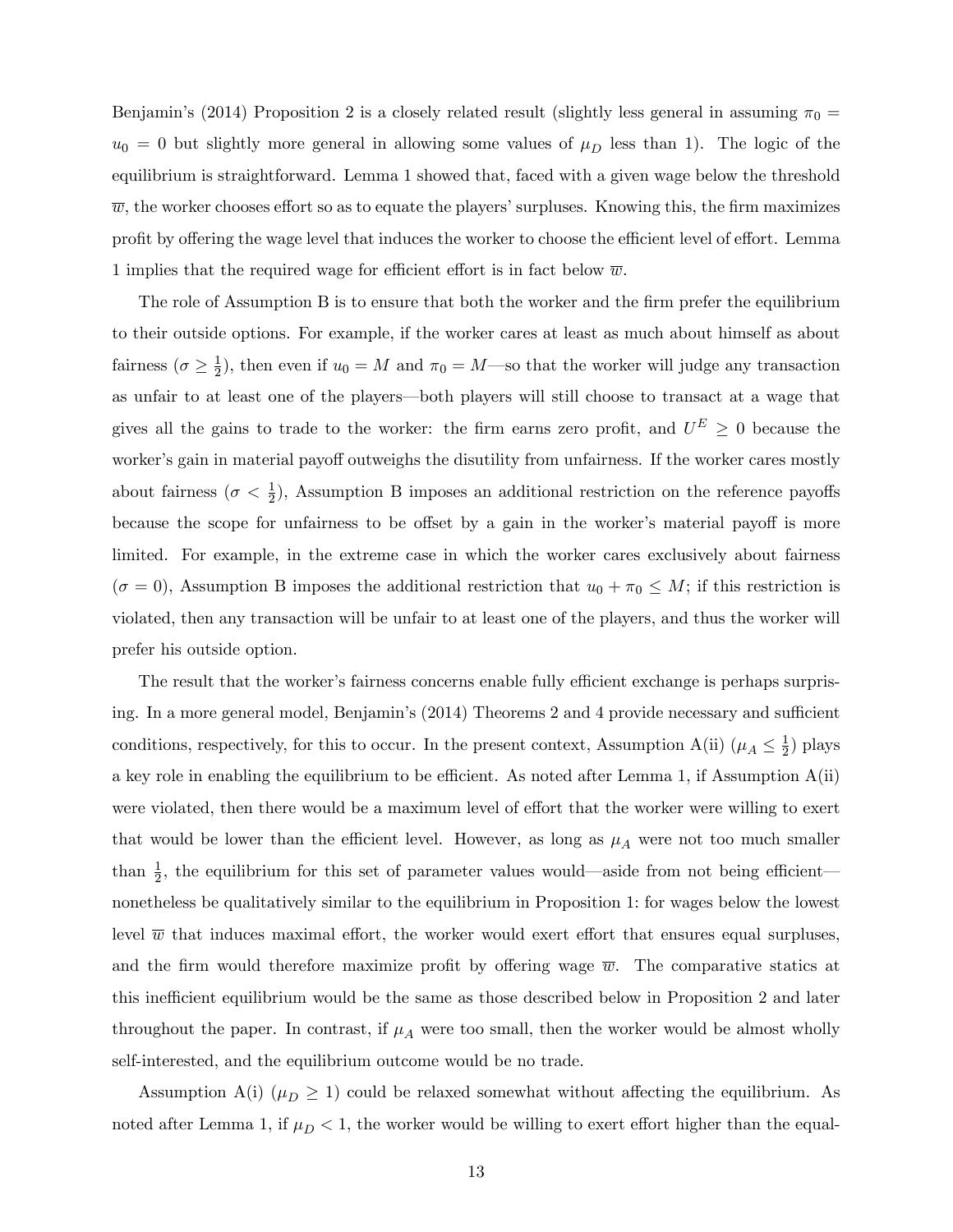surplus level at low enough wages. However, as long as  $\mu_D$  were close enough to 1, the firm would still maximize profit by offering the higher wage  $w^*$ . In contrast, if  $\mu_D$  were too small, then the worker would exert relatively high effort at a relatively low wage, and the firm could earn higher profit by exploiting the worker's generosity with a low wage.

At the equilibrium from Proposition 1, Proposition 2 outlines the comparative statics.

Proposition 2. At the equilibrium described in Proposition 1:

- 1.  $w^*$  and  $e^*$  are both increasing in p.
- 2.  $e^*$  does not depend on  $u_0$  nor  $\pi_0$ .
- 3.  $w^*$  is increasing in  $u_0$  and decreasing in  $\pi_0$ .

Part 1 states that the equilibrium wage and effort are increasing in the firm's output price  $p$ . When the price goes up, equilibrium effort is higher because the efficient level of effort is now higher. Lemma 1 states that effort would be reduced if the price increased with the wage held constant, but since the firm wants the worker to exert *more* effort, the firm must offer a higher wage in equilibrium.

Part 1 implies that the firm and worker share the rents when the firm becomes more profitable or productive. Such rent sharing is consistent with much evidence that more profitable firms pay higher wages to apparently identical workers (e.g., Abowd, Kramarz, and Margolis 1999) and more profitable industries pay higher wages to all occupations (e.g., Dickens and Katz 1987). Relatedly, many firms institutionalize the positive relationship between profit and wages by paying workers through profit-sharing plans, gain-sharing plans, or stock options (Kruse et al 2003). Seventy percent of firms with profit-sharing plans believe they improve productivity (Ehrenberg and Milkovich 1987), and there is evidence that this is true (Weitzman and Kruse 1990, Kruse 1993). The positive effect of profit-sharing on worker performance is a puzzle for standard incentive theory with self-interested workers because, as noted at the beginning of this section, free riding by workers makes the potential positive incentive effects negligible (Prendergast  $1999$ ).<sup>3</sup>

While more profitable firms may pay higher wages for a number of reasons—for example, to attract higher-ability workers—several sources of evidence indicate that rent sharing may be at least partly due to workers' fairness concerns. For one thing, managers themselves say that fairness

<sup>&</sup>lt;sup>3</sup>Even if workers can monitor each other and punish poor performance, workers would be expected to free ride on monitoring in companies with many workers.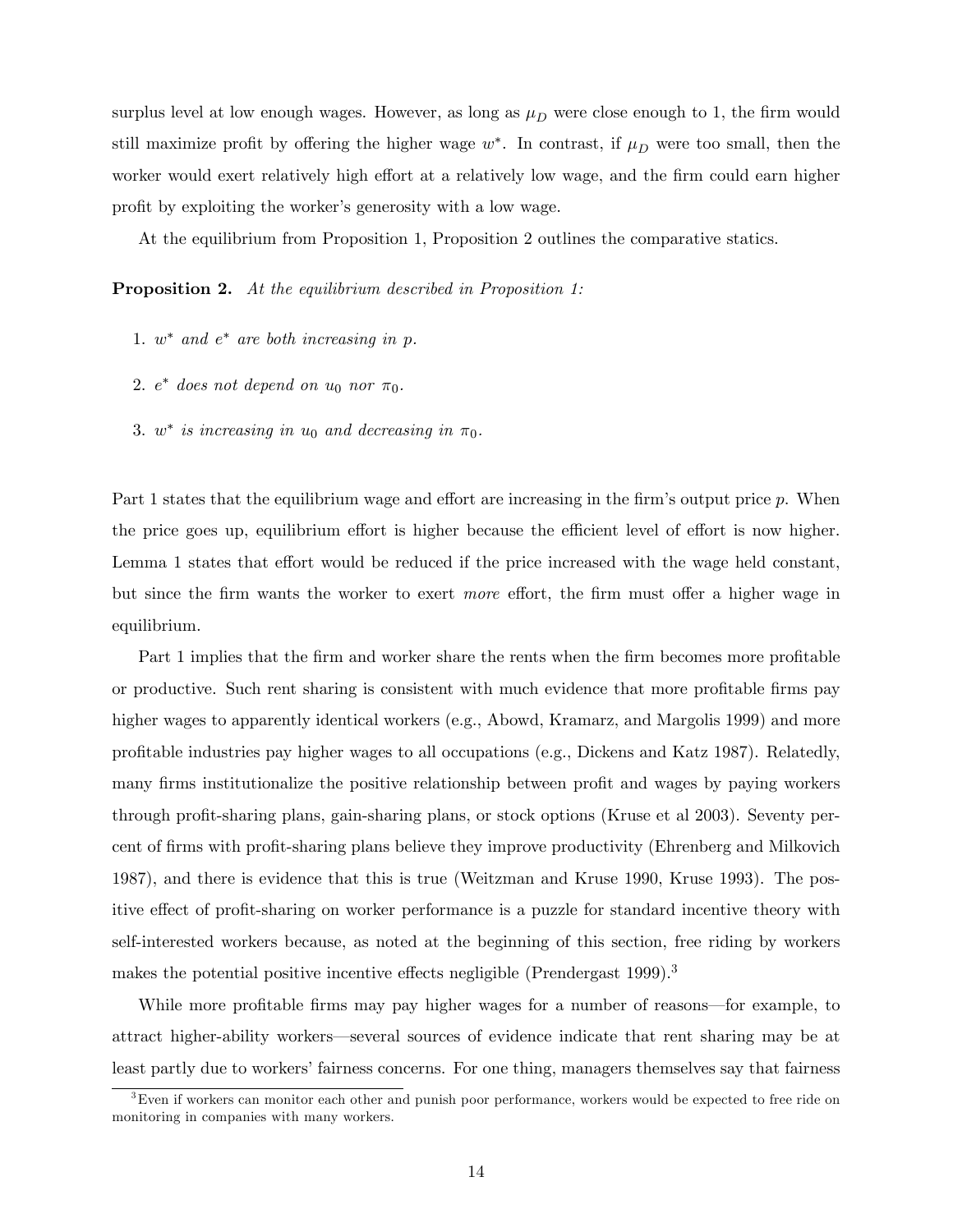perceptions play a primary motivational role in real-world wage policies (e.g., Blinder and Choi 1990, Levine 1993, Agell and Lundborg 1995, Campbell and Kamlani 1997, Bewley 1999). In addition, rent sharing arises in anonymous, one-shot laboratory labor markets that rule out alternative mechanisms (Fehr, Kirchsteiger, and Reidl 1993, Fehr, Kirchsteiger, and Reidl 1998, Falk and Fehr 1999, Brown, Falk, and Fehr 2004).

In labor economics, rent sharing is often modeled as the outcome of Nash bargaining between a firm and a worker. While Nash bargaining also leads to the worker exerting efficient effort and the two players splitting the surplus, there is an important difference. In a bargaining model, the surpluses are calculated relative to the firm's and worker's outside options, whereas in the fairness model, the surpluses are calculated relative to the worker's reference transaction. Thus, the fairness model predicts that a worker with a more favorable reference transaction (say, due to having had a better deal in his last job) should be paid more than a worker with an identical outside option but who has a less favorable reference transaction.

Returning to Proposition 2, Parts 2 and 3 provide comparative statics with respect to changes in the reference transaction. The efficient level of effort does not depend on the reference transaction, and hence the equilibrium effort is independent of  $u_0$  and  $\pi_0$ . However, at the efficient level of effort, when the reference transaction is more favorable to the worker  $(u_0$  is greater) or less favorable to the firm  $(\pi_0$  is smaller), equating the surpluses requires giving the worker a higher material payoff and the firm a lower profit. Therefore the equilibrium wage is higher.

## 4 The Two-Period Game

In the previous section, the reference transaction was treated as an exogenous constant. The key difference in the dynamic version of the model in this section is that the reference transaction evolves over time. I show that if the reference transaction is shaped by the worker's recent personal experience, then the model can explain two important empirical regularities about wage dynamics: (1) workers paid more at time of hire earn higher wages subsequently, and (2) the wage of a worker who remains at a firm is largely unaffected by variation in external labor market conditions.

To address these stylized facts in as simple a model as possible, I study a two-period setting. In period  $t = 1$ , the worker is "new" at the firm. The firm makes a take-it-or-leave-it wage offer  $w_1$  to the worker. If the worker refuses, the game ends, and the players get their outside-option profit/utility of 0 in both periods. If the worker accepts, then the worker chooses effort  $e_1$ , and the game continues into period 2. The firm makes a take-it-or-leave-it wage offer  $w_2$  to the "incumbent"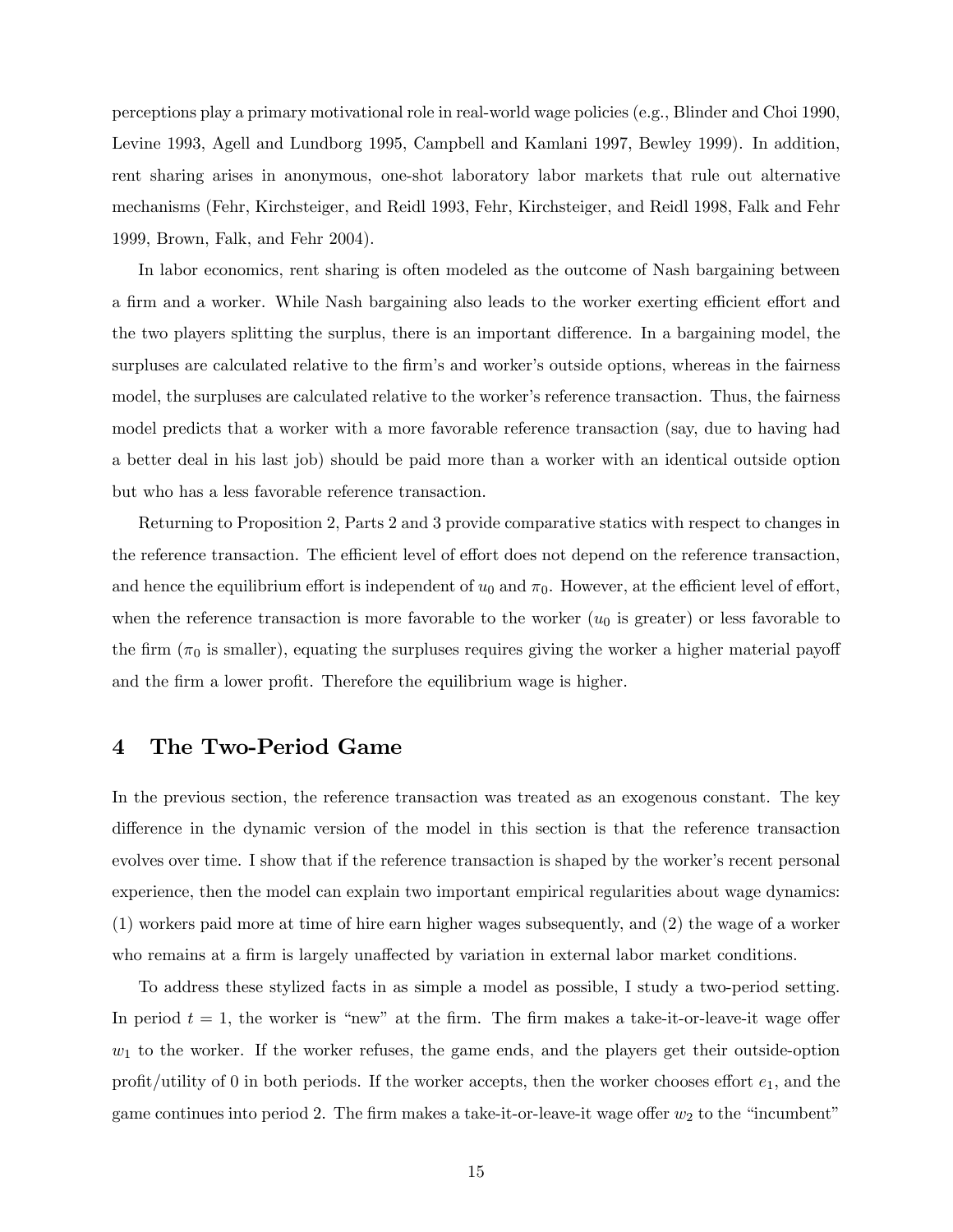worker. The worker can refuse, in which case both players get their outside-option profit/utility of 0 for that period, or accept and choose effort  $e_2$ . Profit and the worker's material payoff in each period are the same as in the single-period game from the previous section. In period 1, the Örm maximizes the expected sum of its profit in each period,  $\pi_1 + E_1 \pi_2$ , and the worker maximizes  $U_1 + E_1 U_2$ . The expectation appears because  $p_t$  is a random variable, which I assume is drawn i.i.d. from an atomless distribution that has full support on  $(1,\infty)$ . In both periods, as a tie-breaker, I assume that the players choose to transact if indifferent. In the pre-game "period  $0$ ," the worker was employed in the external labor market, not at the firm.

To complete the model, I assume that the reference transaction is the worker's recent personal experience: the period-1 reference transaction reflects the worker's experience prior to employment with the firm (in "period  $0$ ") and is taken as exogenous, and the period-2 reference transaction equals the transaction that occurred in period 1. The reference transaction thus links the two periods. The "recent-experience assumption" is consistent with some experimental evidence (Herz and Taubinsky 2013) as well as much survey evidence such as Kahneman, Knetsch, and Thaler's (1986) mentioned in Section 2.2 (see also Thaler 1985 and Bolton, Warlop, and Alba 2003).

For the two-period game, Assumptions A and B need to be modified as follows:

# Assumption A'. (i)  $\mu_D \ge 1$  and (ii)  $\mu_A \le \frac{1-\sigma}{2}$ .

**Assumption B'.** (i)  $0 \leq u_0, \pi_0 \leq \frac{M(p_1) + EM(p_2)}{2}$  $\frac{1 - EM(p_2)}{2}$ , and (ii)  $\left(\frac{1 - 3\sigma}{\sigma + 1}\right)u_0 + \pi_0 \leq \frac{\sigma M(p_1) + EM(p_2)}{\sigma + 1}$ .

 $A'(i)$  is identical to  $A(i)$ , but  $A'(ii)$  imposes a tighter bound than  $A(ii)$ . I discuss the role of  $A'(ii)$  after presenting the proposition below. Assumption B' is analogous to Assumption B but differs because when deciding whether or not to transact in period 1, the players take into account the anticipated period-2 equilibrium payoffs. Relative to  $B'(i)$ ,  $B'(ii)$  imposes a non-redundant restriction whenever  $\sigma < 1$ .

The game is straightforward to solve using backward induction. Since period 2 is the singleperiod game, period-2 behavior is as described in the previous section. The period-1 transaction affects period 2 by becoming the worker's reference transaction. If the worker were purely selfinterested, then the players would not transact in either period.

Proposition 3 characterizes the subgame-perfect equilibrium of the two-period game.

**Proposition 3.** Under Assumptions  $A'$  and  $B'$ , with positive probability there is a unique equilibrium in which the firm hires the worker in both periods. The equilibrium transactions,  $(w_t^*, e_t^*)$  for  $t = 1, 2$ , satisfy  $\pi(w_t^*, e_t^*; p_t) - \pi_{t-1} = u(w_t^*, e_t^*) - u_{t-1}$  and  $e_t = e_{\text{eff}}(p_t)$ .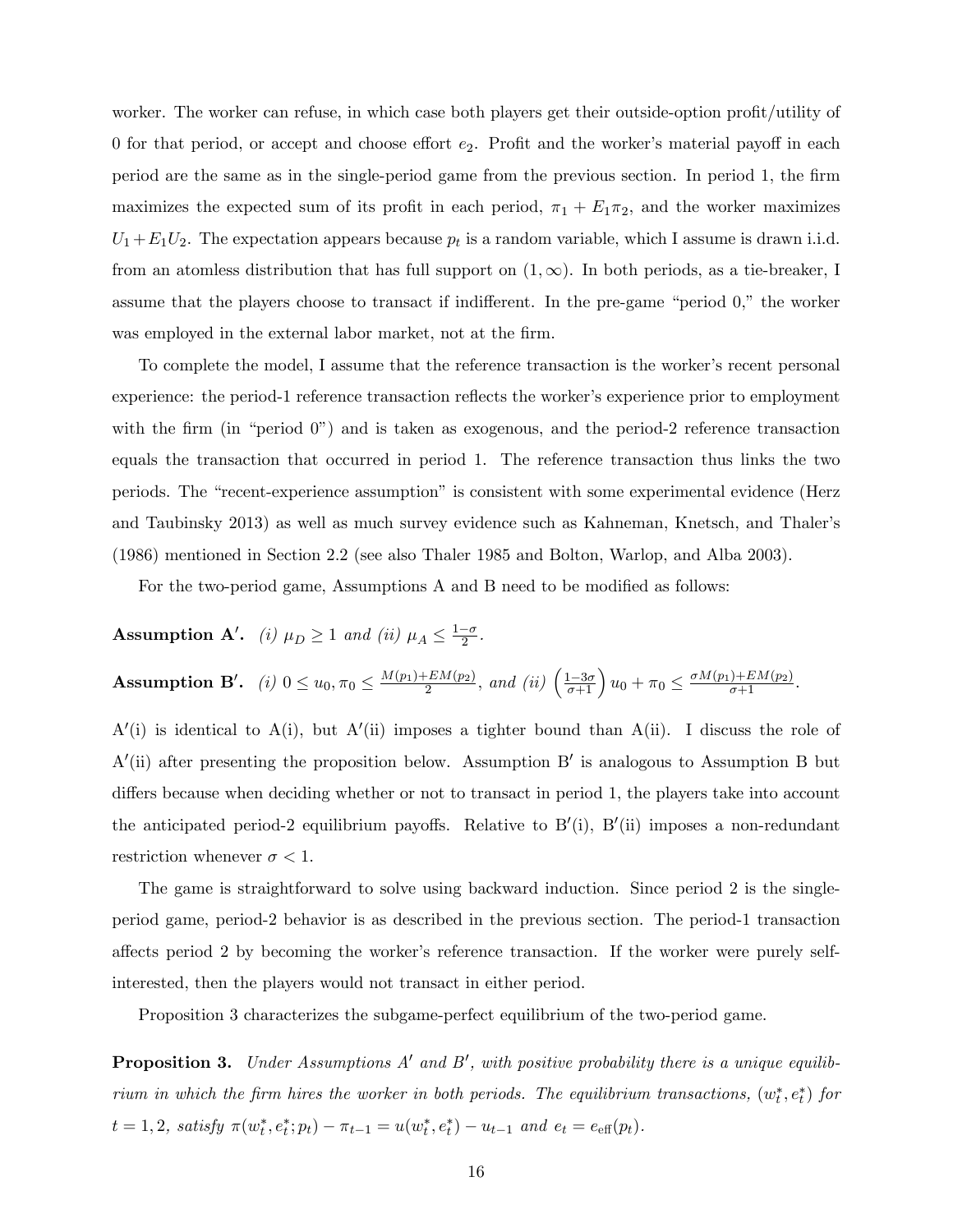As in Proposition 1, Assumption B'—that  $u_0$  and  $\pi_0$  are neither too low nor too high—helps ensure that the firm hires the worker in period 1. If the period-2 price realization is much lower than the period-1 price realization, however, then  $\pi_1$  and  $u_1$  may be so high that the worker prefers his outside option in period 2.

Assuming the price realizations make it profit-maximizing for the firm to hire the worker in both periods, Assumption A(ii)  $(\mu_A \leq \frac{1}{2})$  $\frac{1}{2}$ ) is sufficient to imply that the worker chooses effort so as to equate the surpluses in period 2. In period 1, however, the worker anticipates that higher effort will lead to a less favorable reference transaction for period 2 and therefore a lower equilibrium period-2 material payoff. Since higher effort in period 1 reduces not only the worker's period-1 material payoff but also his period-2 material payoff, the maximum level of effort the worker is willing to exert is lower in period 1 than in period 2. The role of  $A'(ii)$   $(\mu_A \leq \frac{1-\sigma}{2})$  is to ensure that the period-1 maximum effort is nonetheless higher than the efficient level, and thus the equilibrium effort in period 1 is also efficient.<sup>4</sup>

Proposition 4 outlines the comparative statics.

**Proposition 4.** At the equilibrium described in Proposition 3: for  $t = 1, 2$ ,

- 1.  $w_t^*$  and  $e_t^*$  are both increasing in  $p_t$ .
- 2.  $e_t^*$  does not depend on  $u_0$  nor  $\pi_0$ .
- 3.  $w_t^*$  is increasing in  $u_0$  and decreasing in  $\pi_0$ .

Part 1 says that each period's wage and effort is higher if the firm's output price in that period is higher. This is the same rent sharing as in Proposition 2. Just as in the single-period model, in each period the firm maximizes profit by inducing the efficient level of effort. Because the worker chooses effort to equate the surpluses, inducing higher effort when the output price is higher requires paying a higher wage. This result for the two-period model predicts that rent sharing should be observed not only in the cross section across firms but also in the time series within a firm.

 $^{4}$ An alternative version of the proposition (with a suitably modified Assumption B') could allow for the parameter values  $\frac{1-\sigma}{2} < \mu_A \leq \frac{1}{2}$ . In that case, the worker's period-1 maximum effort would be below the efficient level. In the period-1 equilibrium, the firm would offer the lowest wage that elicits that maximal level of effort, and in the period-2 equilibrium, the worker would exert efficient effort and the firm would offer the higher wage that induces it. Therefore, for parameter values in this range, the model predicts that wage and effort will rise over the course of employment. I do not emphasize this prediction because it relies on the worker correctly anticipating the effect of current effort on future fairness judgments, which I believe is much less psychologically plausible than other features of the model.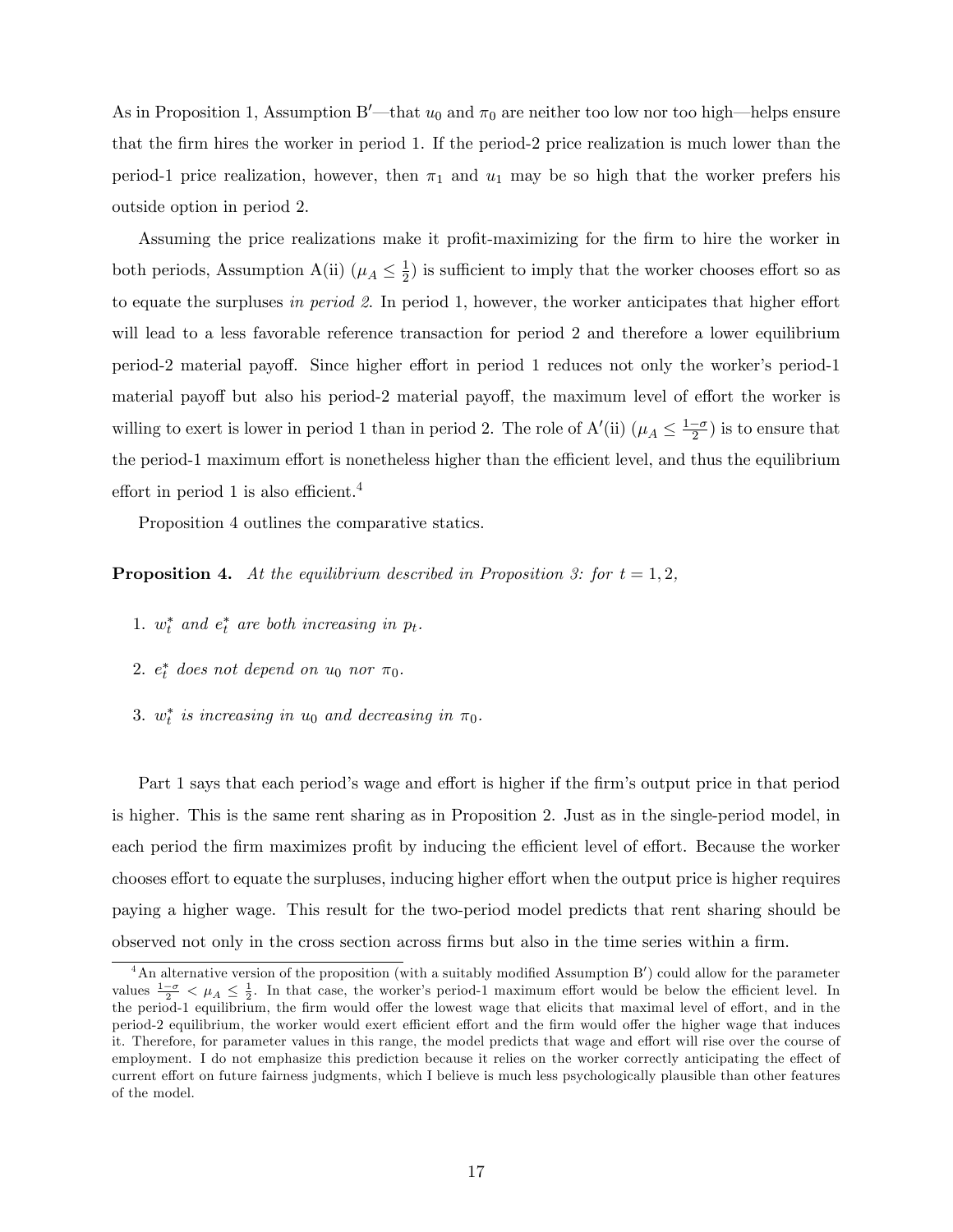Part 2 states that the worker's effort does not depend on his period-0 transaction. As in the single-period model, this result follows directly from the worker choosing the efficient level of effort in both periods.

Part 3 of the proposition states that the worker's wage in both periods is increasing in the period-0 material payoff and decreasing in the period-0 profit. The logic hinges on the reference transaction being determined by the previous period's transaction. When the worker's reference payoff is higher and the firm's reference payoff is lower going in to period 1, the firm must pay a higher wage in period 1 to induce the efficient level of effort. Consequently, the worker's period-1 material payoff is higher, and the firm's period-1 profit is lower. Since this means that the worker's reference payoff is higher and the firm's reference payoff is lower going in to period 2, the firm must also pay a higher wage in period 2.<sup>5</sup>

Part 3 of the proposition implies the first motivating fact for this section: workers paid more in period 1 will also tend to be paid more in period 2. Evidence from administrative records indicates that, indeed, cohorts of workers who experience high entry wages continue to earn relatively high wages throughout their tenure at the firm (Baker, Gibbs, and Holmstrom 1994). Beaudry and DiNardo (1991) similarly find that market conditions at the time a worker begins working for a firm has a persistent effect on subsequent earnings (see also Grant 2003, Kahn 2010, and Devereux 2002).

The second motivating fact is that labor market conditions external to the firm do not affect the worker's wage. This is indeed true in the model: the worker's wage path would be unaffected by small variations in the worker's outside-option payoff because as long as the worker is employed, the wage is fully determined by the current output price and the previous period's transaction. The empirical observation that incumbent workers' wages are largely shielded by fluctuations in labormarket supply and demand conditions has been an important theme in the personnel economics literature (Doeringer and Piore 1971, Baker, Gibbs, and Holmstrom 1994, Seltzer and Merrett  $2000$ ).<sup>6</sup>

<sup>&</sup>lt;sup>5</sup>In fact, the model implies that a 1-unit increase in  $u_0$  (or a 1-unit decrease in  $\pi_0$ ) has exactly the same effect on  $w_2^*$  as it has on  $w_1^*$ . I do not emphasize this stronger result because it is sensitive to the simplifying assumption that for a fixed level of total surplus, the fairness function is maximized by *equating* the surpluses. In the more general case of "fairness-kinked preferences" (analyzed in Benjamin 2014), the fairness component of preferences is maximized by making the worker's material payoff an increasing function of profit, but not necessarily the identity function.

<sup>&</sup>lt;sup>6</sup>Another potential prediction of the model is that salaries of new workers vary with labor market conditions at time of hire. This is implied by the model if it is assumed that the period-0 transaction reflects conditions in the labor market in period 0. Such an assumption is consistent with the evidence presented by Kahneman, Knetsch, and Thaler (1986). Consistent with the prediction, empirical work generally finds that wages of new workers are much more sensitive to labor market conditions than wages of incumbent workers (e.g., Bils 1985, Abowd and Card 1987, Solon, Barsky, and Parker 1994, Baker, Gibbs, and Holmstrom 1994). However, I do not emphasize this prediction because the connection is loose between the assumption that the reference transaction is determined by recent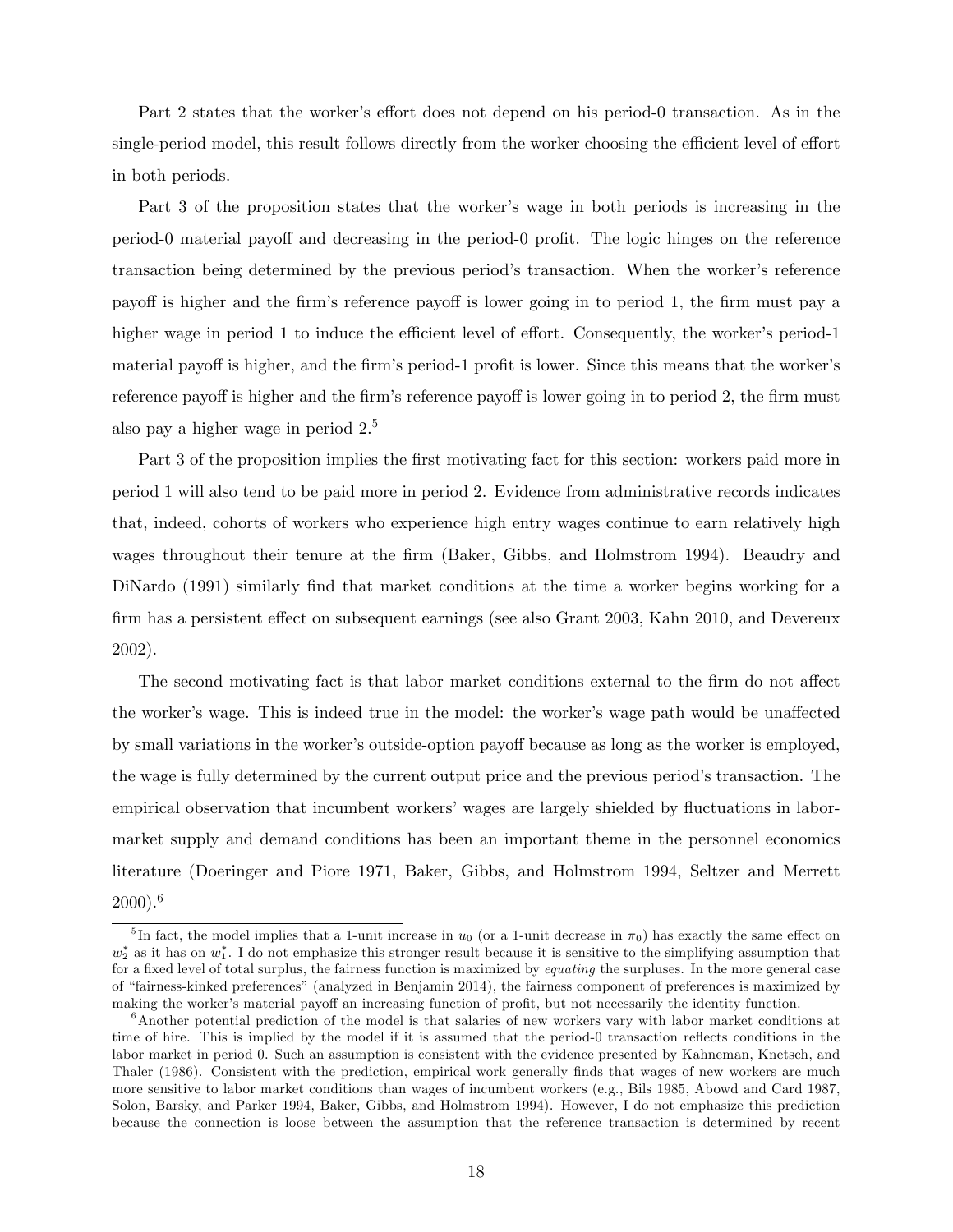In labor economics, the two empirical regularities highlighted in this section are often attributed to long-term implicit contracts (e.g., Beaudry and DiNardo 1991). According to the implicit contract interpretation, there is a mutual understanding between the worker and the firm at time of hire about the state-contingent wage path. Labor market conditions at time of hire determine the level of the worker's initial wage, and subsequent labor market conditions are irrelevant because the wage evolves according to the tacitly agreed contract. The implicit contract is often modeled as a reputational equilibrium of a repeated game (e.g., MacLeod and Malcomson 1989). A potentially unsatisfactory aspect of this approach is that such games generally have many equilibria and can flexibly fit a wide variety of possible compensation patterns.

The analysis in this section has shown that worker's fairness concerns can provide an alternative microfoundation for implicit contracts. The empirical regularities arise as the unique equilibrium of the dynamic version of the fairness model. The fairness theory also makes the testable prediction that entry wage persistence and shielding of wages from external labor markets should be observed even in settings where repetition and reputation forces are weak.

## 5 Loss Aversion and Downward Real Wage Rigidity

While in many countries including the U.S., the predominant pattern of wage stickiness is downward nominal wage rigidity, there is also strong evidence for downward real wage rigidity, especially in countries with greater union density (Dickens et al 2007). This section explores how workers' concern for fairness—when combined with loss aversion—could provide a plausible account of downward wage rigidity and what additional predictions emerge from such an explanation. Since I defer explicitly modeling the distinction between real and nominal quantities until Section 6, the analysis in this section is best interpreted as relating to downward real wage rigidity.

To keep the analysis as simple as possible, I return to the single-period framework from Section 3, except that (like in Section 4) I assume that  $p$  is a random variable drawn from an atomless distribution that has full support on  $(1,\infty)$ . Moreover, I interpret "period 0" as a time in which the worker was employed at the same firm.

I add to the model "loss aversion," the assumption that losses are weighted more heavily than equivalently-sized gains. Loss aversion is an important feature of preferences in individual decisionmaking, in both riskless and risky choices (Kahneman and Tversky 1979, Köszegi and Rabin 2006).

personal experience (maintained in the rest of the paper) and the assumption that, when the worker is unemployed, it is determined by conditions in the labor market (needed for the result discussed in this footnote).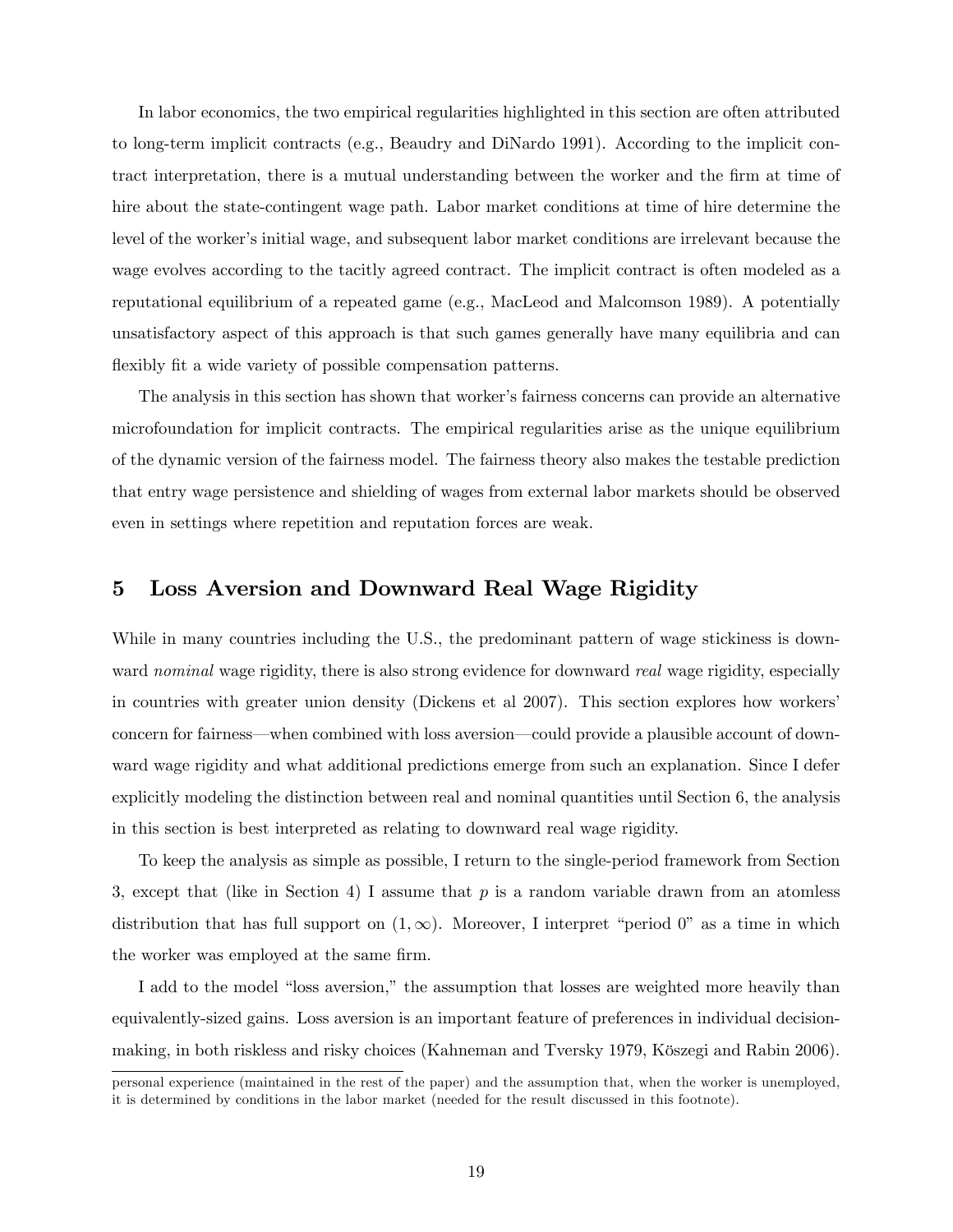While loss aversion has been formalized primarily in models of individual decision-making, available evidence suggests that it also matters for fairness judgments. For example, Kahneman, Knetsch, and Thaler  $(1986)$  find that only  $20\%$  of respondents consider it unfair for a company to eliminate a ten-percent annual bonus, whereas 61% consider it unfair to reduce wages by ten percent (holding constant total compensation across the two scenarios).<sup>7</sup>

To capture such loss aversion, I assume that the worker weights losses more heavily than gains when calculating his own surplus from the transaction. The evidence for loss aversion in individual decision-making implies that it would also enter into the worker's non-fairness-related utility, but to conserve notation, I incorporate loss aversion only into fairness judgments; in the gift-exchange game I study here, loss aversion in the selfish component of the worker's preferences would affect his willingness to accept employment, but it would not affect his effort choice conditional on employment (and thus would not generate downward wage rigidity) since the worker's effort choice is entirely driven by his fairness concerns.<sup>8</sup>

Formally, I generalize the specification of the worker's surplus payoff as follows: given referencetransaction wage  $w_0$  and effort  $e_0$ ,

$$
\widetilde{u}(w,e) \equiv \Lambda(w - w_0) + \Lambda(-c(e) + c(e_0)),
$$

where

$$
\Lambda(x) \equiv \begin{cases} x & x \ge 0 \\ \lambda x & x < 0 \end{cases}
$$

and  $\lambda \geq 1$  is a parameter capturing the degree of loss aversion. The model specializes to the case considered in Section 3 if  $\lambda = 1$ , but if  $\lambda > 1$ , the worker weights losses relative to the reference transaction more heavily than gains. I follow Köszegi and Rabin (2006) in assuming that loss aversion matters separately for the two dimensions that affect the worker's material payoff, in this context wage and effort. Thus, the specification implies that a worker dislikes a wage cut more

<sup>&</sup>lt;sup>7</sup>Given this evidence that reducing a bonus is not perceived as negatively as cutting base pay, it may be puzzling that firms do not pay workers much of their compensation through bonuses. One possible explanation is that bonuses may be (correctly) perceived by workers as less permanent, and thus holding total compensation constant, workers prefer to take a job that offers higher base pay.

<sup>&</sup>lt;sup>8</sup>In a setting with contractible effort, loss aversion in the selfish component of the worker's preferences could dampen wage adjustments but would still not cause the distribution of wage changes to have a pile-up at zero. At an optimal contract, the firm would set the wage such that, given the firm's preferred level of effort, the worker's participation constraint binds,  $U^E = 0$ . A change in the output price would cause the firm's preferred level of effort to change, which would require a change in the wage. Even without fairness concerns, if the worker were loss averse over wages, then to keep the worker on the  $U^E = 0$  indifference curve, the wage would have to be cut by less when effort falls than it would have to rise when effort increases. In a multi-period model, anticipating the costliness of wage variability over time, the firm would dampen its wage adjustments in response to changes in the output price (as per the logic in Elsby,  $2009$ ) —but the firm would nonetheless cut wages at least somewhat in response to any fall in the output price.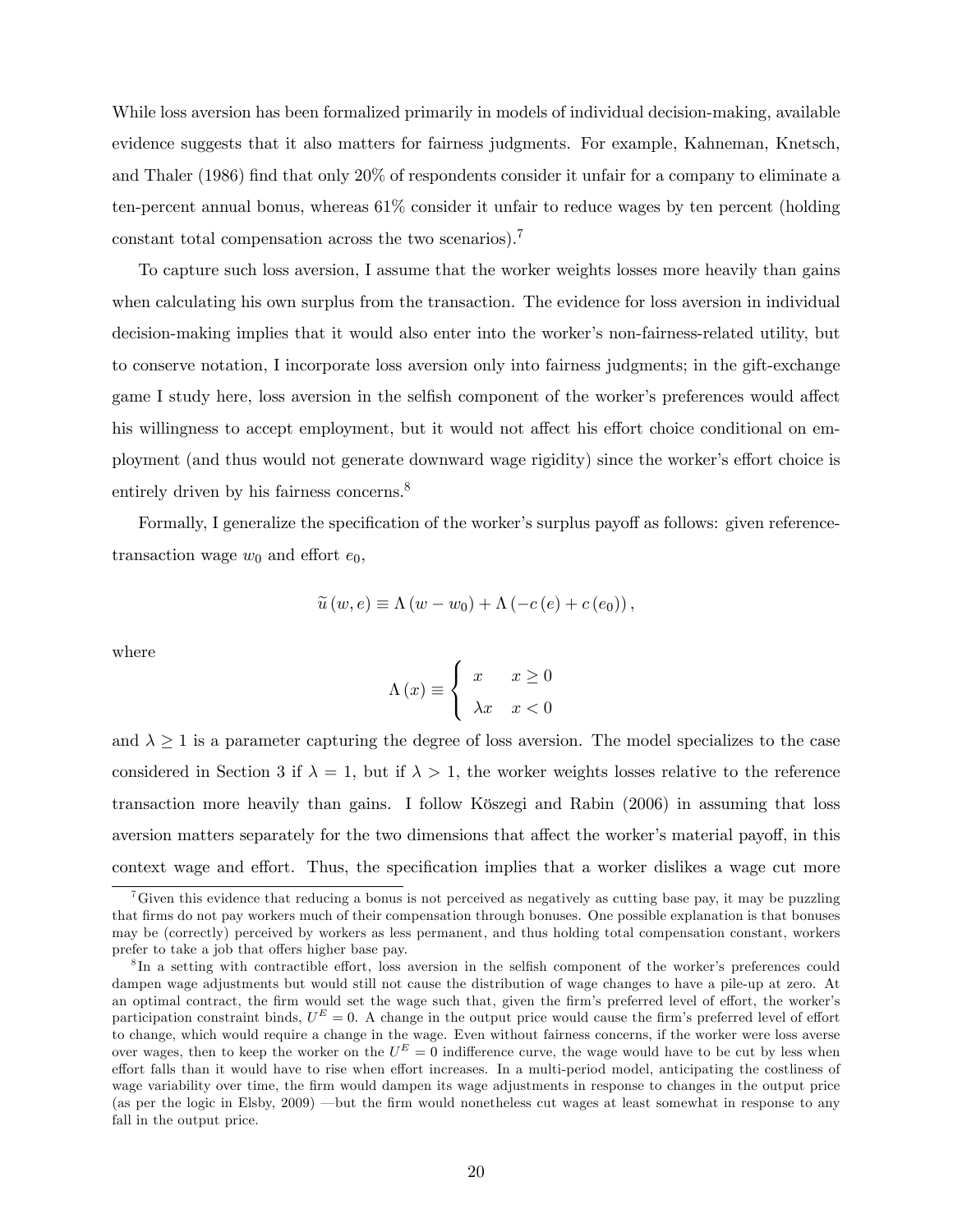than he likes a same-sized raise, and the worker also dislikes increasing his effort more than he likes a same-sized reduction in effort.

Partly to avoid substantially complicating the model but mostly because I suspect it is approximately true, I assume that the worker does not weight losses more than gains when calculating the firm's surplus. That is, the firm's surplus profit is the same as in Section 3:  $\tilde{\pi}(w, e; p) \equiv$  $[pe - p_0e_0] + [-w + w_0]^9$  As in Section 3,  $f(\tilde{u}, \tilde{\pi})$  is given by equation (2).

#### 5.1 The worker's effort choice

As in the analysis in Section 3, given the output price  $p$ , there is a maximum level of effort that the worker is willing to exert. But for a wage  $w$  below the threshold that induces maximum effort, the worker's optimal effort  $e(w, p)$  equates the worker's surplus and the firm's surplus. Thus, as before, effort is increasing in the wage and the output price. Due to loss aversion, however, a wage cut reduces the worker's surplus more than a wage increase raises it. Consequently, effort is more responsive to the wage when the worker is experiencing a wage cut. Similarly, because the worker's surplus is affected more strongly by an increase in effort than by a decrease in effort, effort is more responsive to the wage when the worker is reducing effort.<sup>10</sup>

**Lemma 2.** Under Assumption A, if  $\lambda > 1$ , then for any  $p > 1$ , there exists a  $\overline{w}(p)$  such that for  $w_0 < \overline{w}(p)$ :

- 1. Effort responds more to wage cuts than to wage increases:  $\frac{\lim_{w \uparrow w_0} \frac{\partial e(w,p)}{\partial w}}{\lim_{w \uparrow w_0} \frac{\partial e(w,p)}{\partial w}}$  $\lim_{w \downarrow w_0} \frac{\partial e(w,p)}{\partial w}$  $> 1$ .
- 2. Effort is more responsive to wage changes when effort is below the reference level of effort than when effort is below it:  $\frac{\lim_{e \uparrow e_0} \frac{\partial e(w,p)}{\partial w}}{\lim_{e \uparrow w} \frac{\partial e(w,p)}{\partial w}}$  $\lim_{e\downarrow e_0} \frac{\partial e(w,p)}{\partial w}$  $> 1$ .

If  $w_0 \ge \overline{w}(p)$ , then  $e(w, p)$  is constant in w.

 $^{9}$ If instead I assumed that the worker's calculation of the firm's surplus did have loss aversion over revenue and over the wage payout, then these would not qualitatively affect the prediction of downward wage rigidity and would counteract upward effort rigidity. A fall in the output price would cause the firm to experience a loss in revenue, which would make effort increase by more than it would in the absence of loss aversion over revenue. But cutting the wage would still cause a discontinuous increase in the sensitivity of effort to the wage, making the firm reluctant to cut the wage. Loss aversion over the firm's wage payout would make effort more responsive to wage increases, which would counteract upward effort rigidity. As far as I am aware, there is little evidence on whether people are loss averse over others' surpluses when making fairness judgments involving themselves and others.

 $10$ It would not be necessary to consider wage increases/decrease separately from effort decreases/increases if effort always changed in the same direction as the wage. In fact, however, Proposition 5 below will show that in this model with loss aversion, effort can change even when the wage does not, and effort may not change when the wage does. Moreover, in the absence of the assumption I make below that the reference transaction is an equilibrium, wage and effort could move in opposite directions.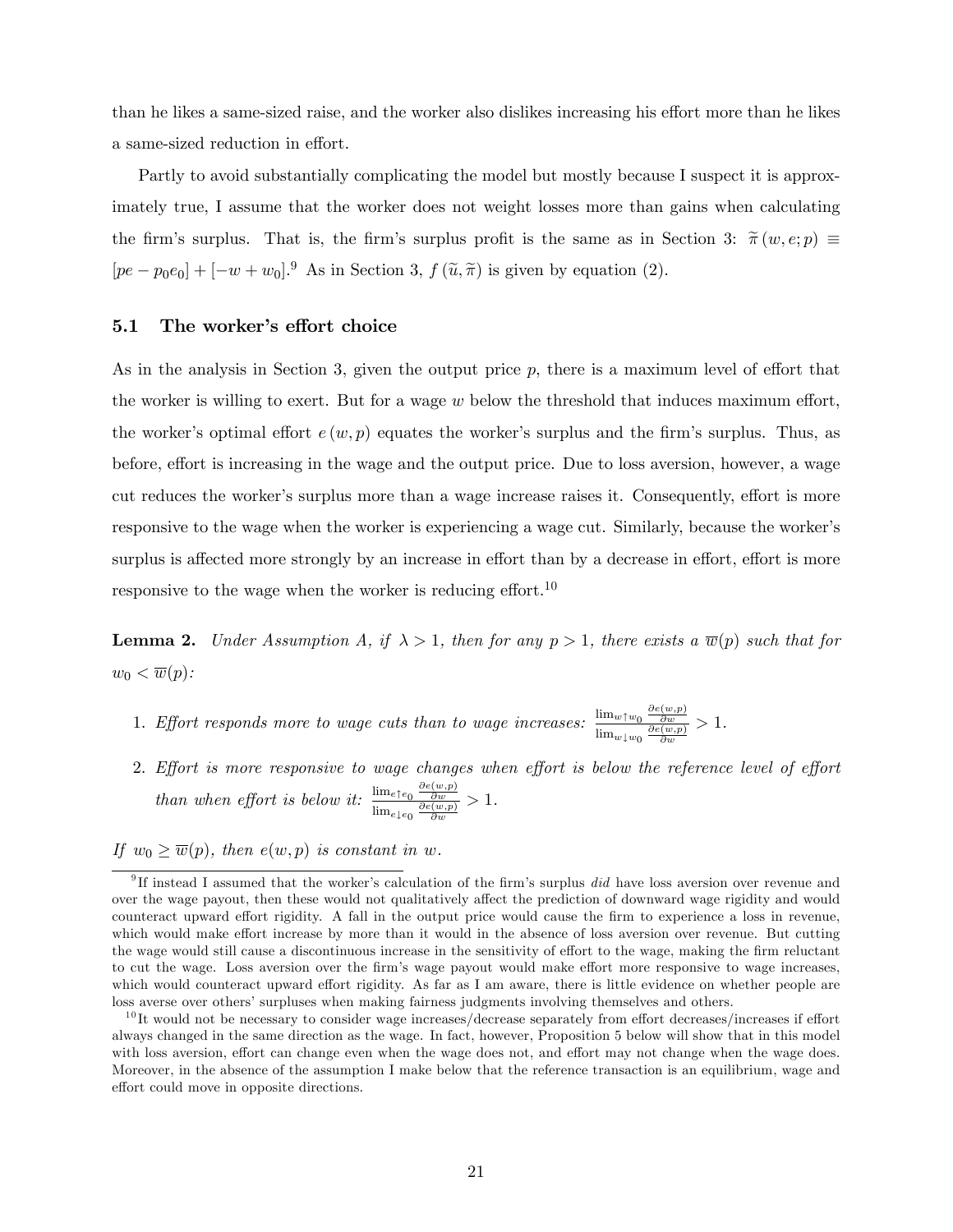Part 1 of Lemma 2 shows that the model provides a microfoundation for Akerlof and Yellen's  $(1990)$  "fair wage-effort hypothesis," which postulates that effort is more sensitive to the wage when the wage is below a reference wage (which Akerlof and Yellen call the "fair wage") than when the wage is above it.<sup>11</sup> Thus, the large body of evidence discussed by Akerlof and Yellen  $(1990)$ is supportive of Part 1. This includes evidence from surveys that managers believe that effort responds more to wage cuts than to raises (e.g., Campbell and Kamlani 1997), from psychology experiments that effort is less responsive to wage increases than to wage decreases (e.g., Walster, Walster, and Berscheid 1977), and from sociological observations of work restrictions in response to wages perceived as too low (e.g., Mathewson 1969). More recently, in economics experiments, Kube, Maréchal, and Puppe (2013) find no effect on effort in response to a wage increase, but they find a decrease in effort in response to a wage cut. I am not aware of any evidence regarding Part 2 of Lemma 2.

### 5.2 The equilibrium with loss aversion

The basic logic of equilibrium is similar to that from Section 3: the worker chooses effort so as to equate the surpluses, and the Örm chooses the wage to maximize the sum of the surpluses. The difference is that the worker's surplus now incorporates loss aversion. Because the sum of the surpluses is maximized, the firm's and worker's marginal rates of substitution (MRSs) between effort and wage *calculated from the surpluses* are equal in equilibrium. The firm's MRS is  $\frac{p}{1}$ . If the worker is not experiencing a loss in either wage or effort, then the worker's MRS is  $\frac{c'(e)}{1}$  $\frac{(e)}{1}$ , and thus the equilibrium effort will satisfy  $p = c'(e)$ —the same as equating the MRSs calculated from profit and material payoff. If the worker is experiencing a loss in both, then the worker's MRS as calculated from his surplus is  $\frac{\lambda c'(e)}{\lambda}$  $\frac{\partial^2 (e)}{\partial \lambda}$ , and thus the equilibrium effort will similarly satisfy  $p = c'(e)$ . However, if the worker suffers a loss in effort but not wage, then the worker's MRS is  $\frac{\lambda c'(e)}{1}$  $\frac{e}{1}$ , and the equilibrium effort satisfies  $p = \lambda c'(e)$ . And if the worker suffers a loss in wage but not effort, then the worker's MRS is  $\frac{c'(e)}{\lambda}$  $\frac{e}{\lambda}$ , and the equilibrium effort satisfies  $p = \frac{c'(e)}{\lambda}$  $\frac{e}{\lambda}$ . Note that effort is not efficient in the latter two cases.

In Section 3, the reference transaction was allowed to be arbitrary. In this section, however, my aim is to study *changes* in wage and effort that are due to shocks to the firm's output price. If the previous period's transaction were arbitrary, then wage or effort changes could instead be the result

 $11$ The "fair wage-effort hypothesis" does not have an analog for Part 2. Note also that the model in this paper differs from Akerlof and Yellen's (1990) framework by specifically identifying the reference wage with its period-0 level.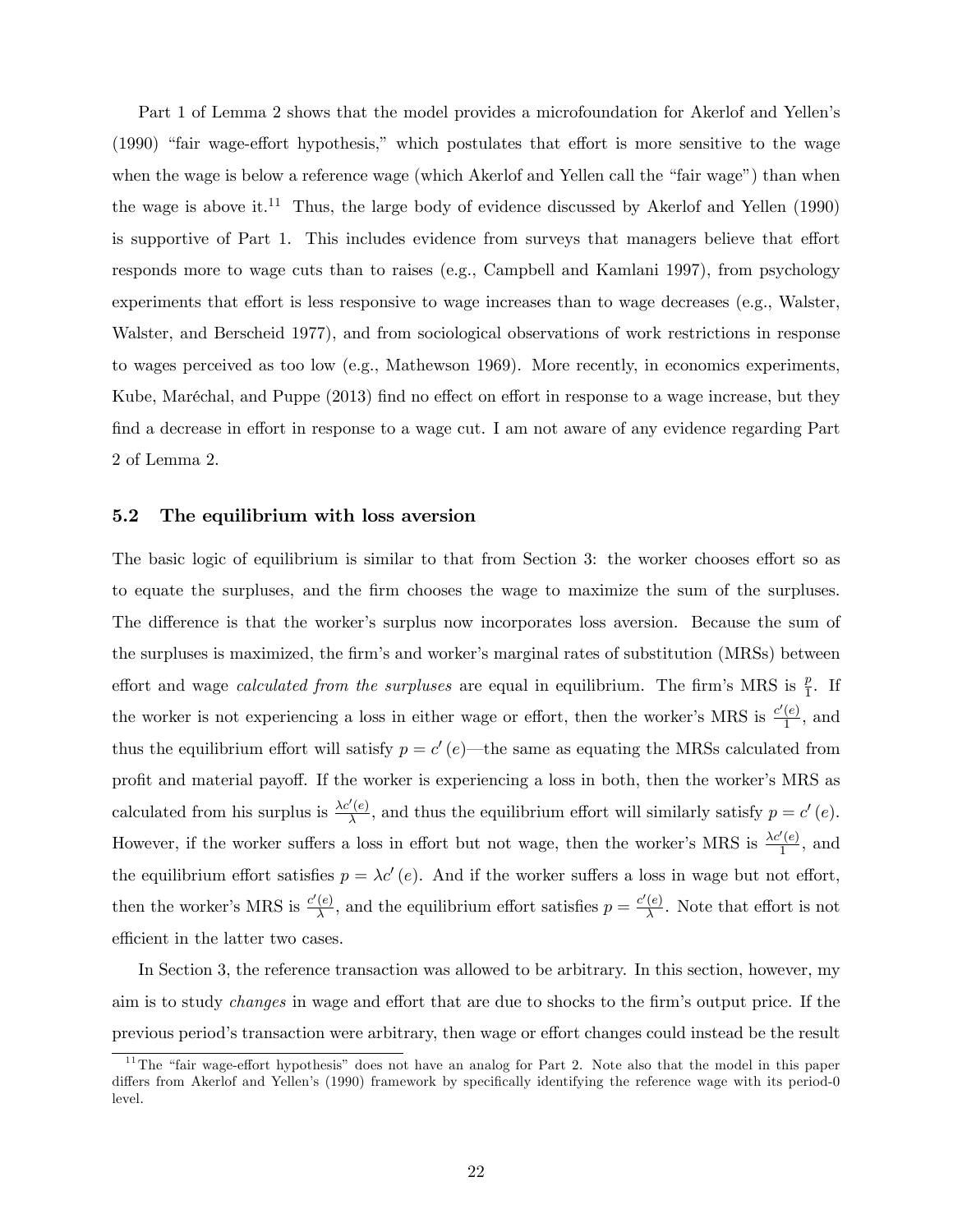of non-optimal choices in the previous period. For example, if the period-0 wage were extremely high, then the firm would cut the wage in period 1, regardless of the output price. While such situations may sometimes be of interest, here I impose the restriction on the period-0 transaction that it was an equilibrium of the same game played in period 0.

The reference transaction must therefore fall into one of the cases above: (i)  $p_0 = c'(e_0)$ , (ii)  $p_0 = \lambda c' (e_0), \, \text{or (iii) } p_0 = \frac{c'(e_0)}{\lambda}$  $\frac{e_{0}}{\lambda}$ . I refer to (i) as the **steady-state case** because in this case, if the output price remained constant  $(p = p_0)$ , then the period-0 equilibrium transaction would also be the period-1 equilibrium transaction. Even though the model is static, I use the language "steady" state" because a steady-state equilibrium would be a convergence point in a repeated version of the model absent price changes.

I call (ii) the recent-increase case because it corresponds to a situation in which both wage and effort increased in the previous period. It could describe a setting in which the firm is becoming more productive or industry demand is increasing. It is not a "steady state" because if the output price remained constant  $(p = p_0)$ , then the period-0 equilibrium transaction  $(w_0, e_0)$  could not be the period-1 equilibrium. If the firm set the same wage  $w = w_0$ , then the worker's optimal effort choice  $e(w, p)$  would equate the period-1 surpluses—but this would differ from the effort choice  $e_0$ that equated the period-0 surpluses because the worker would not be experiencing a loss in period 1.

Analogously, I call (iii) the **recent-decrease case** because it occurs when both wage and effort decreased in the previous period. It would be most frequent when the output price is trending downward (e.g., because demand is declining) or the firm is becoming less productive. Like the recent-increase case, it is not a "steady state."

Proposition 5, the main result of this section, outlines the implications of the model for wage and effort as a function of the price realization and whether the reference transaction is in the steadystate, recent-increase, or recent-decrease case. To sidestep defining an analog of Assumption B (which would be more complex), the proposition focuses on equilibria in which the players transact. To facilitate stating the result, define

$$
\left(\underline{p}_{\text{w-rigid}}, \overline{p}_{\text{w-rigid}}\right) \equiv p_0 \cdot \begin{cases} \left(\frac{1}{\lambda^2}, \frac{1}{\lambda}\right) & \text{in the recent-increase case} \\ \left(\frac{1}{\lambda}, 1\right) & \text{in the steady-state case} \\ (1, \lambda) & \text{in the recent-decrease case} \end{cases}
$$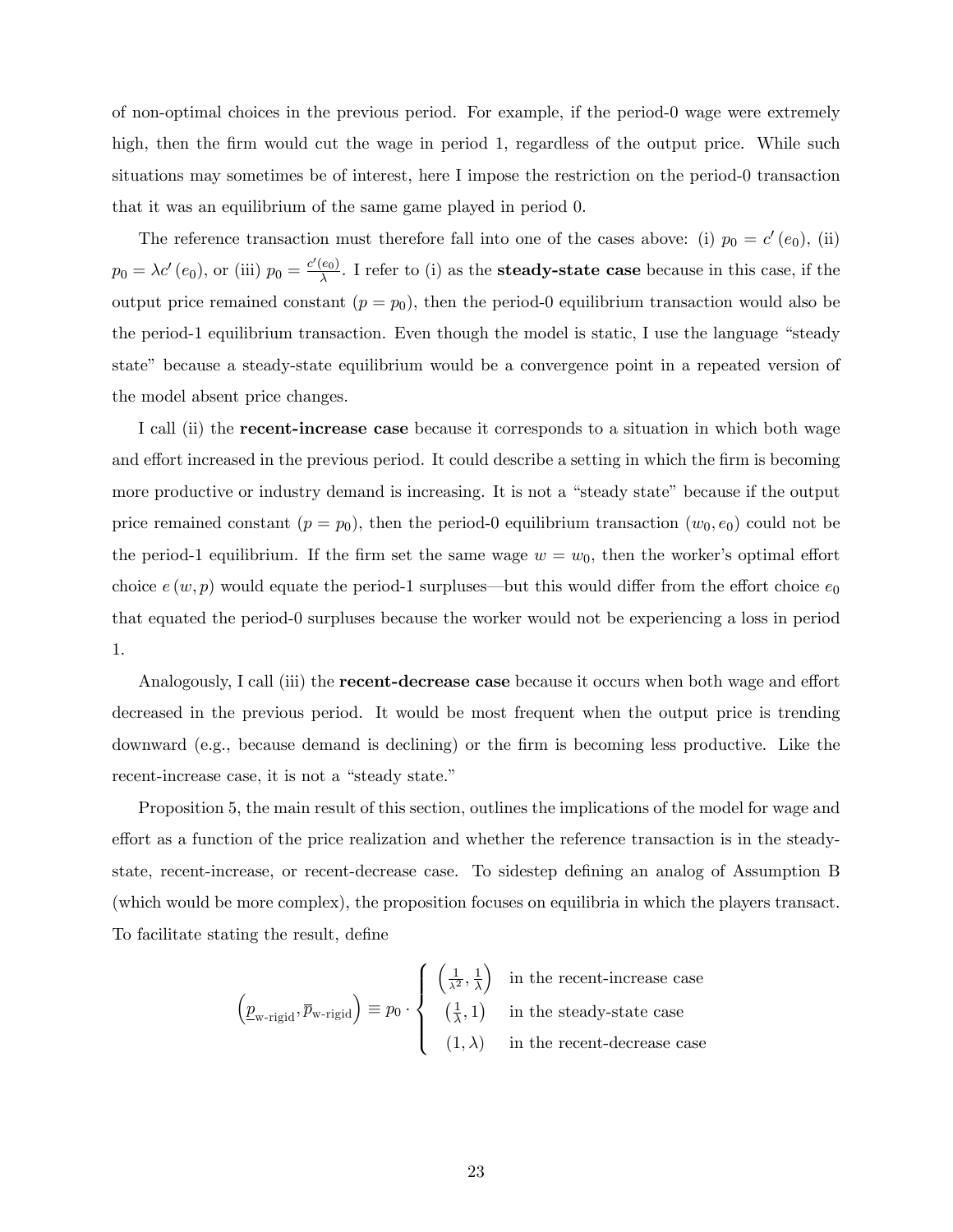and

$$
\left(\underline{p}_{\text{e-rigid}}, \overline{p}_{\text{e-rigid}}\right) \equiv p_0 \cdot \left\{\begin{array}{cl} \left(\frac{1}{\lambda}, 1\right) & \text{in the recent-increase case} \\ (1, \lambda) & \text{in the steady-state case} \\ (\lambda, \lambda^2) & \text{in the recent-decrease case} \end{array}\right.\right\}.
$$

**Proposition 5.** Under Assumption A, if the firm hires the worker in equilibrium, then the equilibrium  $(w^*, e^*)$  is unique almost surely. Moreover:

- 1. If  $p \in (\underline{p}_{w\text{-rigid}}, \overline{p}_{w\text{-rigid}})$ , then  $w^* = w_0$ ,  $e^* > e_0$ , and  $e^*$  is strictly decreasing in p.
- 2. If  $p \in (p_{\text{e-rigid}}, \bar{p}_{\text{e-rigid}})$ , then  $e^* = e_0$ ,  $w^* > w_0$ , and  $w^*$  is strictly increasing in p.
- 3. If p is outside the above ranges, then  $w^*$  and  $e^*$  are both strictly increasing in p.

Part 3 of the proposition implies that for a large enough positive shock, the firm increases the wage and the worker increases effort, and for a large enough negative shock, the firm cuts the wage and the worker reduces effort. The qualitatively distinctive implications of loss aversion arise for relatively small negative or positive shocks, as described in Parts 1 and 2 of the proposition.

Part 1 states that the wage is rigid when the price realization occurs within the interval  $\left(\underline{p}_{w\text{-rigid}}, \overline{p}_{w\text{-rigid}}\right)$ . Recall from Lemma 2 that effort is more responsive to the wage when  $w < w_0$ than when  $w \geq w_0$ . The value  $\bar{p}_{w\text{-rigid}}$  is the price at which the worker chooses effort  $e_0$  when the firm sets the wage  $w_0$ . For a price realization just below  $\bar{p}_{w\text{-rigid}}$ , the profit-maximizing wage is the corner solution  $w_0$ . Intuitively, starting from the wage  $w_0$ , since the price has fallen, the worker chooses inefficiently high effort  $(e(w_0, p) > e_{\text{eff}}(p))$  to keep the surpluses equal. Thus, the firm would like to reduce the wage slightly, but if it did so, then effort would discontinuously become more responsive to the wage, making the optimal wage higher. The value  $\underline{p}_{\text{w-rigid}}$  is the price at which the firm is just indifferent between setting the wage  $w_0$  thereby inducing inefficiently high effort and cutting the wage with the consequent sharp reduction in effort. (It is because of this indifference when  $p = \underline{p}_{w\text{-rigid}}$  that the proposition states that the equilibrium is unique "almost"  $surely."$ 

The model makes two novel predictions regarding effort in the region of wage rigidity. First, the level of effort will be *higher* than in the previous period. That is because effort is  $e_0$  when the price realization is exactly  $\bar{p}_{w\text{-rigid}}$ , and for lower price realizations, with the wage held fixed, effort needs to be higher to keep the surpluses equal. Second, effort is *decreasing* in the output price the opposite comparative static from when the price shock causes a wage adjustment—because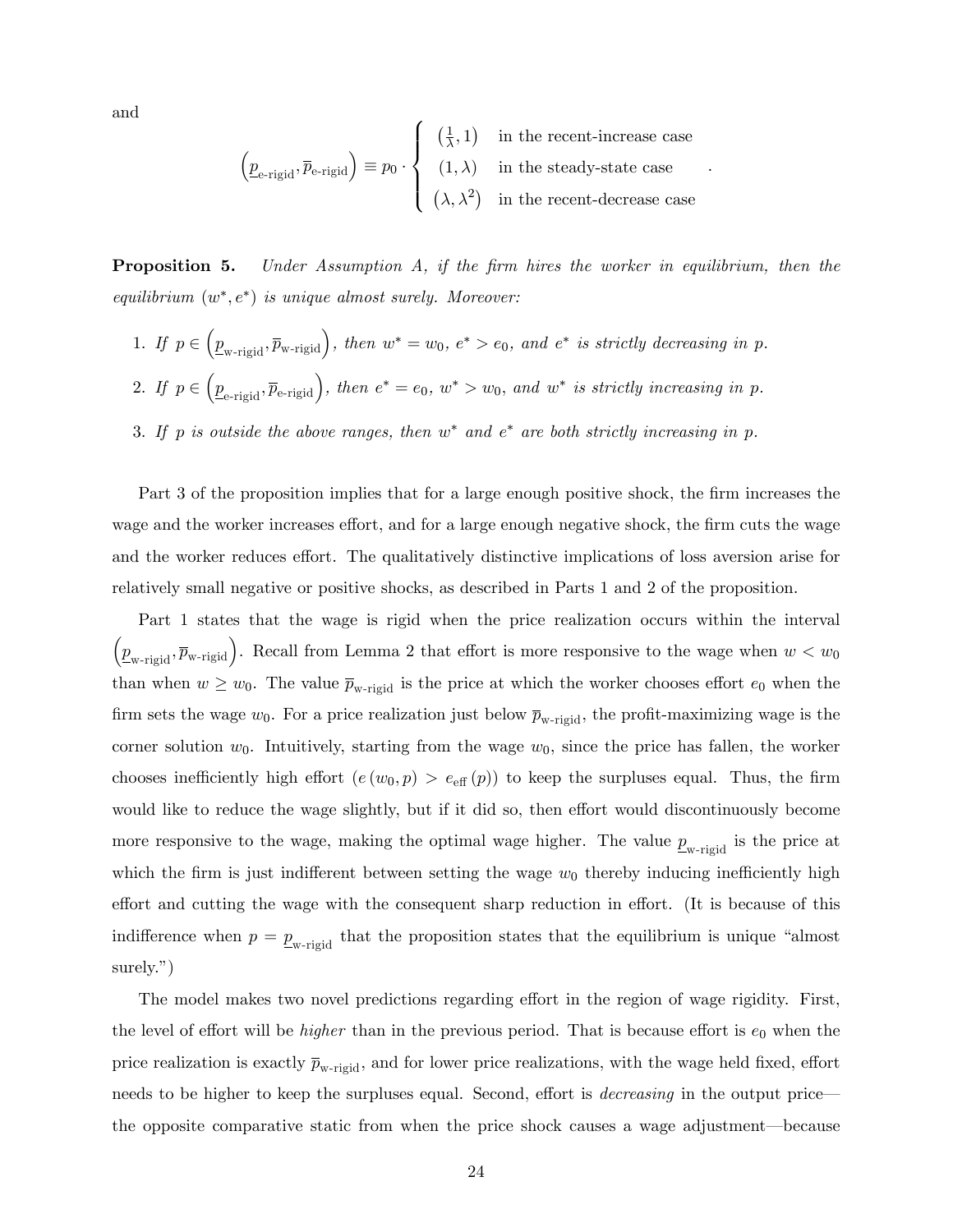the lower the price, the higher the equal-surplus effort level. In principle, both of these predictions could provide a way of distinguishing the fairness theory from alternative explanations of downward wage rigidity. In practice, however, it may be difficult to find a clean natural experiment because complications that are omitted from the model may have implications in the opposite direction. For example, in real-world settings there is typically asymmetric information, and workers might reduce effort if they believe management is misrepresenting the firm's profitability. And due to negative reciprocity, if workers perceive management to be responsible for the problems, they may want to punish the Örm. Indeed, in one manufacturing company that cut wages studied by Greenberg (1990), apologizing and informing workers that a pay cut was necessitated by Önancial pressures led to a smaller increase in employee theft. This Önding may suggest that blaming the company and not appreciating the severity of the financial problems are forces that cause workers to withdraw effort.

I am aware of a bit of evidence, albeit somewhat indirect, related to the second of these predictions: managers that find it necessary to reduce wages do not seem to suffer consequences as drastic as predicted by other managers who describe what would happen if they cut wages (Bewley 1999). In the equilibrium of the model, if the realized price is just low enough to make it optimal to cut wages, the worker's effort is actually *higher* than if the realized price were the same as the period-0 price.

Another set of distinguishing predictions comes from Part 2 of Proposition 5, which states that the *effort* is rigid when the price realization occurs within the interval  $(p_{e\text{-rigid}}, \bar{p}_{e\text{-rigid}})$ . This prediction follows from the result in Lemma 2 that effort is more responsive to the wage when  $e \leq e_0$ than when  $e > e_0$ . The intuition underlying effort rigidity is similar to that for wage rigidity: for any price realization between  $\underline{p}_{e\text{-rigid}}$  and  $\overline{p}_{e\text{-rigid}}$ , starting from whatever wage is needed to induce effort level  $e_0$ , effort is inefficiently low  $(e_0 < e_{\text{eff}}(p))$  and thus the firm would like to increase the wage, but then effort would become discontinuously less responsive to the wage, making the optimal wage lower. The profit-maximizing wage is a corner solution, the wage level that induces exactly  $e_0$ . This wage is higher than in the previous period—even if the price shock is negative—and is increasing in the price. I am not aware of any evidence regarding effort rigidity.

A final set of novel predictions relates to when wage and effort rigidity are predicted to occur. The steady-state case is predicted to exhibit downward wage rigidity in response to a small negative shock and upward effort rigidity in response to a small positive shock. In contrast, in the recentincrease case, there are no rigidities in response to a positive shock because the worker will remain in the domain of a gain in wage  $(w \geq w_0)$  and a loss in effort  $(e > e_0)$ ; thus when the firm increases the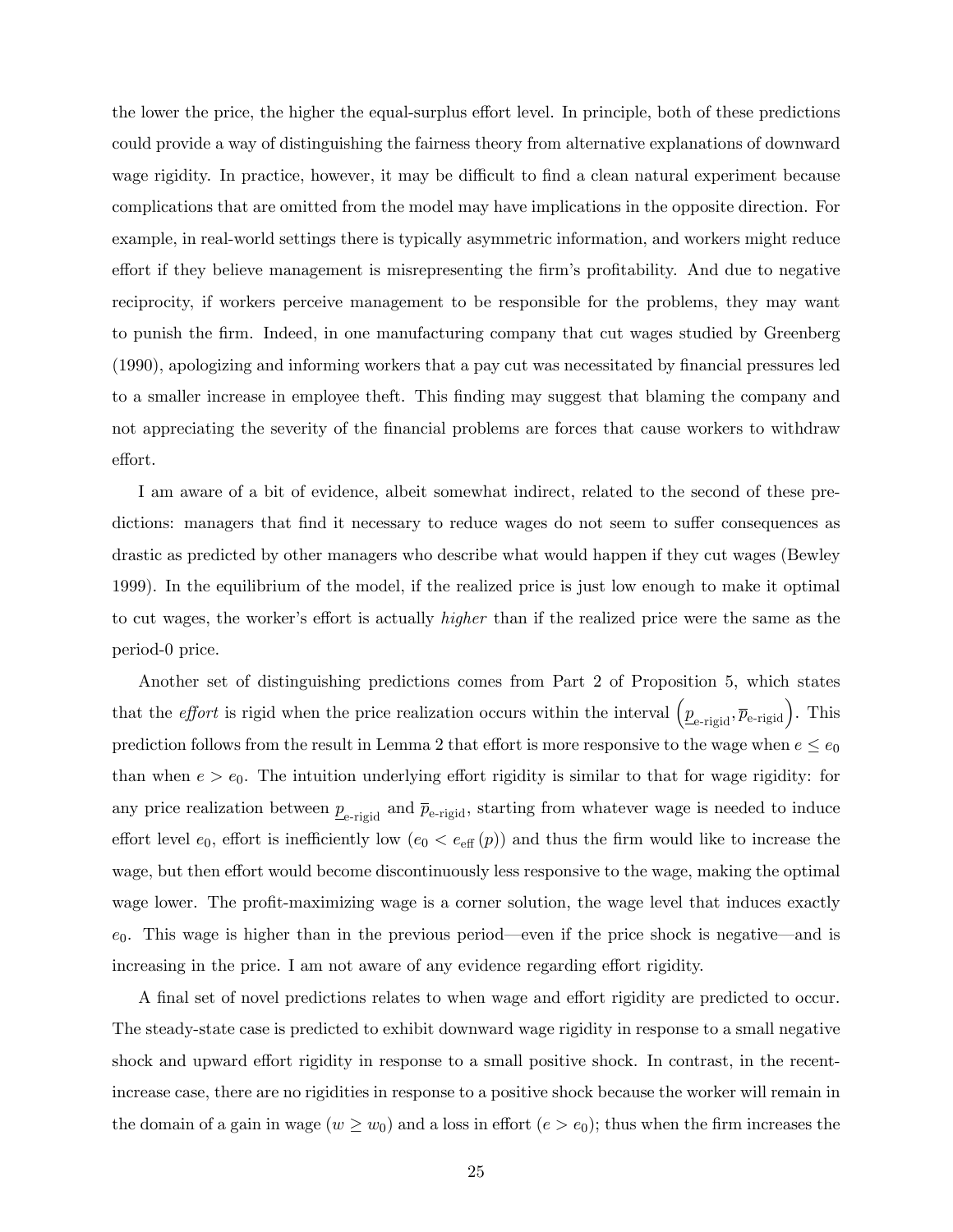wage, there are no discontinuous changes in the responsiveness of effort. For the price realization  $p = p_0$ , the firm optimally sets the wage that induces effort  $e_0$ , but this wage is higher than  $w_0$ because effort is relatively unresponsive to the wage (since the worker is in the domain of a loss in effort). For a small negative shock, the firm reduces the wage toward  $w_0$ , and the equilibrium occurs in the region of effort rigidity. For a somewhat larger negative shock, the equilibrium instead occurs in the region of wage rigidity. The recent-decrease case is analogous to the recent-increase case: there are no rigidities in response to a negative shock, a small positive shock generates wage rigidity, and a somewhat larger positive shock generates effort rigidity. While I am not aware of much evidence regarding this rich set of predictions, I discuss some related evidence in the next section.

## 6 Money Illusion and Downward Nominal Wage Rigidity

While there is evidence for downward real wage rigidity, the evidence is more widespread for downward nominal wage rigidity (DNWR), which extends across union and non-union Örms in a range of countries and ináationary environments (Dickens et al 2007). Figure 1, taken from Fehr and Goette (2005), shows the distribution of wage changes in Switzerland in 1994, a year in which inflation was  $1.6\%$ . As is typical, there are more wage increases than decreases, and there is a pile-up of observations at zero wage change. DNWR is a puzzle that may have important consequences for understanding business cycles (Elsby 2004, Collard and de la Croix 2000) and for optimal ináation-targeting (Tobin 1972, Akerlof, Dickens, and Perry 1996).

Fairness plays a prominent role in informal explanations of DNWR.<sup>12</sup> Managers say they avoid wage cuts because workers would perceive them as unfair (Blinder and Choi 1990, Kaufman 1984, Agell and Lundborg 1995) and respond with worse performance (e.g., Bewley 1999, Campbell and Kamlani 1997).

To study DNWR, I make one crucial modification to the model from the previous section: I

 $12$ A major alternative explanation is that cutting the wage will cause the workers who have the best outside option—the most productive workers—to quit, and it is more profitable to lay off the least productive workers. This explanation makes sense theoretically in environments in which workers with the same job category must be paid equally, which is often true in unionized firms and is sometimes imposed in non-unionized firms by the firm's personnel policies; Örms without the equal-pay constraint could instead adjust wages optimally for each individual worker according to his or her productivity. Other alternative explanations seem much less plausible. Menu costs of changing wages (Ball and Mankiw 1994) have difficulty explaining why so many wage changes are small, including wage increases. Moreover, the source of menu costs is not clear in this context. Insurance from an optimal long-term contract against wage reductions (Harris and Holmstrom 1982) has difficulty explaining why wages seem downward rigid in high-turnover jobs and why wage cuts do sometimes occur. Explicit contracts with loss averse workers might prohibit wage reductions (Elsby 2004), but such explicit provisions are unusual. When managers are directly confronted with "fairness" versus other explanations, they typically endorse fairness (e.g., Campbell and Kamlani 1997, Blinder and Choi 1990).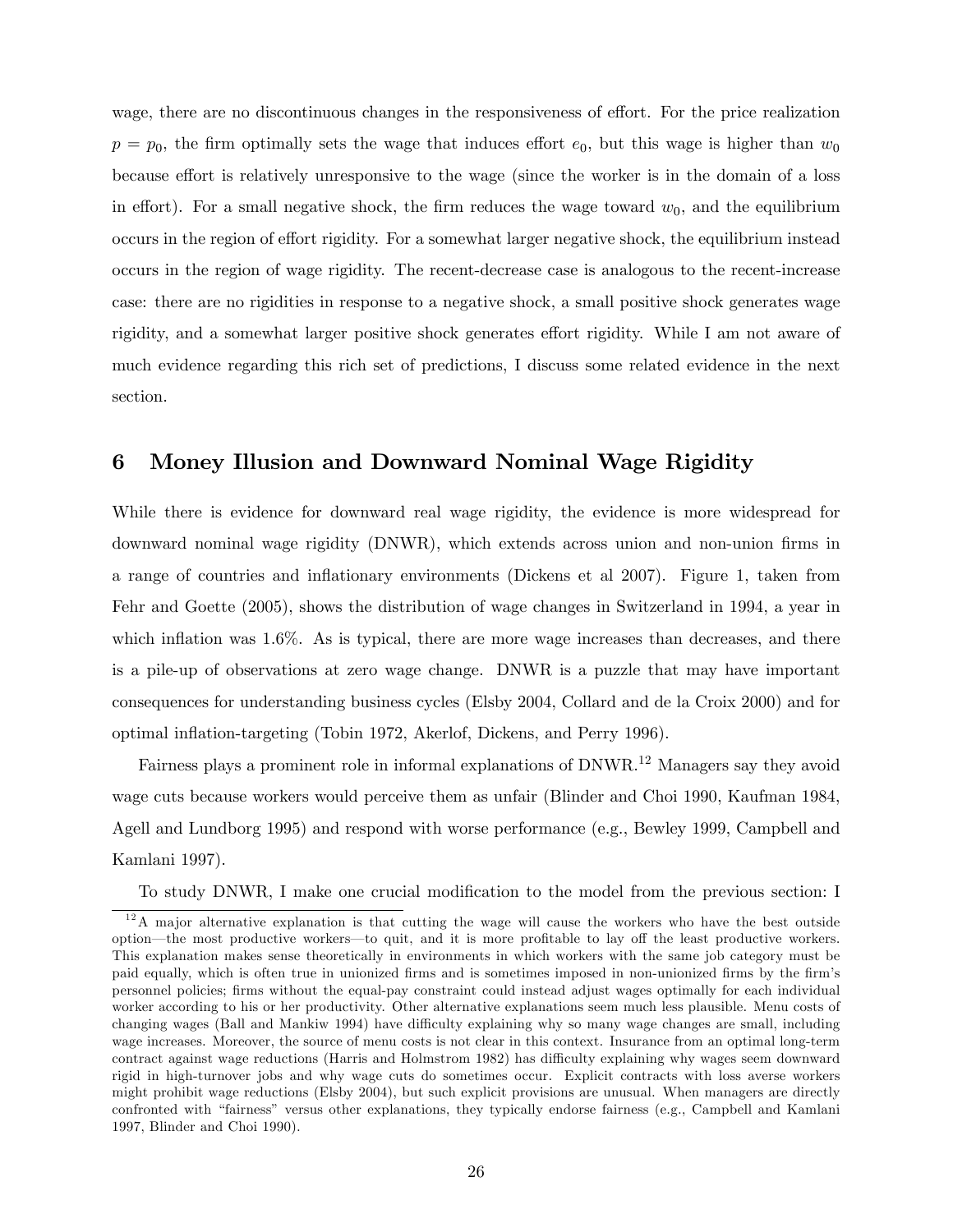assume that the monetary amounts in the worker's reference transaction are nominal quantities, rather than real quantities. This "money illusion" assumption is consistent with survey evidence on how people make a variety of judgments (Shafir, Diamond, and Tversky 1997), including fairness judgments. For example, survey respondents consider it much less fair for a company to reduce salaries by 7% when inflation is 0% than to increase salaries by only 5% when inflation is 12%, even though the two are equivalent in real terms (Kahneman, Knetsch, and Thaler 1986).

If some workers are not subject to money illusion (perhaps because union leaders explain to workers that they should adjust for inflation) and some workers are, then the analysis from the previous section would apply to the Örst type of worker, and the analysis from this section would apply to the second type. The evidence that actual wage distributions exhibit both downward real wage rigidity and DNWR would be explained by the population of workers being a mixture of these types.

To formally model fairness concerns with money illusion, I denote the current **price level** by the exogenous constant  $P > 0$ . The **nominal wage** is Pw, and the **nominal price** of the firm's output is Pp. The reference transaction,  $(w_0, e_0; p_0, P_0)$ , now includes the period-0 **price level**  $P_0 > 0$ . I interpret the worker's material payoff as reflecting the utility he gets from consuming the goods he purchases (and his disutility of effort), so it continues to depend only on real quantities:  $u(w, e) = w - c(e)$ . The worker's fairness function is the same as before, but now the surpluses are nominal. The firm's surplus payoff is the firm's nominal profit relative to its period-0 nominal profit:

$$
\widetilde{\pi}(w,e;p,P) \equiv [Ppe - P_0p_0e_0] + [-Pw + P_0w_0].
$$

The worker's surplus payoff is

$$
\widetilde{u}(w,e;P) \equiv \Lambda (Pw - P_0w_0) + P\Lambda (-c(e) + c(e_0)).
$$

The firm term means that the worker evaluates his gain or loss in the nominal wage. The second term has a different form than the first term because effort is not a monetary amount and is therefore not subject to money illusion: if  $e = e_0$ , then the second term is zero regardless of how the price level changes. However, the second term needs to be multiplied by the price level because the worker's surplus is measured in nominal units. Because the worker's utility when employed is measured in real units, its fairness component (which is now measured in nominal units) needs to be normalized by the price level:  $U^E = \sigma u + (1 - \sigma) \frac{f(\tilde{u}, \tilde{\pi})}{P}$ . When the price level is constant  $(P = P_0)$ , it cancels out of the worker's utility function, and the model specializes to that from the previous section.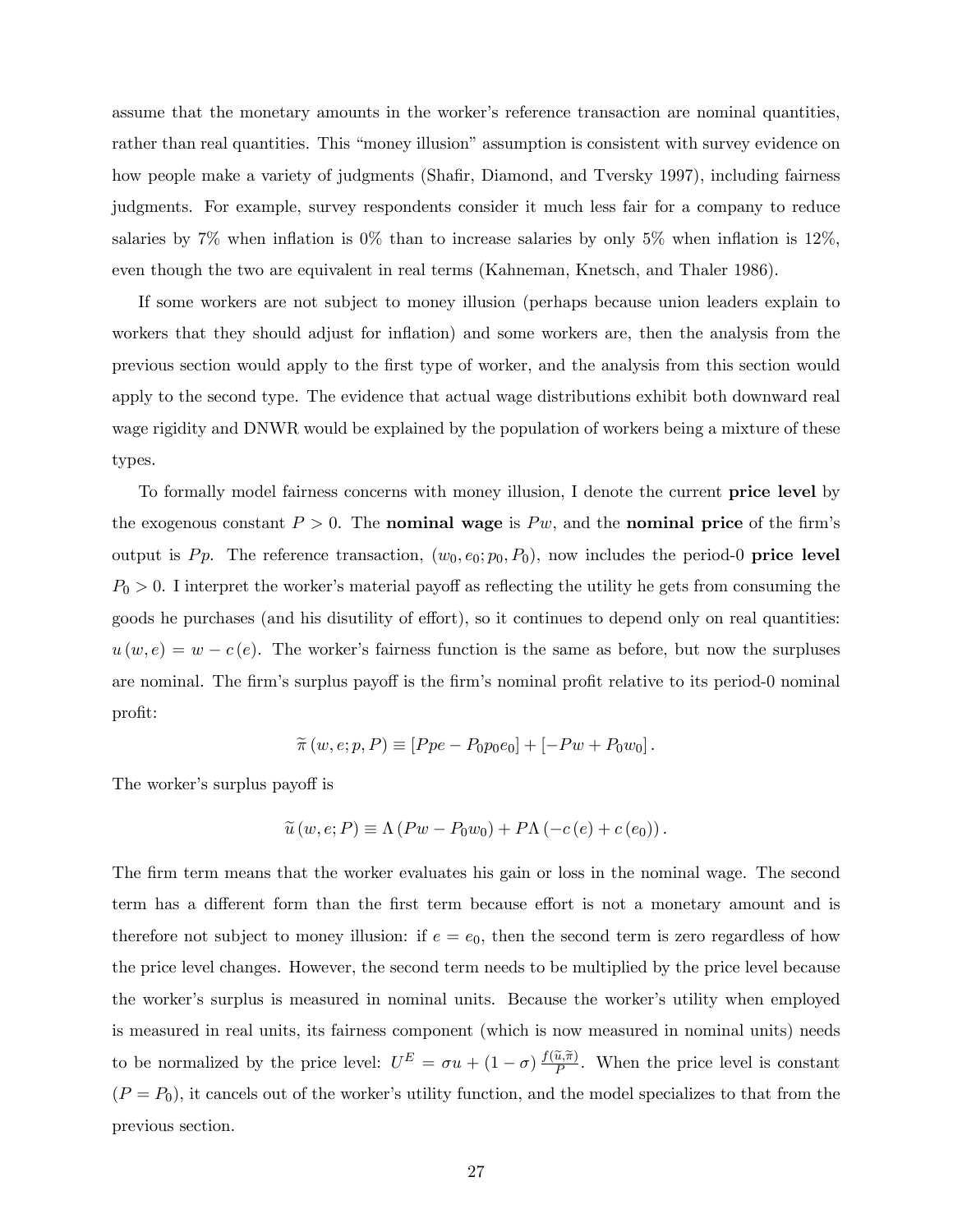As before, the worker's optimal effort  $e(wP, pP)$  equates the worker's surplus and the firm's surplus, but now it depends on the nominal wage and output price. Therefore a nominal analog of Lemma 2 applies: effort is more responsive to nominal wage cuts than nominal wage increases, and it is more responsive to the nominal wage when effort is above its reference level than when it is below.

Assuming that the period-0 transaction was an equilibrium in period 0, the reference transaction can again be put into one of three cases: (i) the steady-state case  $(p_0 = c'(e_0))$ , (ii), the recentincrease case  $(p_0 = \lambda c'(e_0))$ , or (iii) the recent-decrease case  $(p_0 = \frac{c'(e_0)}{\lambda})$  $\frac{e_{0j}}{\lambda}$ ). Now, however, "recent increase," and "recent decrease" refer to what recently happened to effort and the *nominal* wage. Relatedly, the interpretation of "steady state" is different. In order for the period-1 equilibrium transaction  $(w^*, e^*)$  to equal the period-0 equilibrium transaction  $(w_0, e_0)$ , not only the output price needs to remain constant  $(p = p_0)$  but also the price level needs to remain constant  $(P = P_0)$ .

The model predicts DNWR because Proposition 5 carries over but with the nominal price and nominal wage replacing the real price and real wage everywhere in the proposition. To illustrate the modelís predictions about the cross section of wage changes for this case, Figure 2 shows, for a particular specification of the model's parameters, simulation results for how a smooth (lognormal) distribution of price changes translates into the distribution of wage changes.<sup>13</sup> Panels A and B show cases of no loss aversion  $(\lambda = 1)$  and loss aversion  $(\lambda > 1)$ , respectively. The reference transaction is in the steady-state case, and to parallel the data in Figure 1, the inflation rate is set to 1.6%. While the model is highly stylized, the predicted distribution of wage changes under loss aversion replicates two of the qualitative features of the empirical distribution shown in Figure 1: a spike at zero, and an apparent shift of mass away from the negative-wage-change part of the distribution (into the spike at zero). However, given a population of identical Örms and workers, the model *cannot* explain why there are some slightly negative wage changes. As noted after Proposition 5, at the lowest price in the wage-rigidity range, the firm switches from  $w_0$  to a discretely lower wage, and for lower price realizations, the equilibrium wage is even lower. Thus, the model generates a gap in the distribution of wage changes between zero and a slightly negative wage change.<sup>14</sup> With plausible heterogeneity in firms and workers, however, the gap would occur in different places for different firm-worker pairs, and the data averaged over many workers would

 $13$ The Mathematica code used to generate Figure 2 is available on the author's website.

 $14$ In a different context (without fairness concerns)—the distribution of U.S. income tax filings—Rees-Jones (2014) has shown that loss aversion generates a similar "shift" and "spike" in the distribution. The underlying mechanics for the prediction are similar to those underlying wage rigidity, but in that context, there is no predicted gap in the distribution of filings.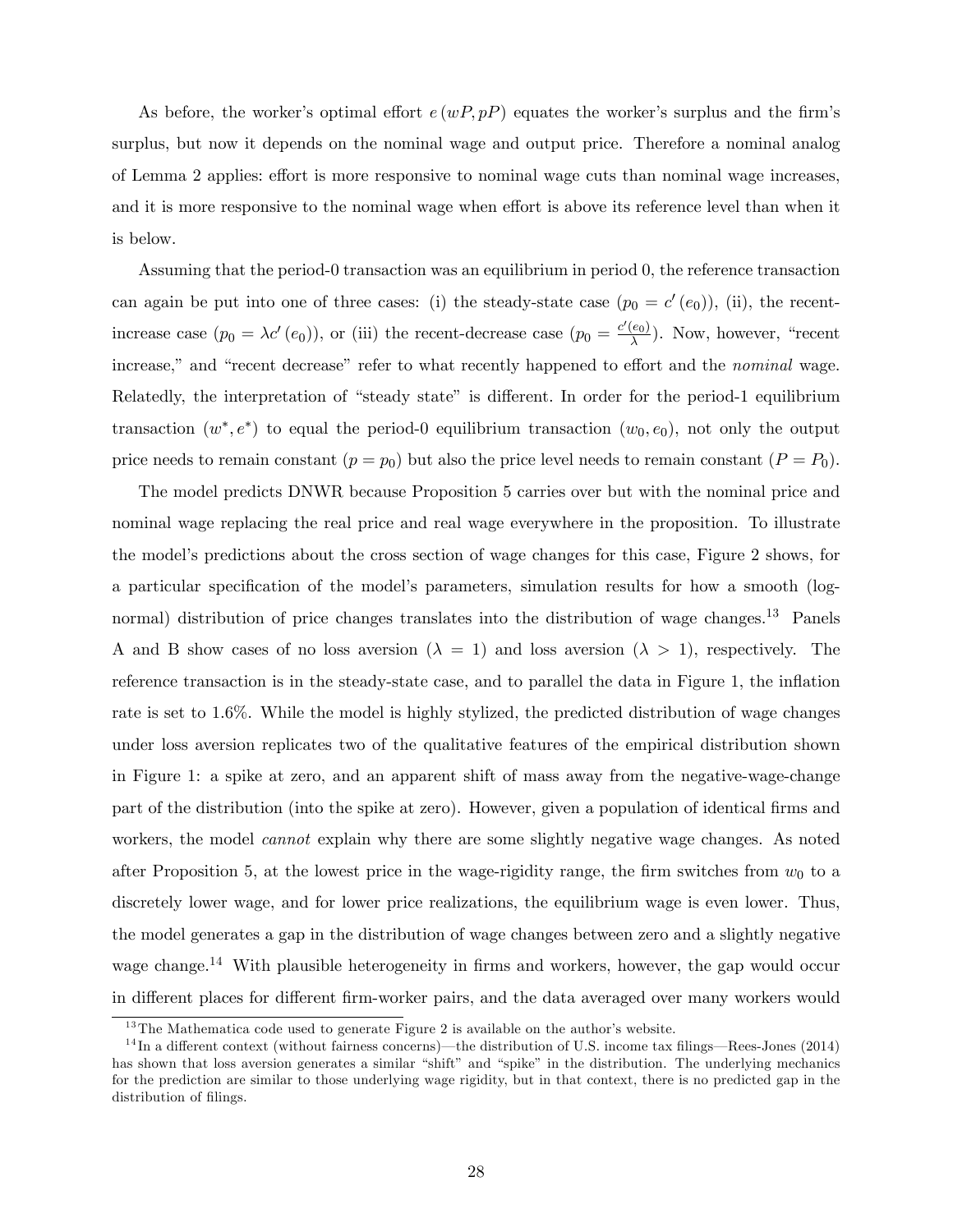have no gap.

It is sometimes argued that inflation "greases the wheels" of the labor market by enabling downward real wage adjustments to occur when it is efficient for them to occur. In terms of the model, the nominal analog of Proposition 5 indeed implies that the real wage is downward flexible as long as the nominal wage does not need to be cut. However, the model also implies that inflation causes *redistribution* from workers to firms: because effort responds to the nominal wage, whenever the price level increases, the firm can induce its desired level of effort with a lower real wage.<sup>15</sup> However, since a fall in the real wage reduces the worker's material payoff, this redistribution will ultimately be limited by the firm's need to beat the worker's outside option. The model similarly predicts that deflation causes redistribution from firms to workers because when the price level falls, firms need to pay a higher real wage to induce any given level of effort.

The model also has implications for how the frequency distribution of wage changes depends on the average rate of increase of nominal prices  $P_p$  across firms. Starting from an average rate of increase close to zero, a higher rate—corresponding to an economy with a higher rate of inflation or productivity growth, or an industry experiencing growing demand—is predicted to generate a lower frequency of zero wage changes. A lower fraction of firms will be in the recent-decrease case, and hence a greater fraction of firms need to be hit by a negative shock in order to exhibit DNWR. Moreover, fewer firms will be hit by negative shocks. Consequently, fewer firms will be in the region of wage rigidity. Consistent with this prediction, Fehr and Goette's (2005) evidence from Switzerland during 1991-1997 indicates that the frequency of zero nominal wage changes was lower in the early period of substantially higher inflation.

If most firms are experiencing sustained declines in  $P_p$ —as would occur in an economic environment of deflation or productivity decline, or an industry with contracting demand—then there will be very few zero wage changes because most firms will be in the recent-decrease case and thus wages will not be rigid when  $P_p$  falls. Consistent with this prediction, Kuroda and Yamamoto's (2005) examination of wage changes in Japan suggests that there was DWNR during 1996-1997 at the beginning of the deflation, but wages have been downward flexible since 1998.

 $15$ The model is therefore a version of what Mankiw (1994, pp. 292-292) calls the "worker-misperception model," originally due to Friedman (1968). This model provides an explanation for why the aggregate supply curve (the relationship between price level and aggregate output) is upward sloping: workers misperceive a rise in the price level as an increase in the real wage and increase their labor supply.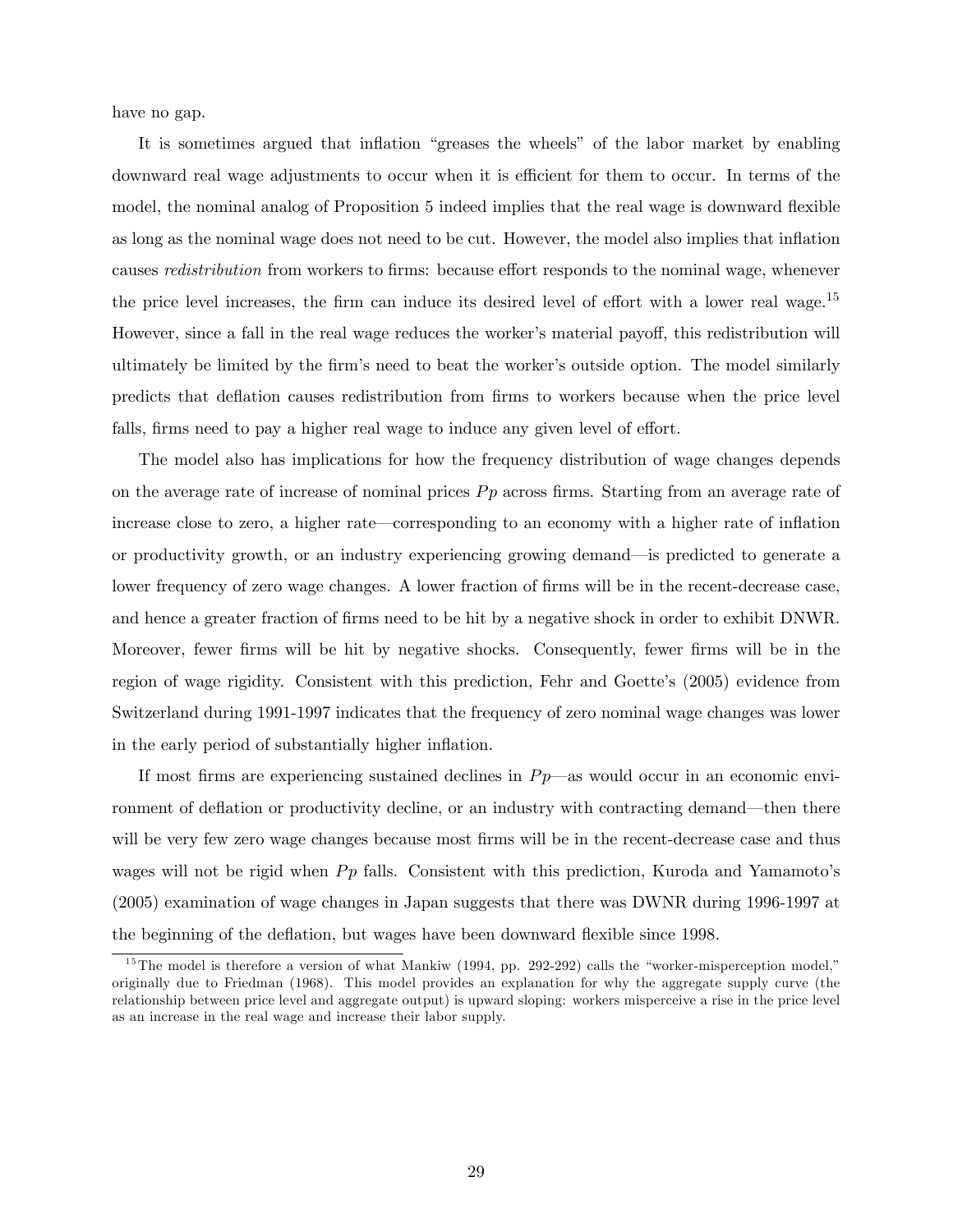## 7 Efficiency of the Employment Transaction

Whereas the previous sections of this paper were primarily concerned with positive implications of the fairness model, this section discusses some normative implications. Because the wage is set in order to influence the worker's effort rather than to clear the labor market, the model is an ìe¢ ciency wageî model. It therefore raises the same normative issues for the labor market as a whole regarding unemployment as other efficiency-wage models. In this section, I focus attention on normative questions regarding the efficiency of the bilateral transaction between the firm and the worker. To minimize notation, the formal analysis is restricted to the single-period version of the game from Section 5 (i.e., without money illusion).

Following Benjamin (2014), I distinguish between two notions of efficiency for studying interactions when agents have other-regarding preferences. "Material Pareto efficiency" is Pareto efficiency with respect to the purely self-regarding component of preferences (the worker's material payoff and the firm's profit), whereas "utility Pareto efficiency" is Pareto efficiency with respect to the overall objective function that the players maximize. In the present context, a transaction  $(w, e)$  is called **material Pareto efficient** (MPE) if there is no alternative transaction  $(w', e')$  such that  $u(w', e') \ge u(w, e)$  and  $\pi(w', e') \ge \pi(w, e)$ , at least one inequality strict. A transaction  $(w, e)$ is called **utility Pareto efficient (UPE)** if there is no alternative transaction  $(w', e')$  such that  $U(w', e') \ge U(w, e)$  and  $\pi(w', e') \ge \pi(w, e)$ , at least one inequality strict. I defer until later in this section a discussion of whether MPE or UPE may be the right social welfare criterion. I focus first on characterizing under what conditions the equilibria described in previous sections are MPE or UPE.

A transaction is MPE if and only if  $\frac{\partial u(w,e)/\partial w}{\partial u(w,e)/\partial e} = \frac{\partial \pi(w,e)/\partial w}{\partial \pi(w,e)/\partial e}$ . Because the worker's material payoff function and the firm's profit are quasi-linear in the wage, this equality is equivalent to the worker exerting the efficient level of effort,  $e_{\text{eff}}(p)$ ; the wage does not matter for material efficiency because it is merely a transfer between profit and the worker's material payoff. Thus, Proposition 1 immediately implies that in the absence of loss aversion, the equilibrium is MPE.

Proposition 6 shows that, in the absence of loss aversion, the equilibrium is also UPE.

**Proposition 6.** Under Assumptions A and B, if the worker is not loss averse  $(\lambda = 1)$ , then for any  $p > 1$ , the equilibrium transaction is UPE and MPE.

Proposition 6 follows immediately from Proposition 1 and Benjamin's (2014) Theorem 1. To understand why the equilibrium is UPE, first notice that any UPE transaction must maximize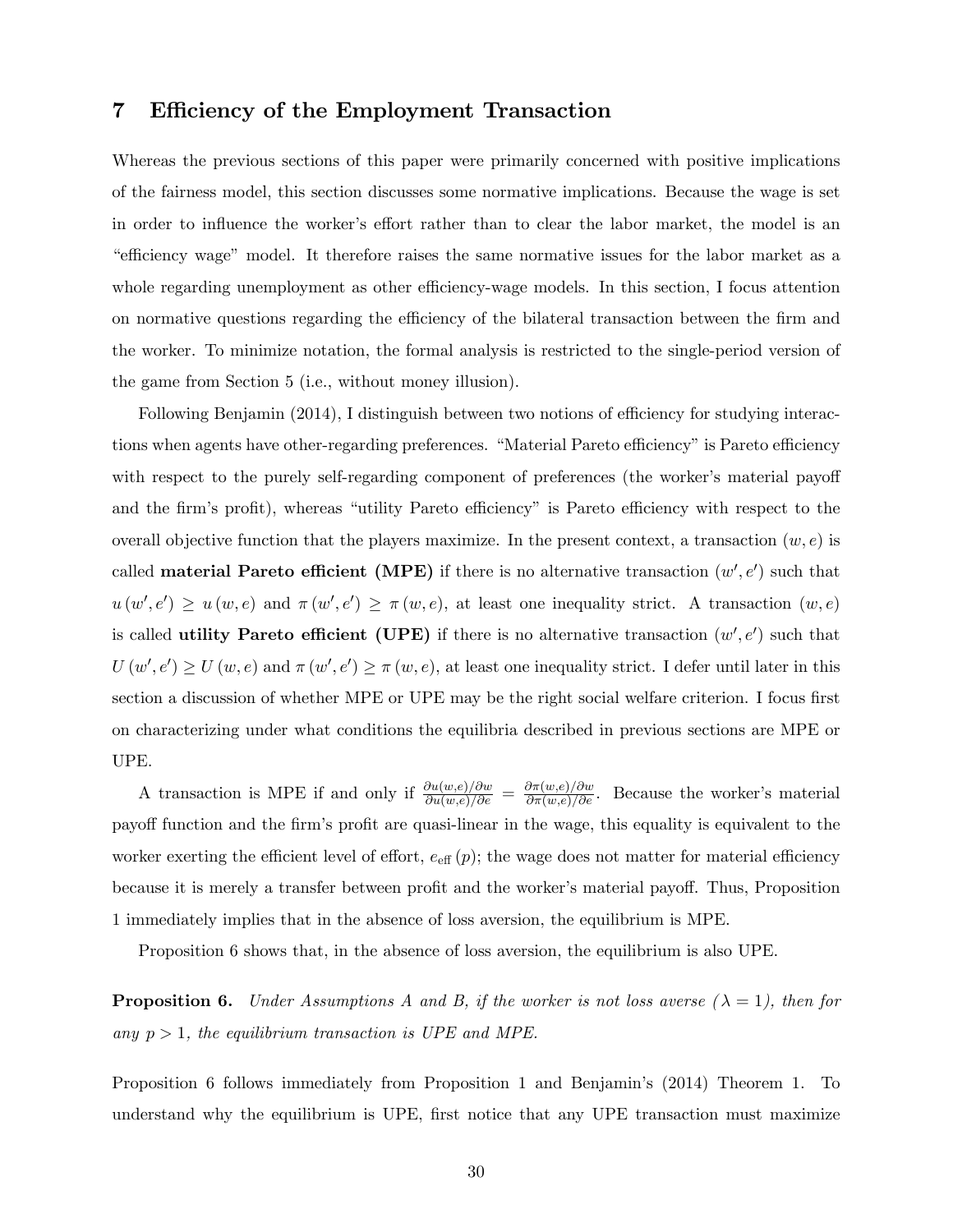the sum of surpluses because otherwise it would be utility-Pareto-dominated by an alternative transaction that maximized the sum of surpluses, had a higher wage and higher effort, and were at least as fair. Among the transactions that maximize the sum of surpluses, relative to the equilibrium, the firm would clearly be worse off if the wage were higher, and the worker would be worse off if the wage were lower since his material payoff would be lower and the transaction would be less fair.

The conclusion that the equilibrium is both MPE and UPE can be extended straightforwardly to apply also to the equilibrium of the dynamic game described in Proposition 3. Thus, in the absence of loss aversion, gift exchange that is sustained by fairness concerns can be efficient regardless of which efficiency notion is used.

This conclusion no longer holds if the worker is loss averse  $(\lambda > 1)$ . The equilibrium is still UPE outside the ranges of wage and effort rigidity—and is MPE only when wage and effort remain unchanged from the previous period.

**Proposition 7.** Under Assumption A, if the worker is loss averse  $(\lambda > 1)$  and the firm hires the worker in equilibrium, then the equilibrium transaction is UPE if and only if  $p \notin \left(\underline{p}_{\text{w-rigid}}, \overline{p}_{\text{w-rigid}}\right) \cup$  $\left(\underline{p}_{\text{e-rigid}}, \overline{p}_{\text{e-rigid}}\right)$ . The equilibrium transaction is also MPE if and only if  $p = \overline{p}_{\text{w-rigid}}$ , or equivalently, if and only if the equilibrium transaction  $(w^*, e^*)$  satisfies  $w^* = w_0$  and  $e^* = e_0$ .

Outside the ranges of wage and effort rigidity, the logic for why the equilibrium is UPE is similar to the non-loss-averse case. However, if the price realization occurs in  $(p_{w\text{-rigid}}, \bar{p}_{w\text{-rigid}})$ , then there is a utility-Pareto improvement: a small reduction in wage and effort that keeps profit constant. Because effort is inefficiently high  $(e^* > e_{\text{eff}}(p))$  in the region of wage rigidity, the joint reduction in wage and effort would increase the worker's material payoff and (since profit is held constant) therefore also utility. Similarly, if the price realization occurs in  $(\underline{p}_{e\text{-rigid}}, \overline{p}_{e\text{-rigid}})$ , then there is a utility-Pareto improvement. In this case, because effort is inefficiently low  $(e^* < e_{\text{eff}}(p))$ , a joint, small *increase* in wage and effort that keeps profit constant would increase utility.

Turning to MPE, as noted at the beginning of Section 5.2, the equilibrium level of effort may not be  $e_{\text{eff}}(p)$ —and thus the equilibrium transaction may not be MPE. In fact, Proposition 5 implies that the equilibrium effort is the efficient level of effort only for the unique price realization at which  $w^* = w_0$  and  $e^* = e_0$ . In the region of wage rigidity, effort is above the efficient level, and in the region of effort rigidity, effort is below it. For any other price realization, either (a)  $w^* > w_0$  and  $e^* > e_0$ , or (b)  $w^* < w_0$  and  $e^* < e_0$ . In case (a), the worker suffers a loss in effort but not wage, and therefore as noted at the beginning of section 5.2, the equilibrium effort satisfies  $p = \lambda c'(e^*)$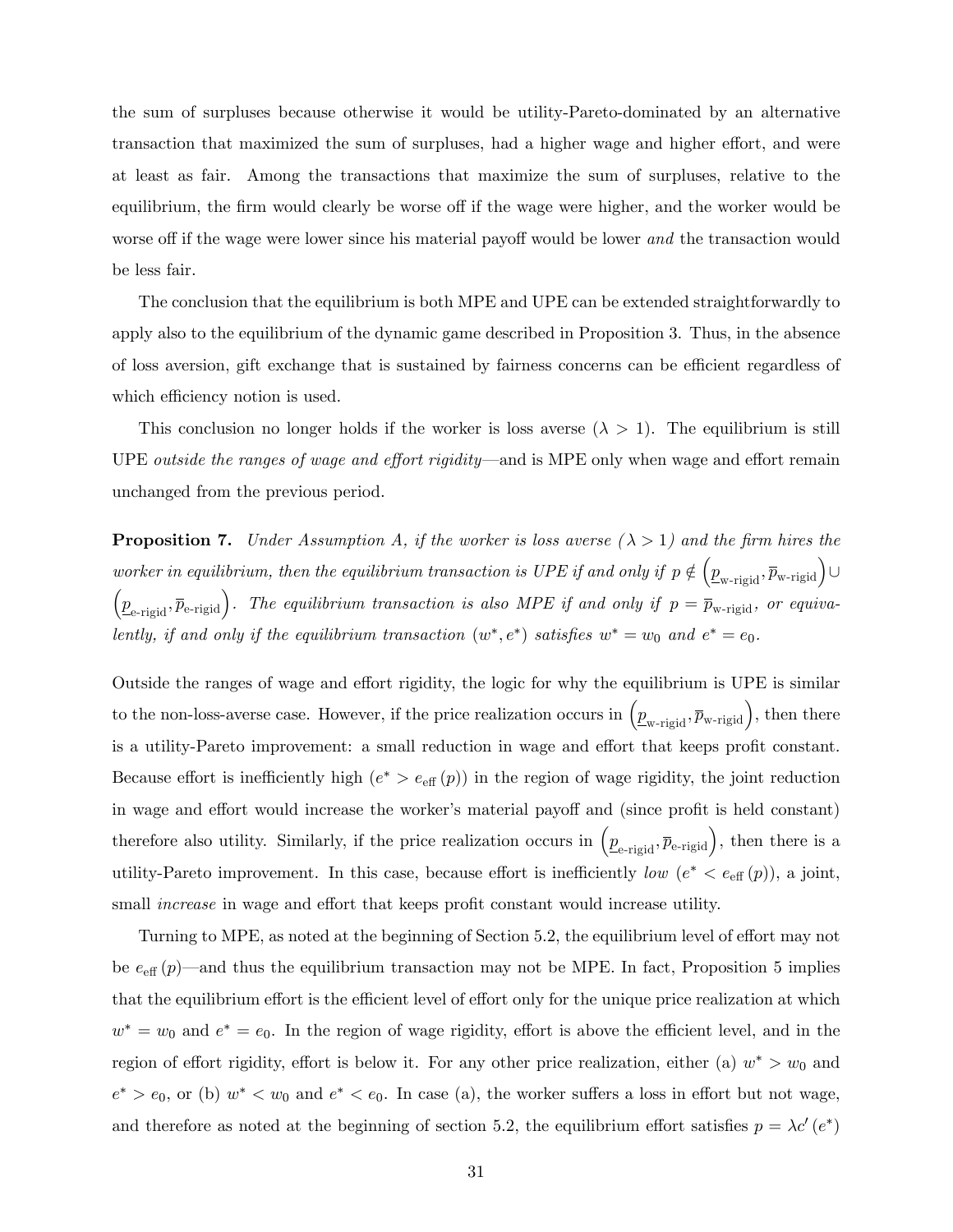and hence is below the efficient level. In case (b), the worker suffers a loss in wage but not effort, and therefore the equilibrium effort satisfies  $p = \frac{c'(e^*)}{\lambda}$  $\frac{e^{i\theta}}{\lambda}$  and is above the efficient level.

Is UPE or MPE the more appropriate generalization of Pareto efficiency to use as a welfare criterion? UPE is the appropriate generalization if the worker's utility represents his "true" preferences, by which I mean what he would choose given correct beliefs and after deliberation. But there are a number of reasons why the worker's behavior—as represented by his utility function—may deviate from his true preferences (for related discussion, see Benjamin 2014, Köszegi and Rabin 2008, and Sen 1973).

In the gift-exchange game studied here, one key question is whether the worker's fair-minded behavior reflects his true preferences, or whether it reflects social norms or reliance on a heuristic (modeled in a reduced-form way via the utility specification) that he would reject upon further deliberation. For example, aiming to share total surplus equally may be a heuristic that he would endorse upon deliberation when interacting with another person but not when interacting with a firm. If the worker's true preference when interacting with a firm coincided with his material payoff, then MPE would be the appropriate generalization of Pareto efficiency.

Even if the worker's fair-minded behavior is a true preference, his loss aversion may be at least partially a mistake. For example, loss aversion might reflect an immediate emotional reaction that would fade with deliberation. Even if the worker, upon deliberation, would choose to avoid current feelings of loss aversion, he might excessively choose to avoid losses under the mistaken belief that his current feelings of loss will persist (Loewenstein, OíDonoghue, and Rabin 2003). If loss aversion in this context is entirely an error, then the appropriate notion of efficiency is UPE but with the worker's utility calculated without loss aversion.<sup>16</sup> (Money illusion is surely an error, even for a worker who truly has loss-averse preferences.)

In my view, theoretical reasoning alone cannot resolve the question of what are the worker's "true" preferences—and indeed the answer may differ from one worker to another. The purpose of the analysis here is to highlight when and how the answer matters. To shed light on which preferences should be used for normative purposes, I believe that empirical evidence must also come into play (for related discussion, see Beshears et al 2008). For example, experimental research

 $16$  If the worker is loss averse but UPE is defined with respect to the worker's utility calculated without loss aversion, then the equilibrium is UPE if and only if  $p = \bar{p}_{w\text{-rigid}}$ . To see why, note that Benjamin's (2014) Theorem 1 implies that, with a non-loss-averse utility function, the equilibrium is UPE only if it is MPE. Proposition 7 states that when the worker is loss averse, the equilibrium is MPE only in the special circumstance that  $p = \overline{p}_{w\text{-rigid}}$ . Moreover, when  $p = \bar{p}_{w\text{-rigid}}$ , the equilibrium for a loss-averse worker coincides with the equilibrium for a non-loss-averse worker. Proposition 6 states that this equilibrium for a non-loss-averse worker is also UPE with respect to the utility of a non-loss-averse worker.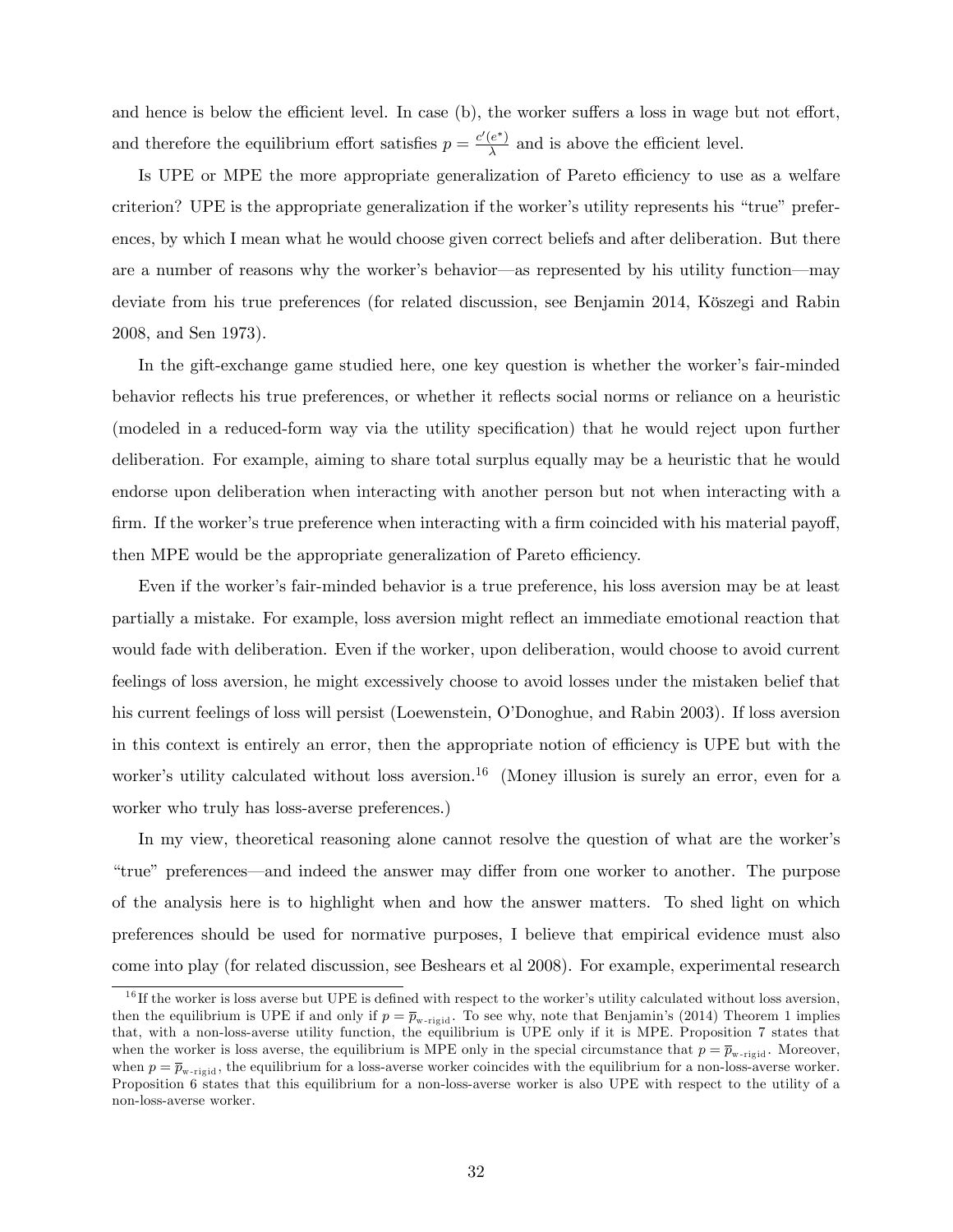could examine whether and to what extent information or deliberation weaken loss aversion and fair-minded behavior. The conclusions from such research could be useful far beyond the specific analysis of the firm-worker interaction studied in this paper.

## 8 Concluding Remarks

The model of fairness concerns explored in this paper—a desire to equalize surplus payoffs judged relative to a reference transaction, which is determined by recent personal experience—also may explain a wide variety of observations about non-labor markets. For example, consumers may wish to punish firms that they believe are trying to extract more surplus from them than usual. Consistent with this hypothesis, during temporary periods of high demand, firms often voluntarily maintain prices below the market-clearing level, leading to long lines or stockouts (e.g., Rotemberg 2005, Olmstead and Rhode 1985, Dacy and Kunreuther 1969). Similarly, when costs increase, firms typically postpone raising prices. If it becomes clear that the cost increase is permanent and firms eventually raise their prices, firms often expend resources to inform customers that their profits have taken a hit. In housing markets, rent increases on new tenants are much more common than rent increases on existing tenants (Genesove 1999, Kahneman, Knetsch, and Thaler 1986).

The model explored in this paper is purposefully kept as simple as possible in order to make transparent the link between the worker's fairness concerns and the model's empirical implications. However, it is also important to examine more realistic models to investigate to what extent the conclusions from the simple model can be generalized.

Throughout the analysis, I have assumed that only workers have a concern for fairness. Results would be similar if firms have an analogous concern for fairness (see Benjamin  $2014$ )—at least if the worker and the firm share the same reference transaction. In fact, however, disagreements about the reference transaction can be important in real-world interactions (indeed, Hart and Moore (2008) argue that the potential for such disagreements is a major motivation for contracting). For example, when there are several reasonable precedents, negotiators seem able to convince themselves that the one most favorable to themselves is the most relevant. This self-serving bias can often cause negotiations to break down (Babcock and Loewenstein 1997). Similar problems could arise if only one party has fairness preferences, but the selfish party does not know what the fair-minded party considers to be the reference transaction.

It would be useful to relax some of the restrictions from Assumption A. As noted in Section 3, if the worker is allowed to have a weaker dislike of advantageous unfairness, then results in the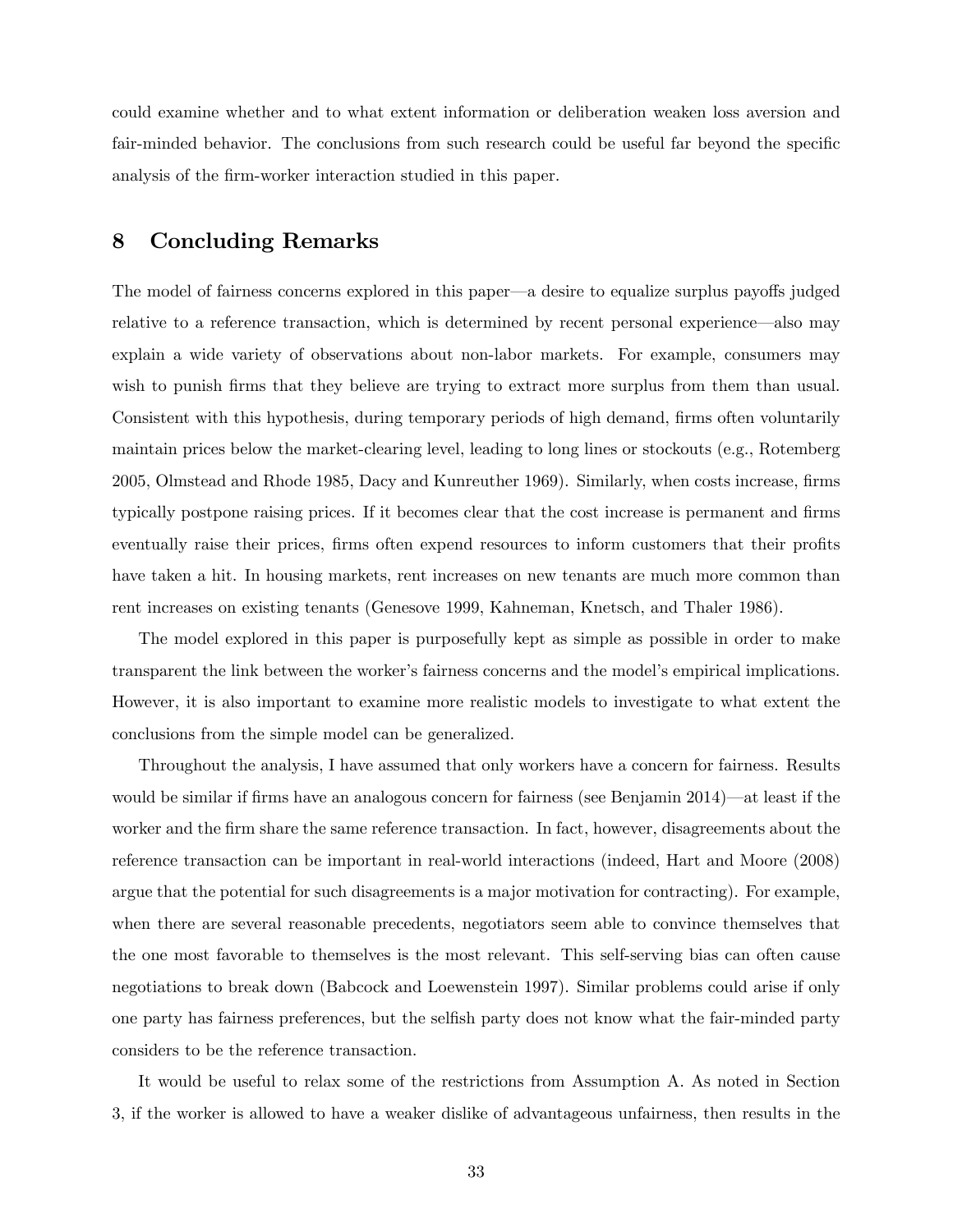one-period model would be qualitatively similar, except that the equilibrium transaction would not be MPE. Allowing the worker to have a weaker dislike of disadvantageous unfairness can lead to a qualitatively different outcome, in which the firm exploits the worker's willingness to altruistically provide effort.

Another valuable extension would be to embed the interaction between the firm and the worker in a labor market, in which the players' outside options are determined by the prospects of finding another match. Such a model would make it possible to study how aggregate shocks affect aggregate wages and unemployment when workers' loss aversion generates DNWR. Eliaz and Spiegler (2014) make progress in this direction.

Other important extensions include allowing the firm to be uncertain about the workers' preferences (see footnote 1) and making the worker's effort partially contractible. There has been some progress on both of these fronts in closely related models (e.g., Fehr, Klein, and Schmidt 2007).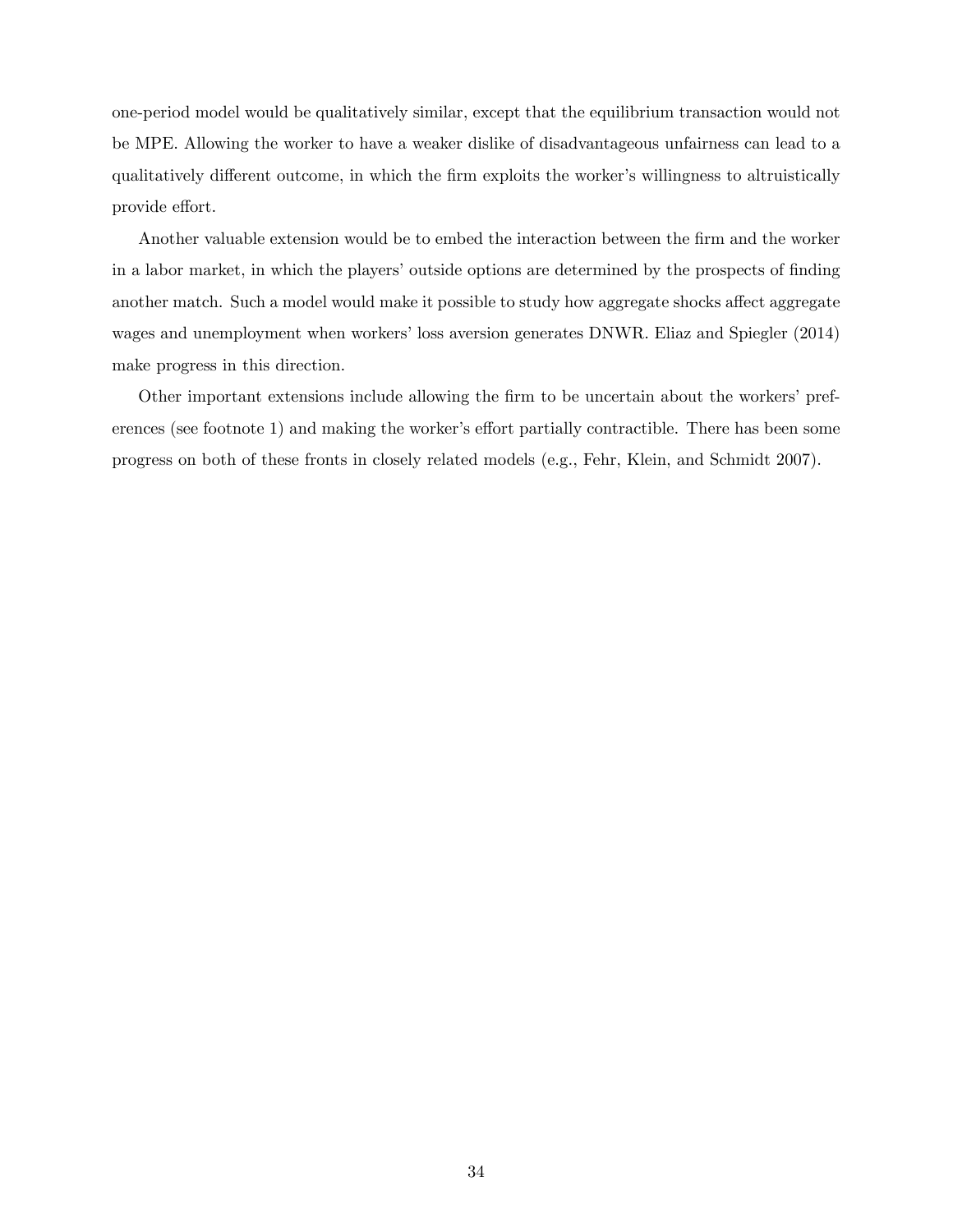## References

- [1] John M. Abowd and David Card. Intertemporal labor supply and long-term employment contracts. American Economic Review,  $77(1):50-68$ , March 1987.
- [2] John M. Abowd, Francis Kramarz, and David N. Margolis. High wage workers and high wage firms. *Econometrica*,  $67(2):251-333$ , March 1999.
- [3] Jonas Agell and Per Lundborg. Theories of pay and unemployment: Survey evidence from swedish manufacturing firms. Scandinavian Journal of Economics, 97:295-307, 1995.
- [4] George A. Akerlof, William T. Dickens, and George L. Perry. The macroeconomcis of low inflation. *Brookings Papers on Economic Activity*,  $(1)$ :1–76, 1996.
- [5] George A. Akerlof and Janet L. Yellen. The fair wage-effort hypothesis and unemployment. Quarterly Journal of Economics,  $105(2):255-283$ , May 1990.
- [6] James Andreoni and B. Douglas Bernheim. Social image and the 50-50 norm: A theoretical and experimental analysis of audience effects. *Econometrica*,  $77(5):1607-1636$ , 2009.
- [7] Linda Babcock and George Loewenstein. Explaining bargaining impasse: The role of selfserving biases. Journal of Economic Perspectives,  $11(1):109-126$ , 1997.
- [8] George Baker, Michael Gibbs, and Bengt Holmstrom. The internal economics of the firm: Evidence from personnel data. *Quarterly Journal of Economics*, 109(4):881–919, November 1994.
- [9] George Baker, Michael Gibbs, and Bengt Holmstrom. The wage policy of a firm. *Quarterly* Journal of Economics,  $109(4):921-955$ , November 1994.
- [10] Laurence Ball and N. Gregory Mankiw. Asymmetric price adjustment and economic fluctuations. *Economic Journal*,  $104(423):247-261$ , March 1994.
- [11] Paul Beaudry and John DiNardo. The effect of implicit contracts on the movement of wages over the business cycle: Evidence from micro data. Journal of Political Economy,  $99(4)$ :665– 688, August 1991.
- [12] Daniel J. Benjamin. A theory of fairness in labor markets. Harvard University mimeo, November 2005.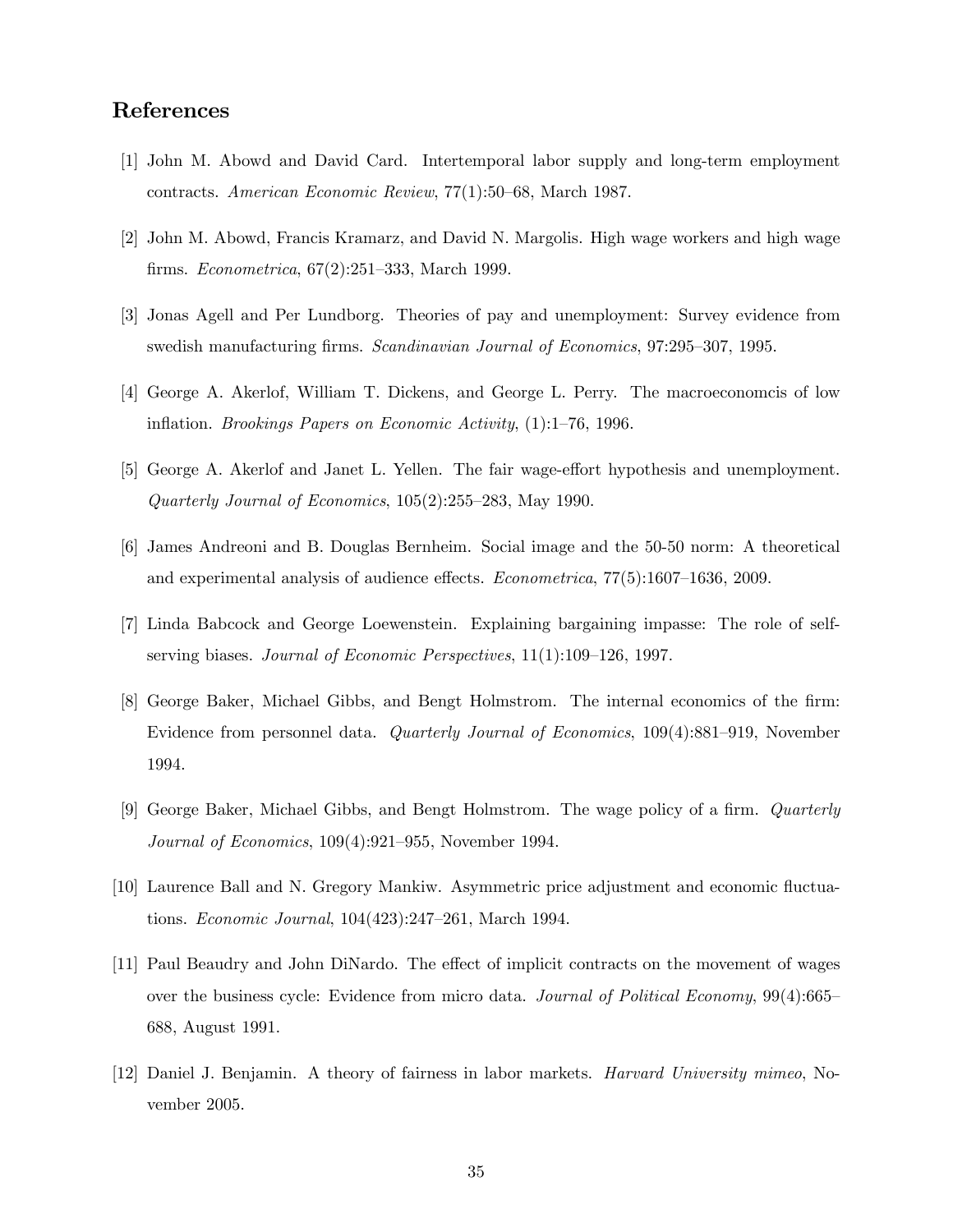- [13] Daniel J. Benjamin. Distributional preferences, reciprocity-like behavior, and efficiency in bilateral exchange. American Economic Journal: Microeconomics, Forthcoming.
- [14] John Beshears, James J. Choi, David Laibson, and Brigitte C. Madrian. How are preferences revealed? Journal of Public Economics,  $92(8-9)$ :1787–1794, 2005.
- [15] Truman F. Bewley. Why Wages Donít Fall During a Recession. Harvard University Press, Cambridge, MA, 1999.
- [16] Mark J. Bils. Real wages over the business cycle: Evidence from panel data. Journal of Political Economy, 93:666-689, 1985.
- [17] Alan S. Blinder and Don H. Choi. A shred of evidence on theories of wage stickiness. Quarterly Journal of Economics,  $105(4):1003-1015$ , November 1990.
- [18] Lisa E. Bolton, Luk Warlop, and Joseph W. Alba. Explorations in price (un)fairness. Journal of Consumer Research,  $29:474-91$ , March 2003.
- [19] Martin Brown, Armin Falk, and Ernst Fehr. Relational contracts and the nature of market interactions.  $Econometrica$ ,  $72(3):747-780$ , May 2004.
- [20] Carl M. Campbell III and Kunal S. Kamlani. The reasons for wage rigidity: Evidence from a survey of firms. *Quarterly Journal of Economics*,  $112(3)$ :759–789, August 1997.
- [21] David Card, Alexandre Mas, Enrico Moretti, and Emmanuel Saez. Inequality at work: The effect of peer salaries on job satisfaction. American Economic Review,  $102(6):2981-3003$ , 2012.
- [22] Gary Charness and Peter Kuhn. Does pay inequality affect worker effort? experimental evidence. Journal of Labor Economics,  $25(4):693-723$ ,  $2007$ .
- [23] Gary Charness and Matthew Rabin. Understanding social preferences with simple tests. Quarterly Journal of Economics,  $117(3):817-869$ , August 2002.
- [24] Alain Cohn, Ernst Fehr, and Lorenz Goette. Fair wages and effort provision: Combining evidence from the lab and the field. 2013. University of Zurich Department of Economics Working Paper Series No. 107.
- [25] Fabrice Collard and David de la Croix. Gift exchange and the business cycle: The fair wage strikes back. Review of Economic Dynamics, 3:166-193, 2000.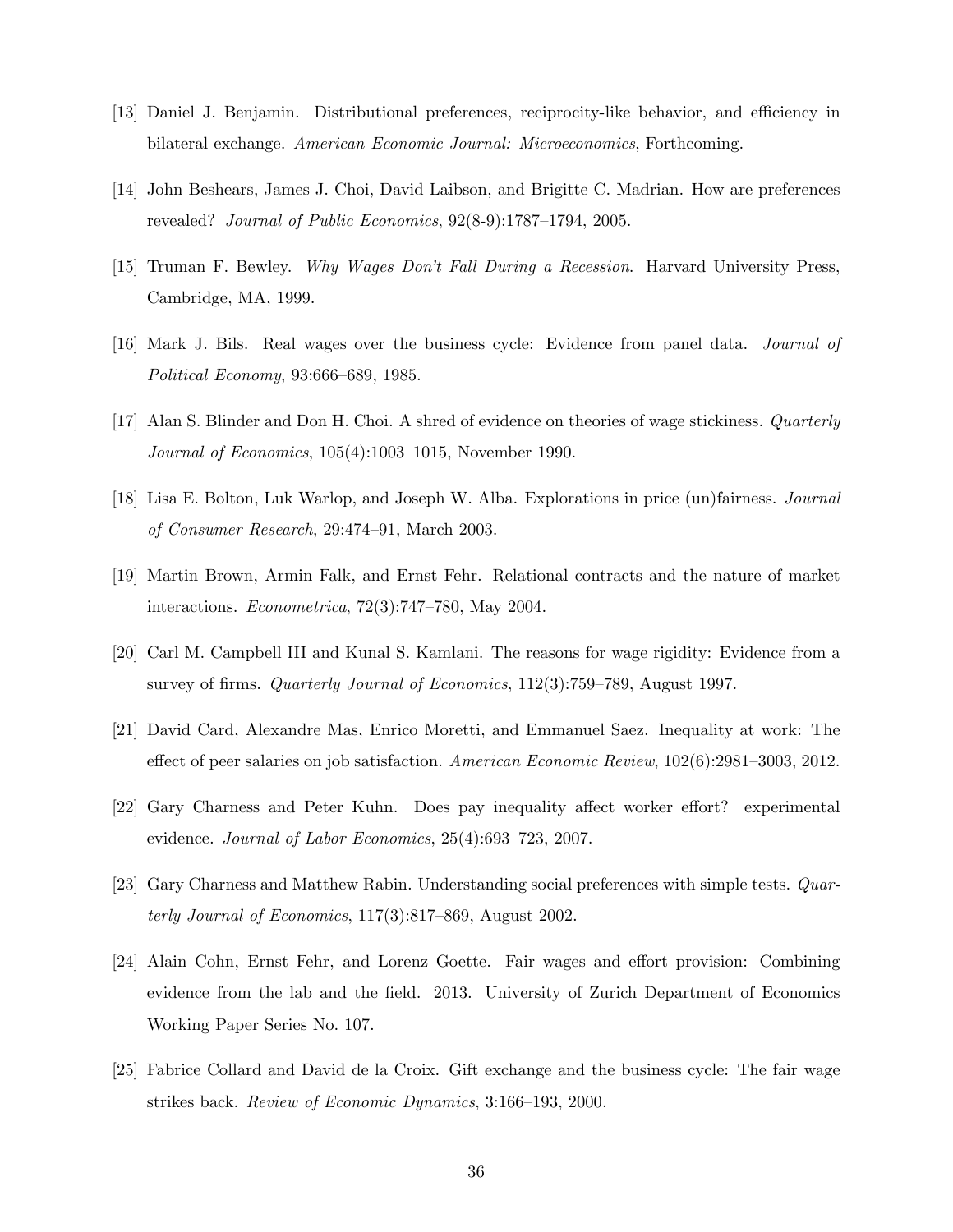- [26] D.C. Dacy and H. Kunreuther. The economics of natural disasters. Free Press, New York, 1969.
- [27] Paul J. Devereux. The importance of obtaining a high paying job. 2002. UCLA Working Paper.
- [28] William T. Dickens, Lorenz Goette, Erica L. Groshen, Steinar Holden, Julian Messina, Mark E. Schweitzer, Jarkko Turunen, and Melanie E. Ward. How wages change: Micro evidence from the international wage flexibility project. Journal of Economic Perspectives,  $21(2):195-214$ , 2007.
- [29] William T. Dickens and Lawrence F. Katz. Inter-industry wage differences and theories of wage determination. NBER Working Paper No. 2271, June 1987.
- [30] Peter B. Doeringer and Michael J. Piore. Internal Labor Markets and Manpower Analysis. D.C. Heath and Company, Lexington, MA, 1971.
- [31] Ronald G. Ehrenberg and George T. Milkovich. Compensation and firm performance. NBER Working Paper No. 2145, February 1987.
- [32] Kfir Eliaz and Ran Spiegler. Reference dependence and labor market fluctuations. In Jonathan A. Parker and Michael Woodford, editors, NBER Macroeconomics Annual 2013, pages 159–200. University of Chicago Press, 2014.
- [33] Michael W. L. Elsby. Evaluating the economic significance of downward nominal wage rigidity. August 2004. Working paper.
- [34] Michael W. L. Elsby. Evaluating the economic significance of downward nominal wage rigidity. Journal of Monetary Economics,  $56(2):154-169$ , 2009.
- [35] Constanca Esteves-Sorenson and Rosario Macera. Revisiting gift exchange: Theoretical considerations and a field test. 2013. Yale University Working Paper.
- [36] Constanca Esteves-Sorenson, Rosario Macera, and Robert Broce. Do monetary incentives crowd out intrinsic motivation? a field test in the workplace. August 2014. Yale University Working Paper.
- [37] Ernst Fehr and Armin Falk. Wage rigidity in a competitive incomplete contract market. Journal of Political Economy,  $107:106-134$ , 1999.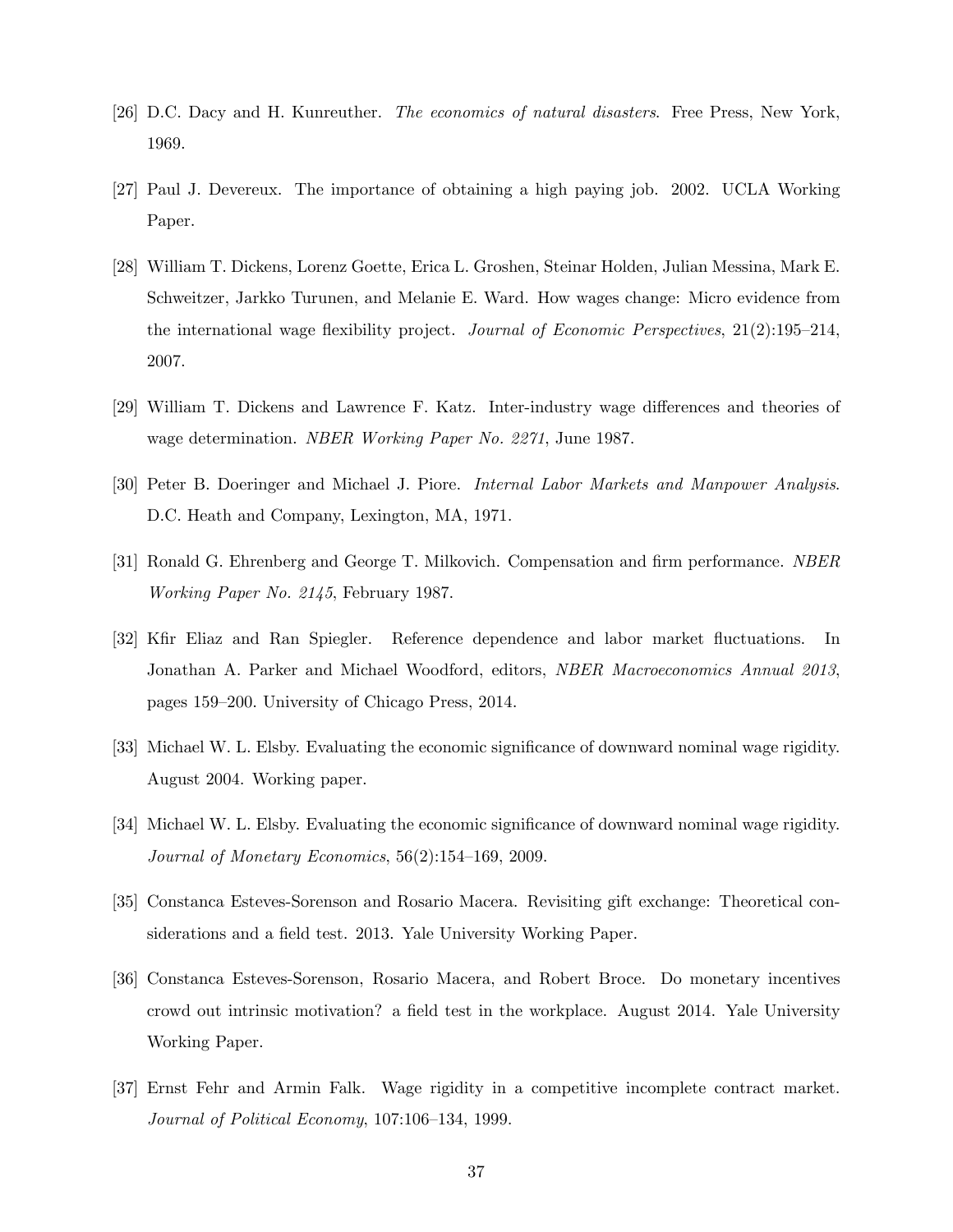- [38] Ernst Fehr and Lorenz Goette. Robustness and real consequences of nominal wage rigidity. Journal of Monetary Economics, 52:779-804, 2005.
- [39] Ernst Fehr, Lorenz Goette, and Christian Zehnder. A behavioral account of the labor market: The role of fairness concerns. Annual Review of Economics, 1:355–84, 2009.
- [40] Ernst Fehr, Georg Kirchsteiger, and Arno Riedl. Does fairness prevent market clearing? an experimental investigation. Quarterly Journal of Economics,  $108(2):437-459$ , 1993.
- [41] Ernst Fehr, Georg Kirchsteiger, and Arno Riedl. Gift exchange and reciprocity in competitive experimental markets. European Economic Review, 42:1–34, 1998.
- [42] Ernst Fehr, Alexander Klein, and Klaus M. Schmidt. Fairness and contract design. Econometrica,  $75(1):121-154$ , 2007.
- [43] Ernst Fehr and Klaus M. Schmidt. A theory of fairness, competition, and cooperation. Quarterly Journal of Economics,  $114(3):817-868$ , August 1999.
- [44] Milton Friedman. The role of monetary policy. American Economic Review, 68:1–17, March 1968.
- [45] David Genesove. The nominal rigidity of apartment rents. NBER Working Paper No. 7137, May 1999.
- [46] Uri Gneezy and John List. Putting behavioral economics to work: Field evidence on gift exchange.  $Econometrica, 74(5):1365-1384, 2006.$
- [47] Darren Grant. The effect of implicit contracts on the movement of wages over the business cycle: Evidence from the national longitudinal surveys. *Industrial and Labor Relations Review*,  $56(3):393-408$ , April 2003.
- [48] Jerald Greenberg. Employee theft as a reaction to underpayment inequity: The hidden cost of pay cuts. Journal of Applied Psychology,  $75(5):561-568$ , 1990.
- [49] N. Gregory Gregory. Macroeconomics. Worth Publishers, New York, NY, 1994.
- [50] Milton Harris and Bengt Holmstrom. A theory of wage dynamics. Review of Economic Studies,  $49(3):315-333$ , July 1982.
- [51] Oliver Hart and John Moore. Contracts as reference points. *Quarterly Journal of Economics*,  $123(1):1-48$ , February 2008.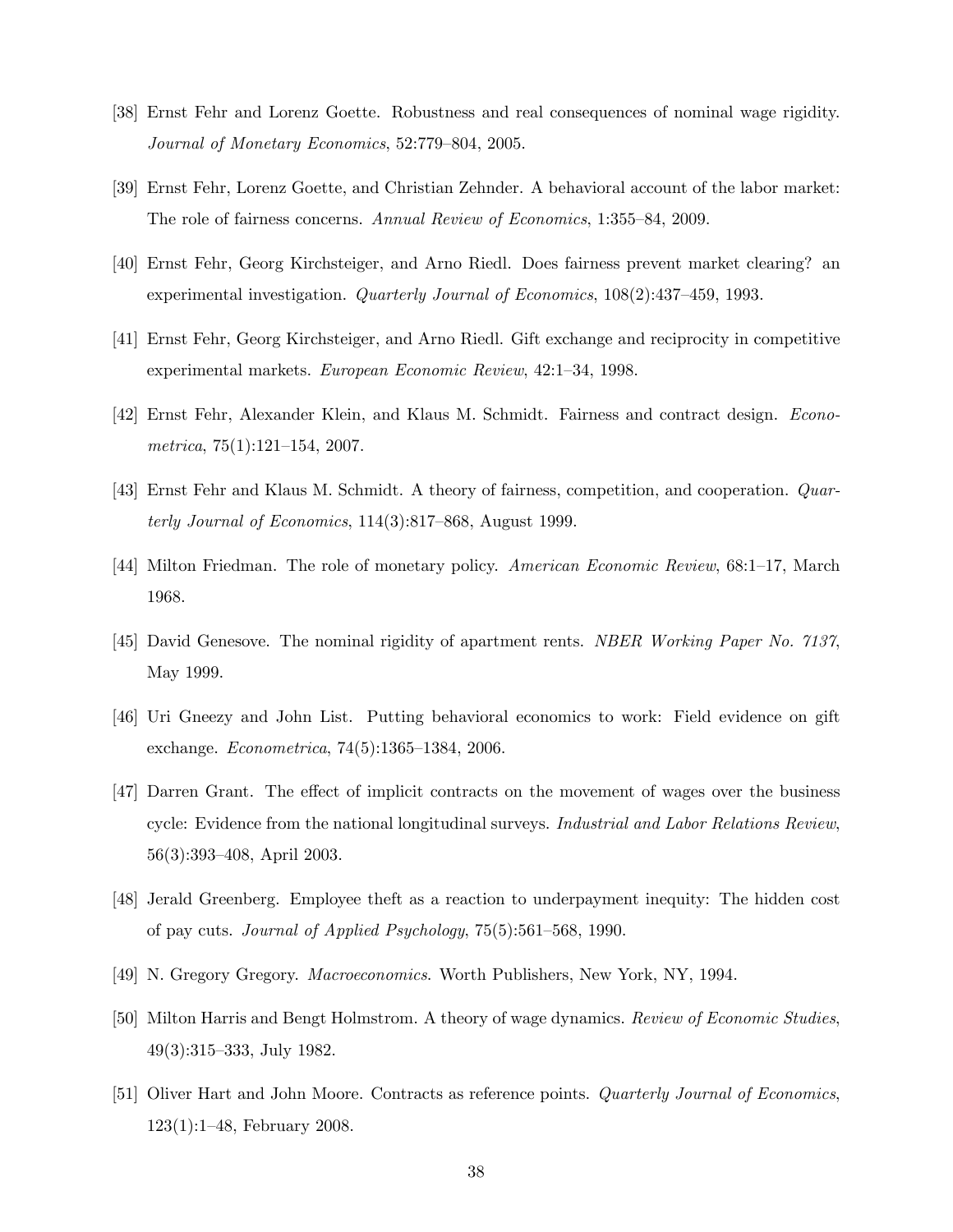- [52] Heike Hennig-Schmidt, Abdolkarim Sadrieh, and Bettina Rockenbach. In search of workersí real effort reciprocity–a field and a laboratory experiment. Journal of the European Economic Association,  $8(4):817-837$ , 2010.
- [53] Holger Herz and Dmitry Taubinsky. Market experience is a reference point in judgments of fairness. 2013. University of Zurich, Department of Economics Working Paper No. 128.
- [54] Lisa Kahn. The long-term labor market consequences of graduating from college in a bad economy. *Labour Economics*,  $17(2):303-316$ , 2010.
- [55] Daniel Kahneman, Jack L. Knetsch, and Richard H. Thaler. Fairness as a constraint on profit seeking entitlements in the market. American Economic Review,  $76(4)$ :728–41, 1986.
- [56] Daniel Kahneman and Amos Tversky. Prospect theory: An analysis of decision under risk.  $Econometrica, 47(2):263-91, 1979.$
- [57] Roger T. Kaufman. On wage stickiness in britain's competitive sector. British Journal of Industrial Relations,  $22:101-12$ , 1984.
- [58] Botond Koszegi and Matthew Rabin. A model of reference-dependent preferences. Quarterly *Journal of Economics*,  $121(4):1133-1166$ ,  $2006$ .
- [59] Botond Koszegi and Matthew Rabin. Choices, situations, and happiness. Journal of Public Economics, 92:1821-1832, 2008.
- [60] David Kruse. Does profit sharing affect productivity? NBER Working Paper No. 4542, November 1993.
- [61] Douglas Kruse, Richard Freeman, Joseph Blasi, Robert Buchele, Adrin Scharf, Loren Rodgers, and Chris Mackin. Motivating employee-owners in esop firms: Human resource policies and company performance. NBER Working Paper No. 10177, December 2003.
- [62] Sebastian Kube, Clemens Puppe, and Michel Maríe9chal. Do wage cuts damage work morale? evidence from a natural field experiment. Journal of the European Economic Association, 11:853-870, 2013.
- [63] Sachiko Kuroda and Isamu Yamamoto. Wage áuctuations in japan after the bursting of the bubble economy: Downward nominal wage rigidity, payroll, and the unemployment rate. Monetary and Economic Studies,  $23(2):1-30$ , 2005.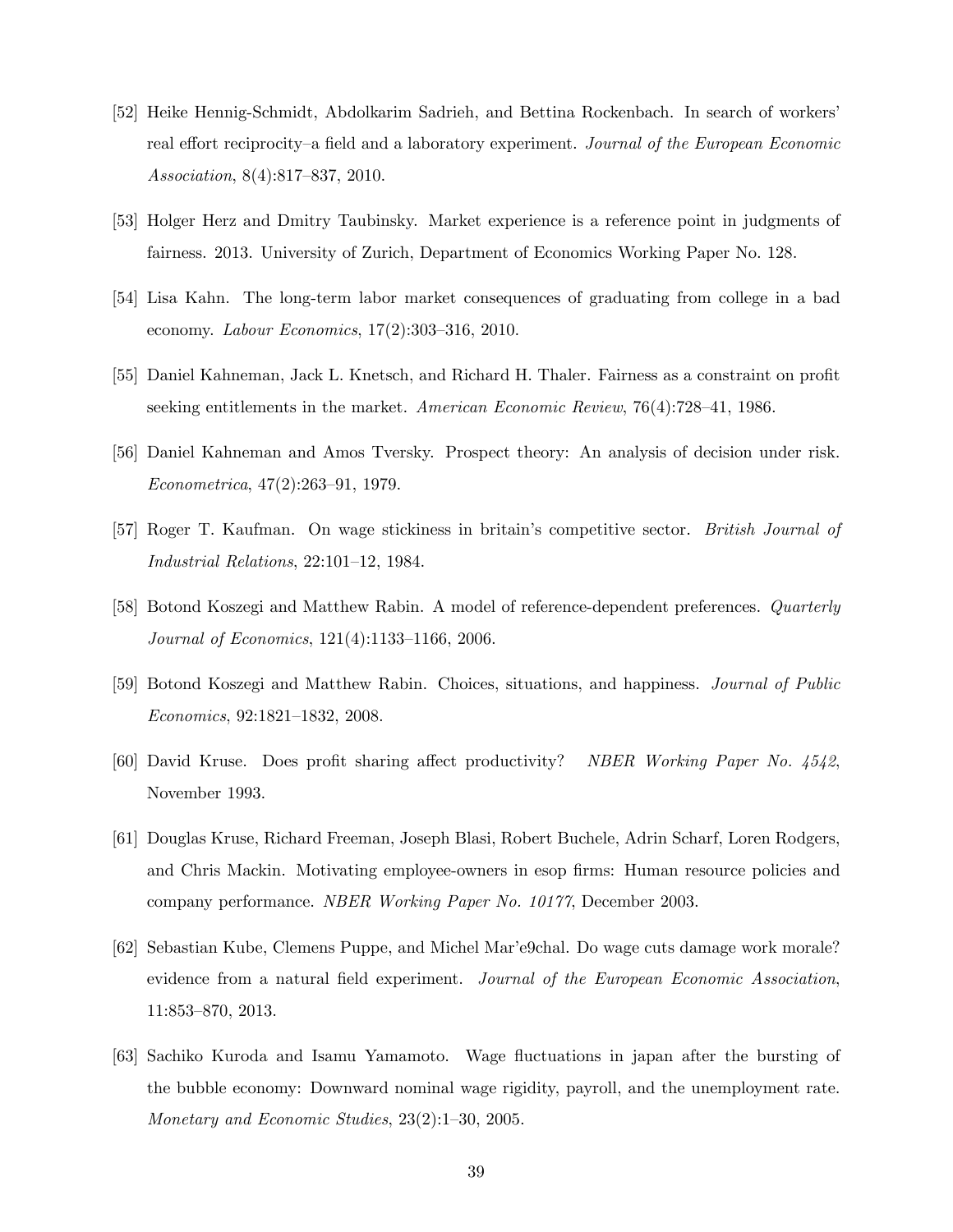- [64] Darin Lee and Nicholas G. Rupp. Retracting a gift: How does employee effort respond to wage reductions? Journal of Labor Economics,  $25(4)$ :725-761, 2007.
- [65] David I. Levine. Fairness, markets, and ability to pay: Evidence from compensation executives. American Economic Review, 83(5):1241–1259, December 1993.
- [66] George Loewenstein, Ted OíDonoghue, and Matthew Rabin. Projection bias in predicting future utility. *Quarterly Journal of Economics*,  $118(4):1209-1248$ , 2003.
- [67] B. MacLeod and J.M. Malcolmson. Implicit contracts, incentive compatibility, and involuntary unemployment.  $Econometrica$ , 57:312-22, 1989.
- [68] Alexandre Mas. Pay, reference points, and police performance. Quarterly Journal of Economics, 121, 2006.
- [69] Stanley B. Mathewson. Restriction of Output Among Unorganized Workers. Southern Illinois University Press, Carbondale, IL, 2nd edition, 1969.
- [70] Sandra Maximiano, Randolph Sloof, and Joep Sonnemans. Gift exchange in a multi-worker firm. Economic Journal,  $117:1025-1050$ ,  $2007$ .
- [71] A.L. Olmstead and P. Rhode. Rationing without government: The west coast gas famine of 1920. American Economic Review, 75:1044-55, 1985.
- [72] Canice Prendergast. The provision of incentives in firms. *Journal of Economic Literature*,  $37(1)$ :7–63, March 1999.
- [73] Robert D. Pritchard, Marvin D. Dunnette, and Dale O. Jorgenson. Effects of perceptions of equity and inequity on worker performance and satisfaction. Journal of Applied Psychology,  $56(1):75-94, 1972.$
- [74] Matthew Rabin. Incorporating fairness into game theory and economics. American Economic Review,  $83(5):1281-1302$ , December 1993.
- [75] Alex Rees-Jones. Loss aversion motivates tax sheltering: Evidence from u.s. tax returns. December 2014. Wharton Working Paper.
- [76] Julio J. Rotemberg. Fair pricing. March 2005. Harvard Business School mimeo.
- [77] Andrew Seltzer and David Merrett. Personnel policies at the union bank of australia: Evidence from the  $1888-1900$  entry cohorts. *Journal of Labor Economics*,  $18(4):573-613$ , October 2000.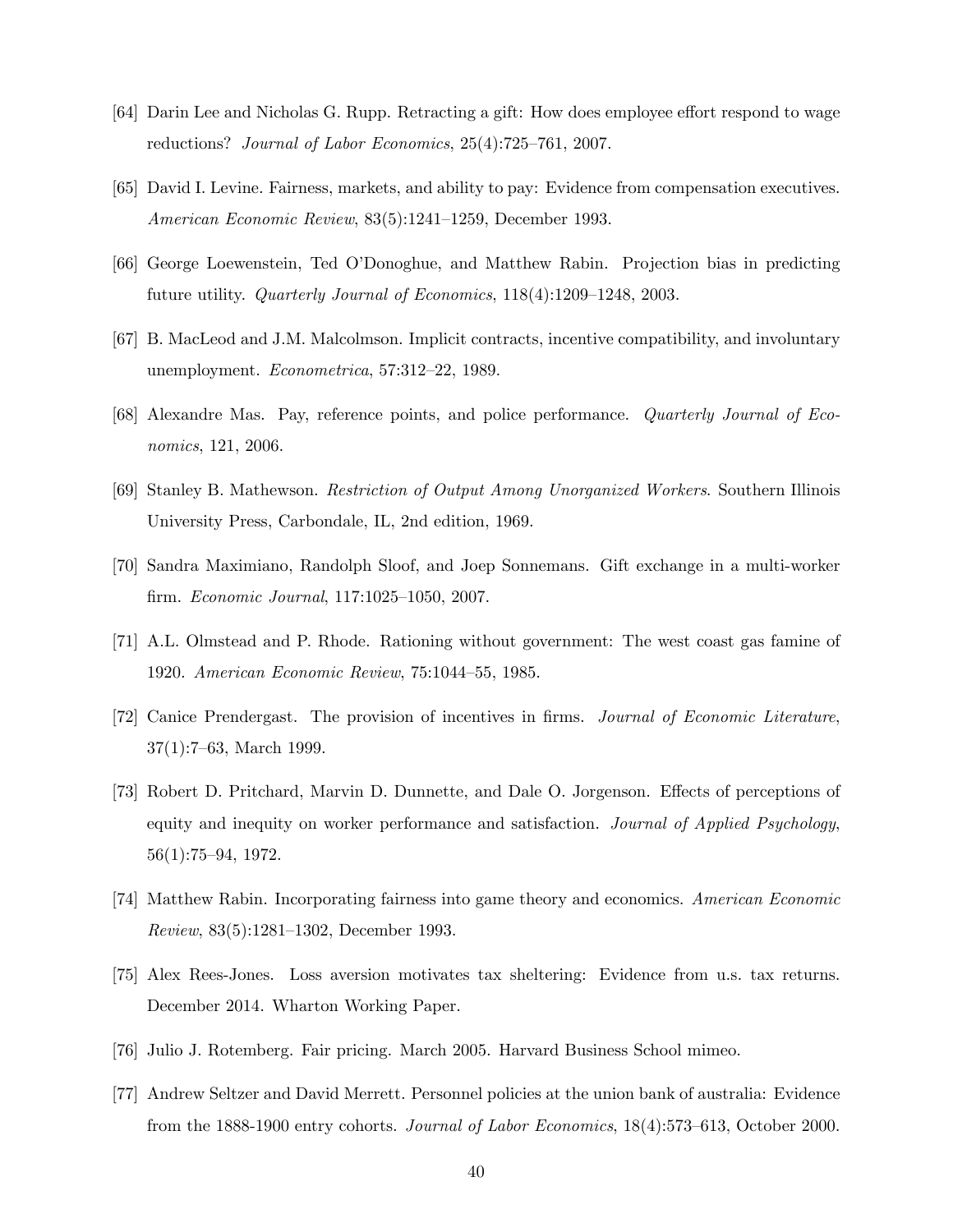- [78] Amartya Sen. Behaviour and the concept of preference.  $Economica, 40(159):241-259, 1973.$
- [79] Eldar Shafir, Peter Diamond, and Amos Tversky. Money illusion. *Quarterly Journal of Eco*nomics,  $112(2):341-74$ , 1997.
- [80] Gary Solon, Robert Barsky, and Jonathan A. Parker. Measuring the cyclicality of real wages: How important is composition bias? Quarterly Journal of Economics,  $109(1):1-25$ , 1994.
- [81] Richard Thaler. Mental accounting and consumer choice. *Marketing Science*,  $4(3):199-214$ , 1985.
- [82] James Tobin. Inflation and unemployment. American Economic Review,  $62(1/2)$ :1–18, March 1972.
- [83] Elaine Walster, G. William Walster, and Ellen Berscheid. Equity: Theory and Research. Allyn and Bacon, Boston, 1977.
- [84] Martin L. Weitzman and Douglas Kruse. Profit sharing and productivity. In Alan Blinder, editor, Paying for Productivity. Brookings Institution, Washington, D.C., 1990.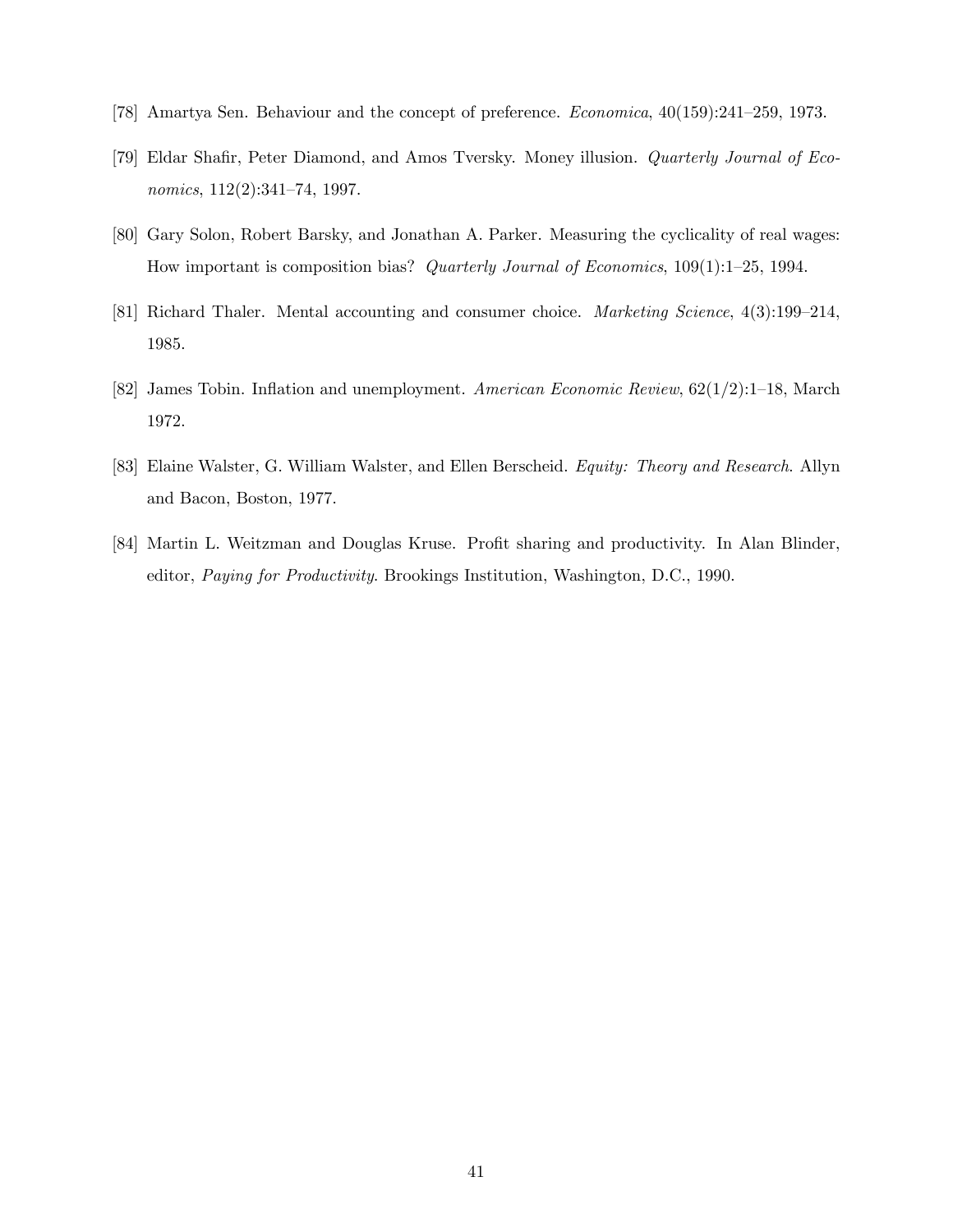

Source: Fehr and Goette (2005, Fig. 3), as calculated from the Swiss Social Insurance Files.

Figure 1. The distribution of log-wage changes in Switzerland during 1994, a year when the CPI inflation rate was 1.6%. The width of each bin is 0.0083.